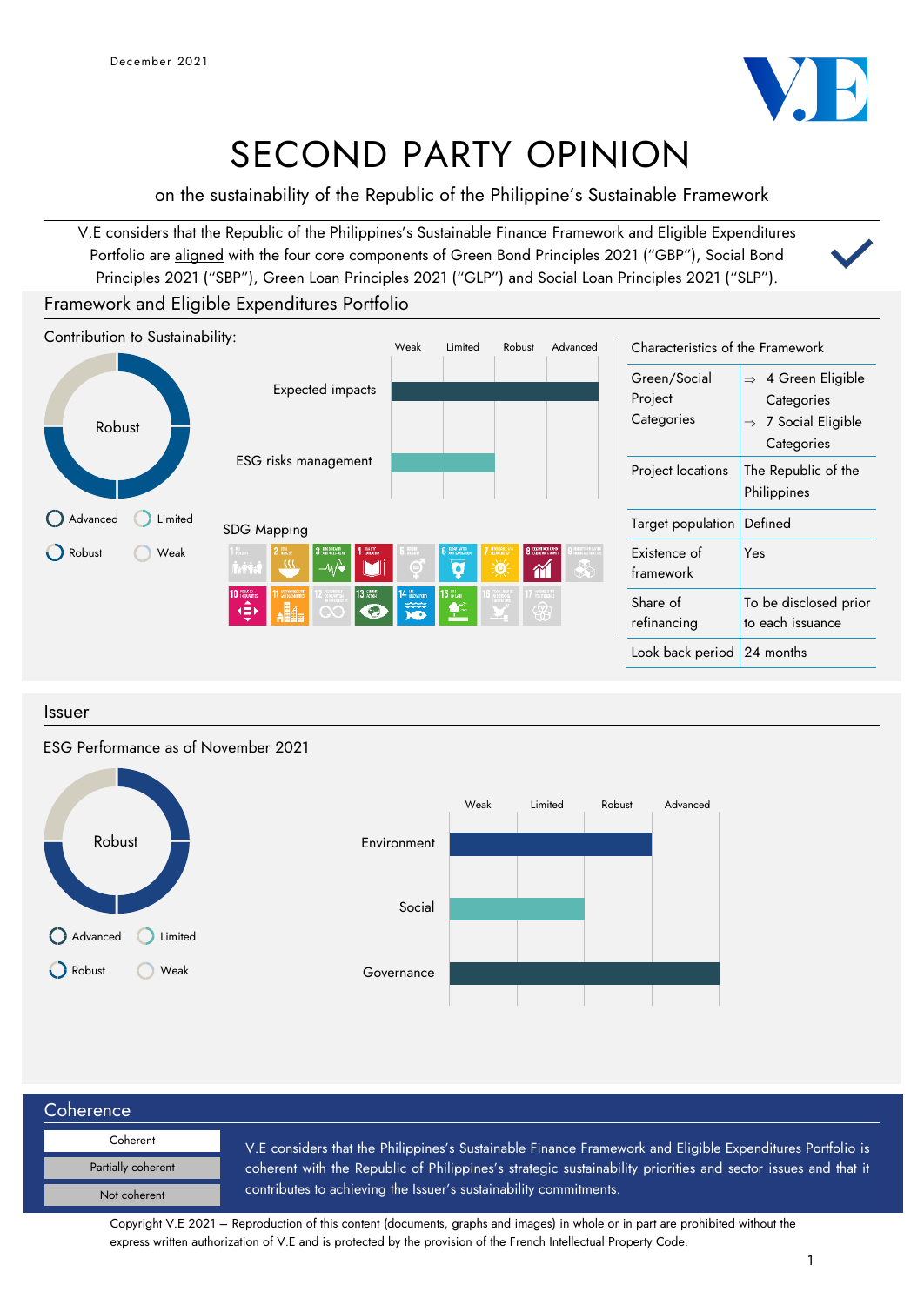

## Key findings

V.E considers that the Republic of the Philippines's Sustainable Finance Framework and Eligible Expenditures Portfolio are aligned with the four core components of the GBP, SBP, GLP and SLP.

This Opinion is valid only for the Eligible Expenditures Portfolio (as received by V.E. on November  $26<sup>th</sup>$ , 2021).

#### Use of Proceeds - aligned with GBP, SBP, GLP and SLP

- The Eligible Categories are defined in the Framework. For the Inaugural Issuance (as well as for potential future issuances until the Eligible Expenditures Portfolio has been fully financed), the Issuer has identified a list of Green and Social Expenditures (the "Eligible Expenditures"). V.E considers that all Eligible Expenditures are in line with the definitions of green and/or social projects outlined in GBP, GLP, SBP and SLP. The eligibility criteria of the 'Food Security' Eligible Category can be further strengthened.
- The Environmental and Social Objectives are clearly defined, relevant and set in coherence with sustainability objectives defined in international standards, for all the Eligible Expenditures.
- The Expected Environmental and Social Benefits are clear, precise, relevant, measurable, and will be quantified for all the Eligible Expenditures in the reporting.
- The Issuer has committed to transparently communicate the estimated share of refinancing prior to each Financing Instrument issuance. In addition, the Issuer has transparently communicated the estimated share of refinancing for the first issuance, which will be 100%. The look-back period for refinanced Eligible Expenditures will be equal or less than 24 months from the issuance date, in line with good market practices.

### Evaluation and Selection - aligned with GBP, SBP, GLP and SLP

- The process for Project Evaluation and Selection has been clearly defined and detailed by the Issuer. The process is well-structured in all the evaluation and selection steps (including the proposal, selection, validation, and monitoring of Eligible Expenditures.). The roles and responsibilities are clear and include relevant internal expertise. The Process is publicly disclosed in the Framework and the herewith Second Party Opinion.
- Eligibility criteria for project selection have been clearly defined by the Issuer, including relevant exclusion criteria, for a majority of Eligible Expenditures. The eligibility criteria of the 'Food Security' Eligible Category can be further strengthened.
- The process applied to identify and manage potentially material environmental and social (E&S) risks associated with the projects is publicly disclosed in this Second Party Opinion. The process is considered overall limited. It only covers identification and monitoring of potential risks associated with the Eligible Categories but does not seem to ensure the systematic prevention and mitigation of these potential risks.

#### Management of Proceeds - aligned with GBP, SBP, GLP and SLP, and best practices identified by V.E

- The Process for the Management and Allocation of Proceeds is clearly defined and detailed and is publicly available in the Framework.
- The allocation period will be 24 months or less.
- The net proceeds of the Financing Instruments will be placed in the General Treasury and tracked by the Issuer in an appropriate manner and attested to in a formal internal process.
- Information on the intended types of temporary placement for the balance of the unallocated net proceeds is publicly disclosed.
- For as long as the Financing Instrument is outstanding, the Issuer has committed to periodically adjust the balance of tracked net proceeds to match allocations to eligible expenditures.
- The Issuer has provided information on the procedure that will be applied in case of project divestment or postponement and has committed to reallocate divested proceeds to projects that comply with the sustainable finance framework within 6 months.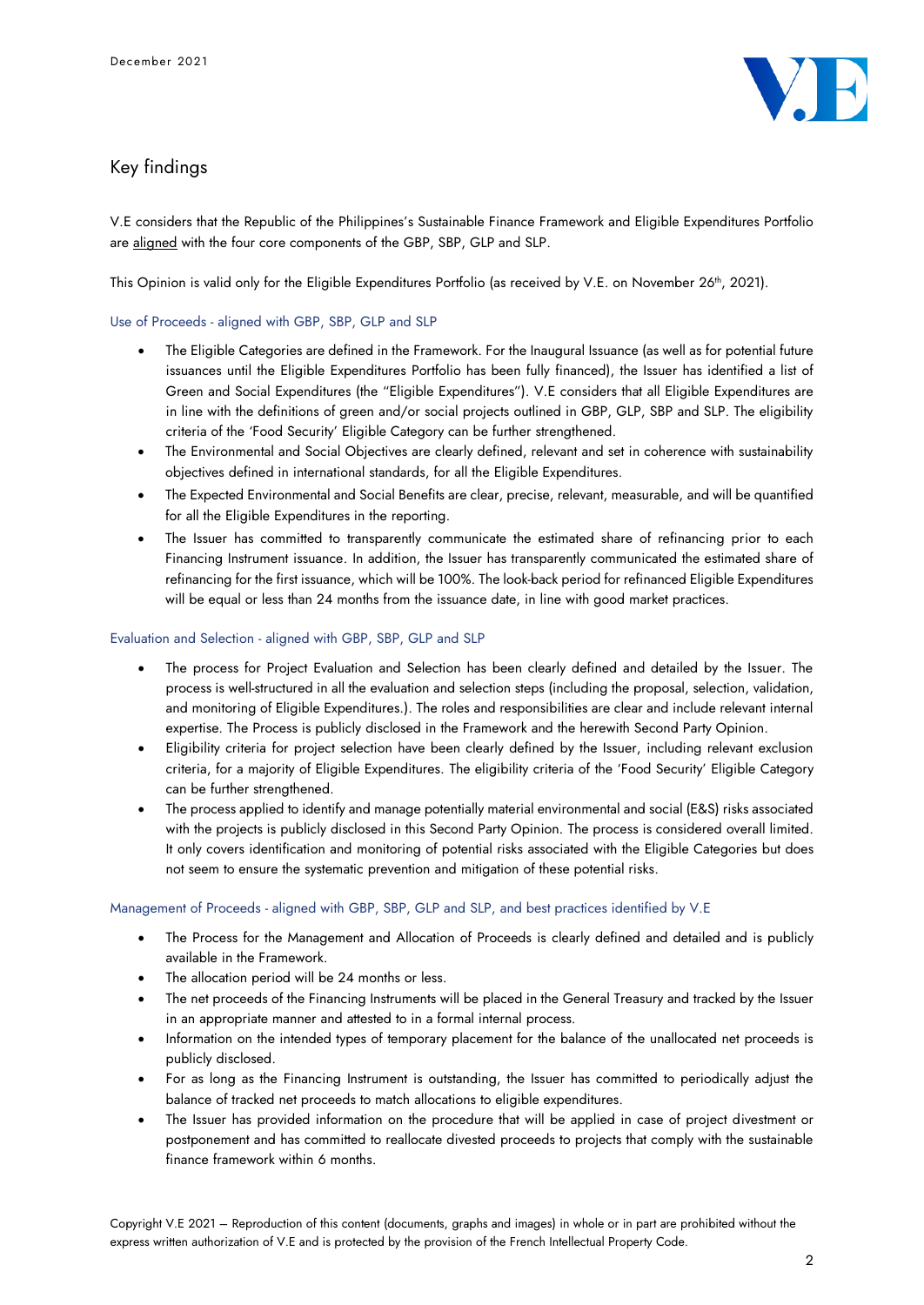

#### Reporting - aligned with GBP, SBP, GLP and SLP

- The Issuer has committed to report on the Use of Proceeds on an annual basis, until full allocation and on a timely basis in case of material developments. The report will be publicly available on the Issuer's websites 1 .
- The Issuer has committed to include relevant information related to the allocation of Financing Instrument proceeds and the expected sustainable benefits of the Eligible Expenditures. The Issuer has also committed to report on material developments and controversies related to the Eligible Projects/Programs financed by the Eligible Expenditures.
- The reporting methodology and assumptions used to report on environmental and social benefits of the Eligible Expenditures will be publicly disclosed.
- An external auditor will verify the tracking and allocation of funds to Eligible Expenditures until full allocation and in case of material changes. The reporting on environmental and social benefits of the Eligible Expenditures will be verified internally by the Issuer.

## **Contact**

Sustainable Finance Team | [VEsustainablefinance@vigeo-eiris.com](mailto:VEsustainablefinance@vigeo-eiris.com)

<sup>1</sup> [https://www.dof.gov.ph,](https://www.dof.gov.ph/) [https://www.treasury.gov.ph](https://www.treasury.gov.ph/)

Copyright V.E 2021 – Reproduction of this content (documents, graphs and images) in whole or in part are prohibited without the express written authorization of V.E and is protected by the provision of the French Intellectual Property Code.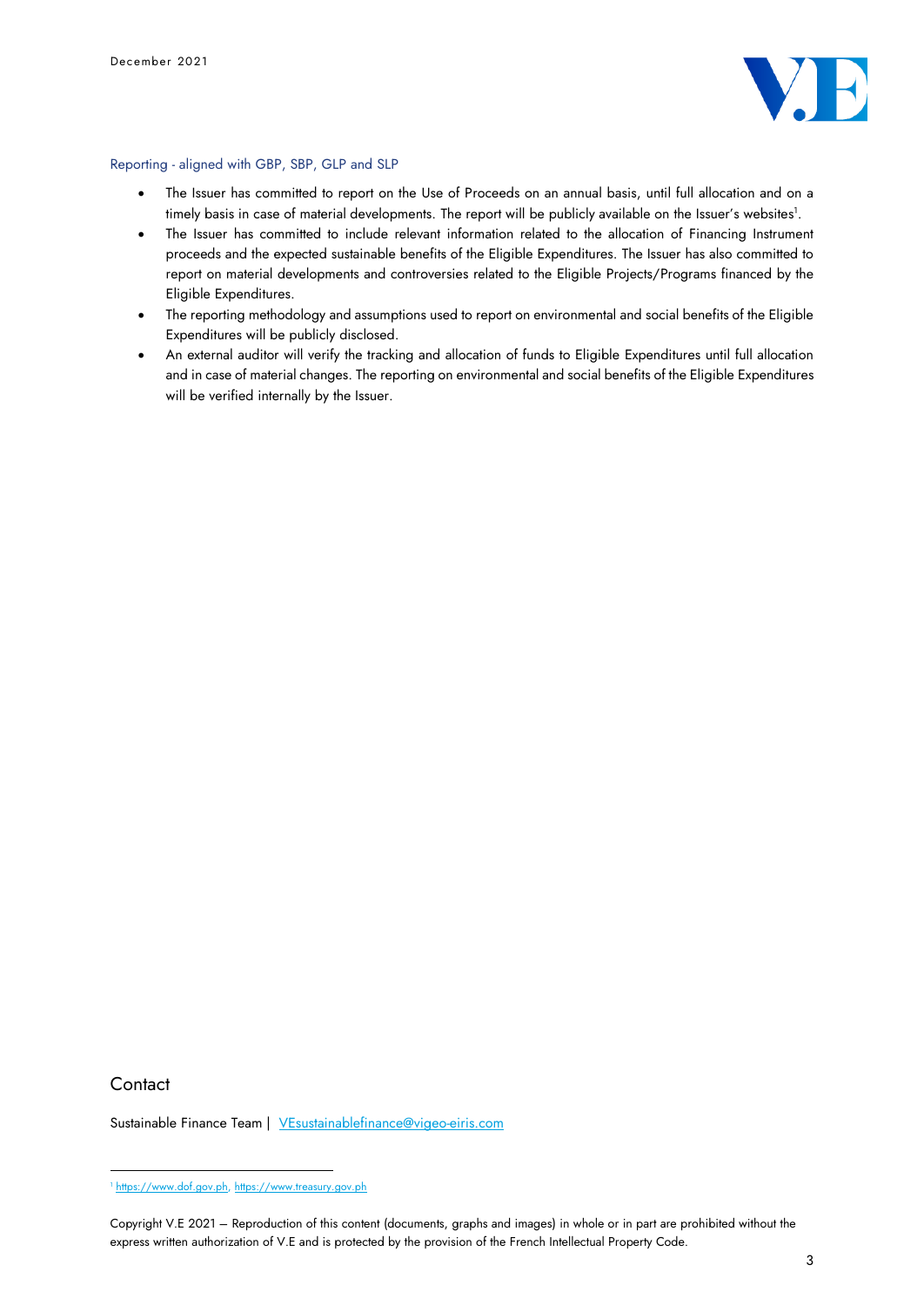

# **SCOPE**

V.E was commissioned to provide an independent Second Party Opinion ("SPO") on the sustainability credentials and management of the Sustainable Financing Instruments<sup>2</sup> (the "Financing Instruments") to be issued by the Republic of the Philippines (the "Issuer", the "Philippines") in compliance with the Sustainable Finance Framework (the "Framework") created to govern their issuance.

Our opinion is established according to V.E's Environmental, Social and Governance ("ESG") exclusive assessment methodology and to the latest version of the voluntary guidelines of ICMA's Green Bond Principles ("GBP") - edited in June 2021 - and Social Bond Principles ("SBP") - edited in June 2021 (referred together as the "GBP & SBP"), as well as LMA's Green Loan Principles ("GLP") - edited in February 2021 - and Social Loan Principles ("SLP") - edited in April 2021 (referred together as the "GLP & SLP").

Our opinion is built on the review of the following components:

- Framework and Eligible Expenditures Portfolio: we have assessed the Framework's alignment with the four core components of the GBP, SBP, GLP and SLP 2021, the Eligible Expenditures Portfolio's (the "Portfolio", as received on November 26, 2021) potential contribution to sustainability, , as well as both the Framework and Portfolio's coherence with the Issuer's environmental and social commitments. The Issuer has committed to request the update of this SPO in case of any significant change in the Portfolio and/or Framework to confirm its continued alignment with the GBP, SBP, GLP and SLP 2021.
- $\bullet$  Issuer<sup>3</sup>: we assessed the Issuer's ESG performance (Sovereign Sustainability Rating  $\circledcirc$ ).

Our sources of information are multichannel, combining data (i) gathered from public sources, press content providers and stakeholders, (ii) from V.E's exclusive ESG rating database, and (iii) information provided from the Issuer through documents.

We carried out our due diligence assessment from October 27<sup>th</sup> to November 26<sup>th</sup>, 2021. We consider that we were provided access to all documents and interviewees we solicited. For this purpose, we made reasonable efforts to verify the accuracy of all data used as part of the assessment

# Type of External Reviews supporting this Framework

| ⊠ | Pre-issuance Second Party Opinion            | Independent verification of impact reporting |
|---|----------------------------------------------|----------------------------------------------|
| ⊠ | Independent verification of funds allocation | Climate Bond Initiative Certification        |

<sup>2</sup> The "Sustainable Financing Instruments" is to be considered as the bond, loan or other debt instruments to be potentially issued, subject to the discretion of the Issuer. The name "Sustainable Financing Instruments" has been decided by the Issuer: it does not imply any opinion from V.E. <sup>3</sup> Republic of Philippines is part of V.E rating universe - the last ESG rating was performed in November 2021.

Copyright V.E 2021 – Reproduction of this content (documents, graphs and images) in whole or in part are prohibited without the express written authorization of V.E and is protected by the provision of the French Intellectual Property Code.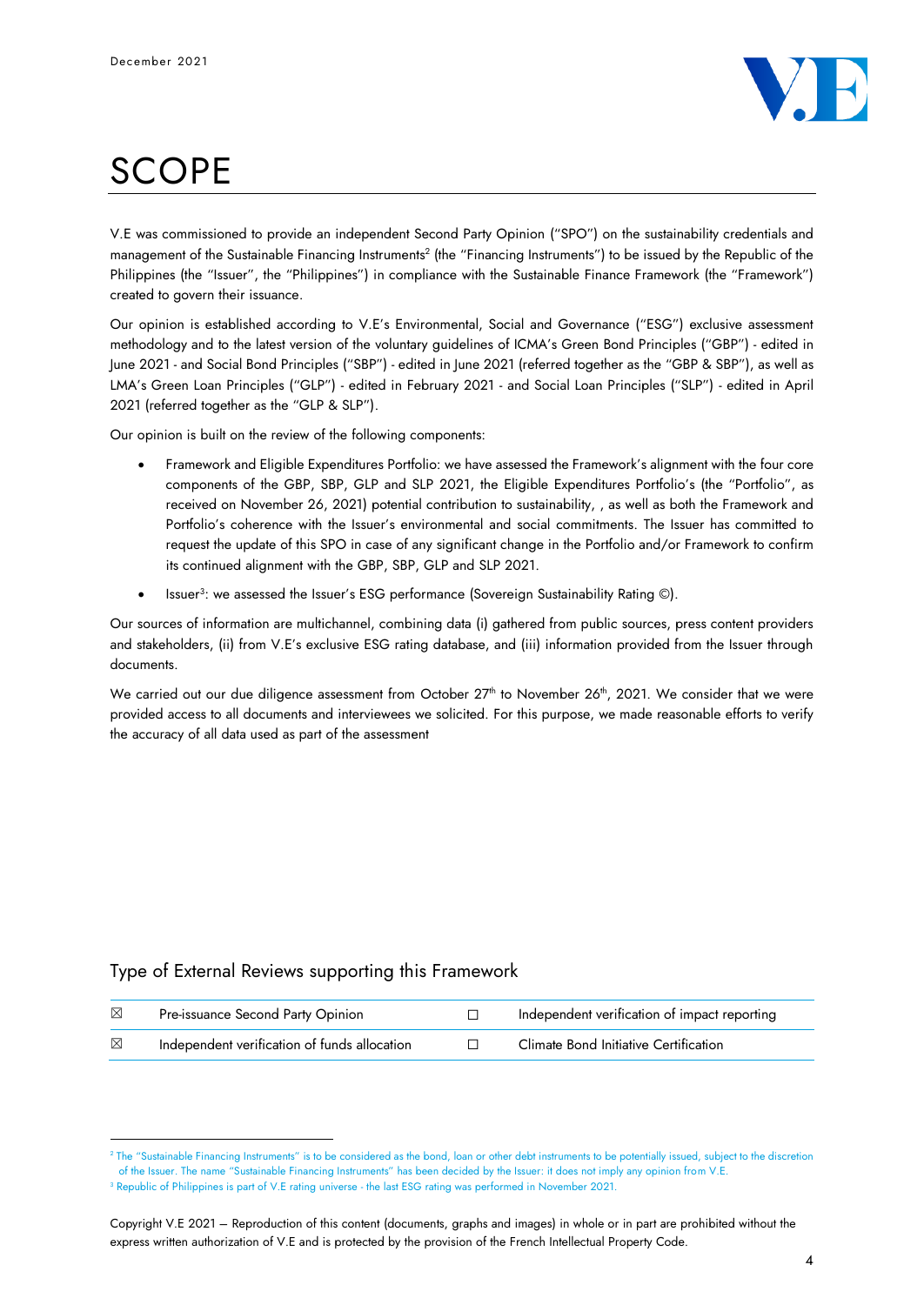

# **COHERENCE**

| Coherent           |  |
|--------------------|--|
| Partially coherent |  |
| Not coherent       |  |

V.E considers that the Inaugural Issuance is coherent with the Republic of the Philippines' strategic sustainability priorities and sector issues and that it contributes to achieving the Issuer's sustainability commitments.

In 2015, the United Nations Member States adopted the 2030 Agenda for Sustainable Development with the 17 Sustainable Development Goals (SDGs), recognising the urgent challenge of achieving sustainable development, including combating climate change and mitigating poverty alleviation at global scale. Reaching these goals requires the transition of all economic sectors towards sustainable development models, and the immediate action of all public and private actors. In particular, national governments must mobilise to achieve Sustainable Development Goals through regional and global leadership, the integration of sustainability in policies, budgets, institutions and regulatory frameworks, and by working with all stakeholders.

National governments must also lead the climate action to limit global warming and protect the environment, and at the same time reduce inequalities by putting in place national policies and action plans that ensure sustainable and inclusive growth.

The Philippines is situated in the world's most cyclone-prone region, experiencing an average of 20 cyclones per year. In the last decade, the Philippines was exposed to very powerful and catastrophic tropical cyclones such as Bopha (2012), Hayan (2013), Mangkhut (2018), and Vamco (2020) that caused extensive damage in the country. The country is also suffering from other climate change-related impacts including heatwaves, drought, flood, and biodiversity loss. According to the Global Climate Risk Index 2021<sup>4</sup>, the Philippines ranked 4<sup>th</sup> in the world as the most affected country from extreme weather events in the period 2000-2019. Climate change will also pose severe threats to the country's agricultural sector. The changes in rainfall patterns and distributions could impact agricultural land and decrease agricultural productivity. Heavy rainfall and strong wind can impact the country's urban infrastructure including water and sanitation facilities, power plants, leading to disruption of the water and electricity supply for many people, especially those living in rural and remote areas. Increased temperatures can also affect human exposure to vector- and waterborne diseases.

The Philippines acknowledges its mission in facing the aforementioned challenges by ratifying and implementing relevant international and regional agreements, and by formalising significant environmental commitments and action plans:

- In 2009, the Philippines' passed Republic Act 9729, also known as the Climate Change Act of 2009, which established the Climate Change Commission under the Office of the President as the sole policymaking body in the Philippines tasked to coordinate, monitor and evaluate the programs and action plans of the government relating to climate change. The Act was amended in 2012 which established the People's Survival Fund for the financing of climate adaptation initiatives.
- In April 2010, the National Framework Strategy on Climate Change (NFSCC) was adopted to lay the foundation for policies toward a climate-resilient Philippines with healthy, safe, prosperous and self-reliant communities, and thriving and productive ecosystems.
- In line with the guiding principles provided by the NFSCC, the Philippines formulated the National Climate Change Action Plan (NCCAP) in 2011 outlining the country's agenda for climate change adaptation and

<sup>4</sup> [https://reliefweb.int/sites/reliefweb.int/files/resources/Global%20Climate%20Risk%20Index%202021\\_1\\_0.pdf](https://reliefweb.int/sites/reliefweb.int/files/resources/Global%20Climate%20Risk%20Index%202021_1_0.pdf)

Copyright V.E 2021 – Reproduction of this content (documents, graphs and images) in whole or in part are prohibited without the express written authorization of V.E and is protected by the provision of the French Intellectual Property Code.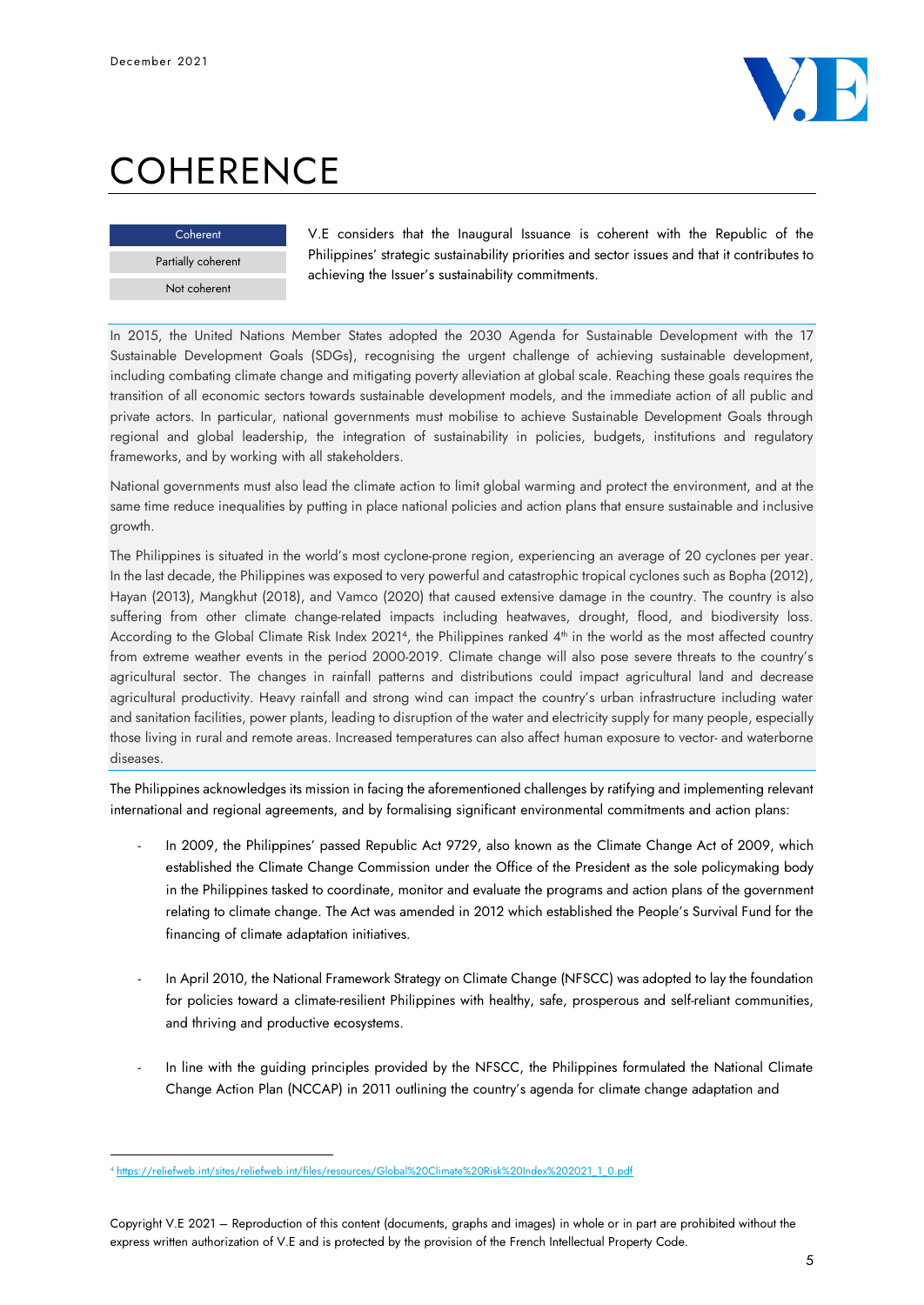

- mitigation for 2011-2028. The NCCAP lays out seven priorities for action, including food security, water sufficiency, ecological and environmental stability, human security, climate-friendly industries and services, sustainable energy, and knowledge and capacity development.
- In October 2016, the Philippines Development Plan (PDP) was formulated to detail the country's development strategies for inclusive growth, a high-trust and resilient society, and a globally competitive knowledge economy. The PDP was further updated in 2021 to align it with the imperatives for COVID-19 pandemic recovery and the new and better normal within the overall goal of a healthy and resilient Philippines. The implementation progress of the PDP is monitored and reported yearly.

The Philippines has demonstrated commitment to addressing climate change by submitting its National Determined Contribution (NDC) to the United Nations Framework Convention on Climate Change (UNFCCC) in April 2021 with the objective to reduce greenhouse gas emissions by 75%<sup>5</sup> by 2030. The Philippines has demonstrated its commitment to United Nations' Sustainability Development Goals (SDGs) by taking an integrated approach in the implementation of the SDGs. The PDP serves as the implementation mechanism of the Sustainable Development Goals (SDGs) in the Philippines and the 17 goals are integrated in the PDP. The Department of the Interior and Local Government (DILG) takes the lead in localising the SDGs and has already conducted a series of regional and provincial workshops to strengthen the functionality of the local government units (LGUs) in increasing the awareness and support for the SDGs, and ensuring that they integrate such in their respective plans and programs.

V.E. is of the opinion that the Philippines' Sovereign Sustainable Finance Framework to issue bonds that will finance and refinance Eligible Green and Social Expenditures, coherently aligns with the Issuer's strategic sustainability priorities and contributes to the realisation of its environmental and social commitments and goals, and addresses the main challenges in terms of sustainable development for national governments.

<sup>5</sup> Breaking down the target, 72.29% is conditional on climate finance, technologies and capacity development support provided by developed countries, under the Paris Agreement.

Copyright V.E 2021 – Reproduction of this content (documents, graphs and images) in whole or in part are prohibited without the express written authorization of V.E and is protected by the provision of the French Intellectual Property Code.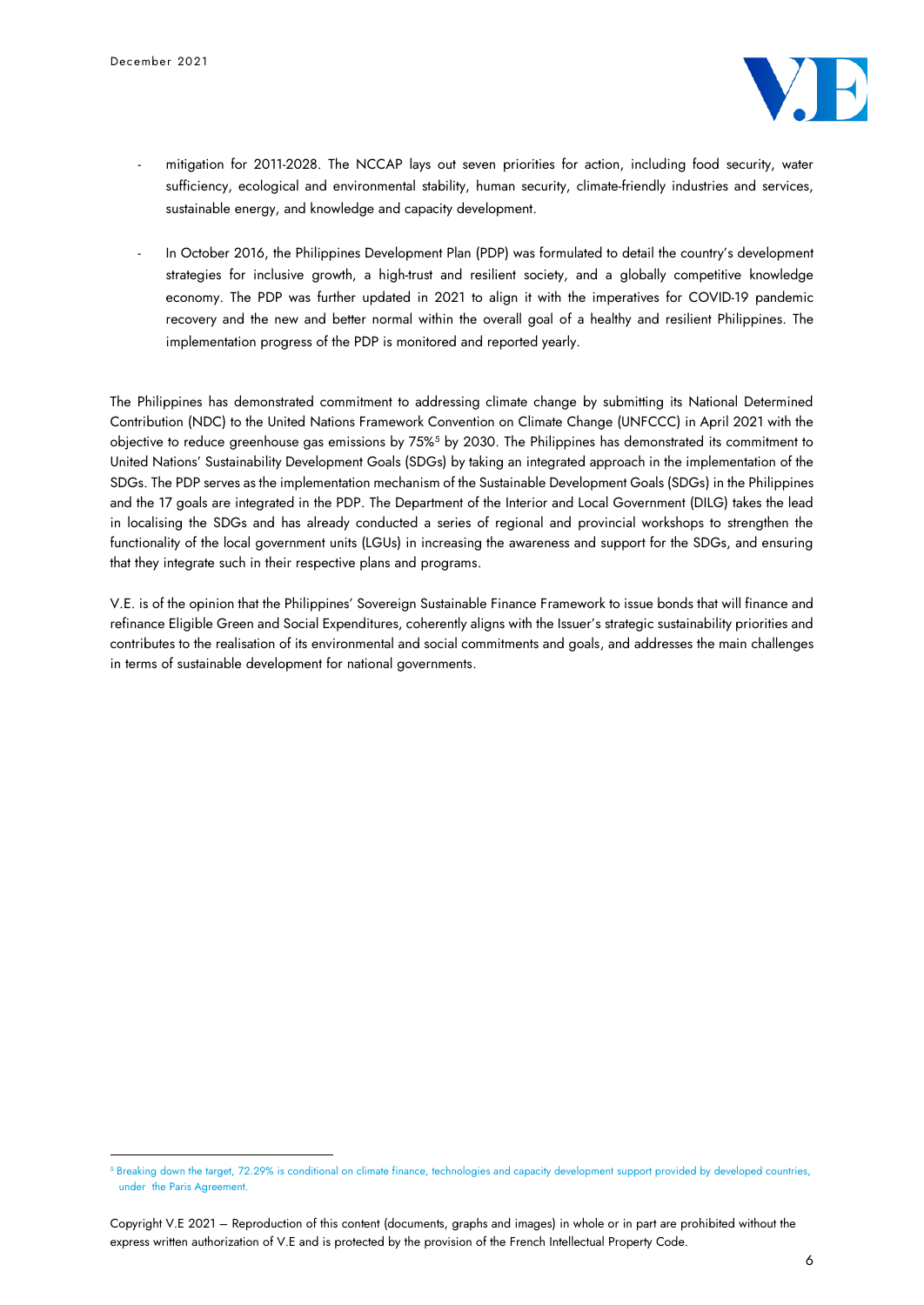

# F R A M E W O R K A N D E L I G I B L E<br>E X P E N D I T U R E S P O R T F O L I O E X P E N D I T U R E S

The Issuer has described the main characteristics of the Financing Instruments within a formalised Sustainable Finance Framework that covers the four core components of the GBP, SBP, GLP and SLP 2021 (the last updated version was provided to V.E on December 16<sup>th</sup>, 2021). In addition, the Issuer has provided the list of Eligible Green and Social Expenditures in internal documentation (provided to V.E on November 26<sup>th</sup>, 2021), which will be (re)financed by the 2021 Inaugural Issuance. The Issuer has committed to make the Framework and the SPO publicly accessible on its websites 6 , in line with good market practices.

## Alignment with the GBP, GLP, SBP and SLP

## Use of Proceeds



The net proceeds of the Financing Instruments will exclusively finance or refinance, in part or in full, projects falling under four Green Expenditures Categories and seven Social Expenditures Categories ("Eligible Categories"), as indicated in Table 1.

- The Eligible Categories are defined in the Framework. For the Inaugural Issuance (as well as for potential future issuances until the Eligible Expenditures Portfolio has been fully financed), the Issuer has identified a list of Green and Social Expenditures (the "Eligible Expenditures"). V.E considers that all Eligible Expenditures are in line with the definitions of green and/or social projects outlined in GBP, GLP, SBP and SLP. The eligibility criteria of the 'Food Security' Eligible Category can be further strengthened.
- The Environmental and Social Objectives are clearly defined, relevant and set in coherence with sustainability objectives defined in international standards, for all the Eligible Expenditures.
- The Expected Environmental and Social Benefits are clear, precise, relevant, measurable, and will be quantified for all the Eligible Expenditures in the reporting.
- The Issuer has committed to transparently communicate the estimated share of refinancing prior to each Financing Instrument issuance. In addition, the Issuer has transparently communicated the estimated share of refinancing for the first issuance, which will be 100%. The look-back period for refinanced Eligible Expenditures will be equal or less than 24 months from the issuance date, in line with good market practices.

The Issuer has communicated to V.E. the Portfolio to be financed by the inaugural Financing issuance and potential future Financing Instruments issuances until the Portfolio has been fully financed. The alignment of the Use of Proceeds section has been based on the assessment of the alignment of the Portfolio with ICMA's definitions of green and social projects. Please see the full analysis in Table 1.

<sup>6</sup> [https://www.dof.gov.ph,](https://www.dof.gov.ph/) [https://www.treasury.gov.ph](https://www.treasury.gov.ph/)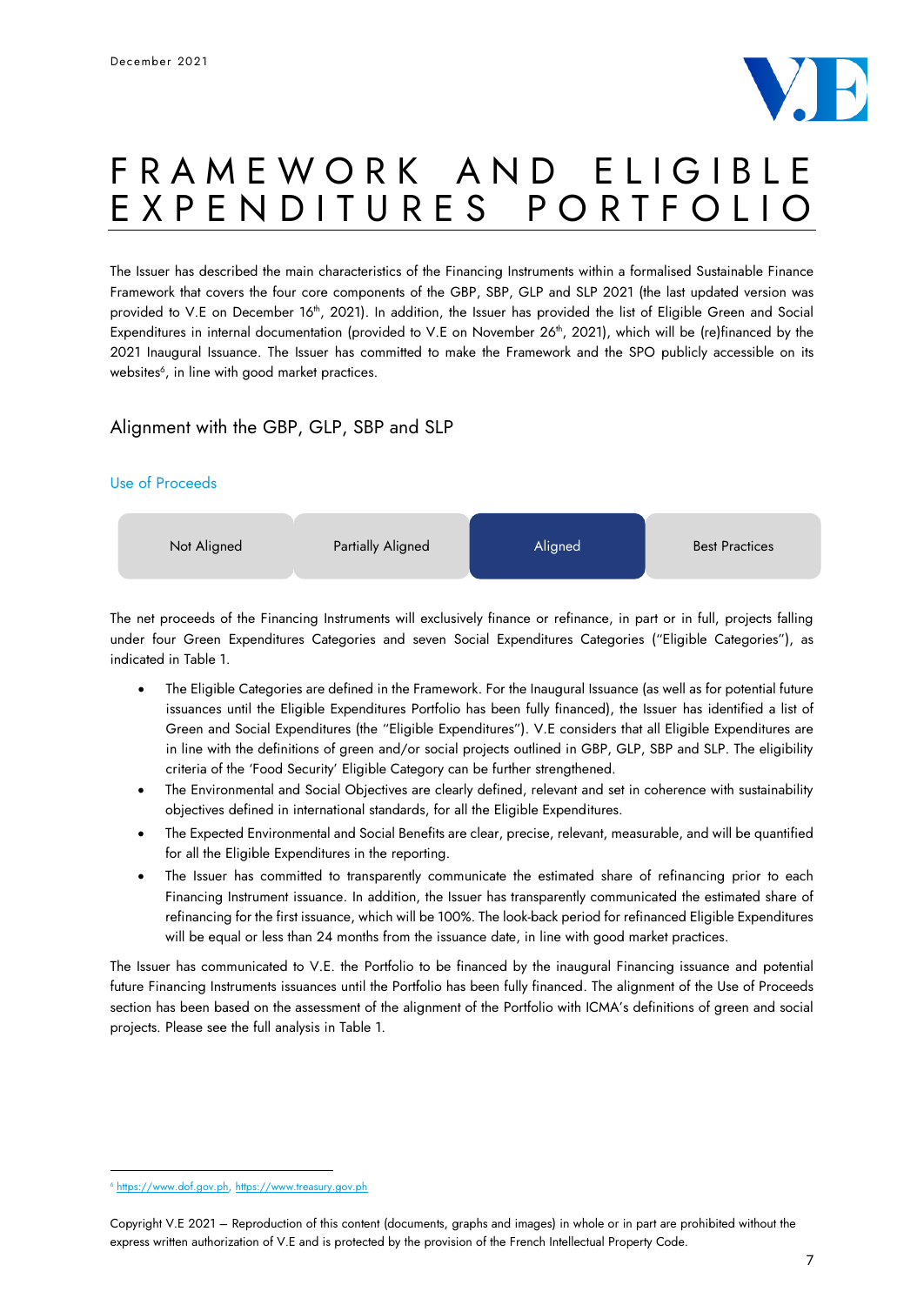

#### BEST PRACTICES

- $\Rightarrow$  Relevant environmental and social benefits are identified and measurable for all Eligible Categories.
- $\Rightarrow$  The Issuer has committed to transparently communicate the estimated share of refinancing for each financing instrument issuance.
- $\Rightarrow$  The look-back period for refinanced Eligible Expenditures will be equal or less than 24 months from the issuance date, in line with good market practices.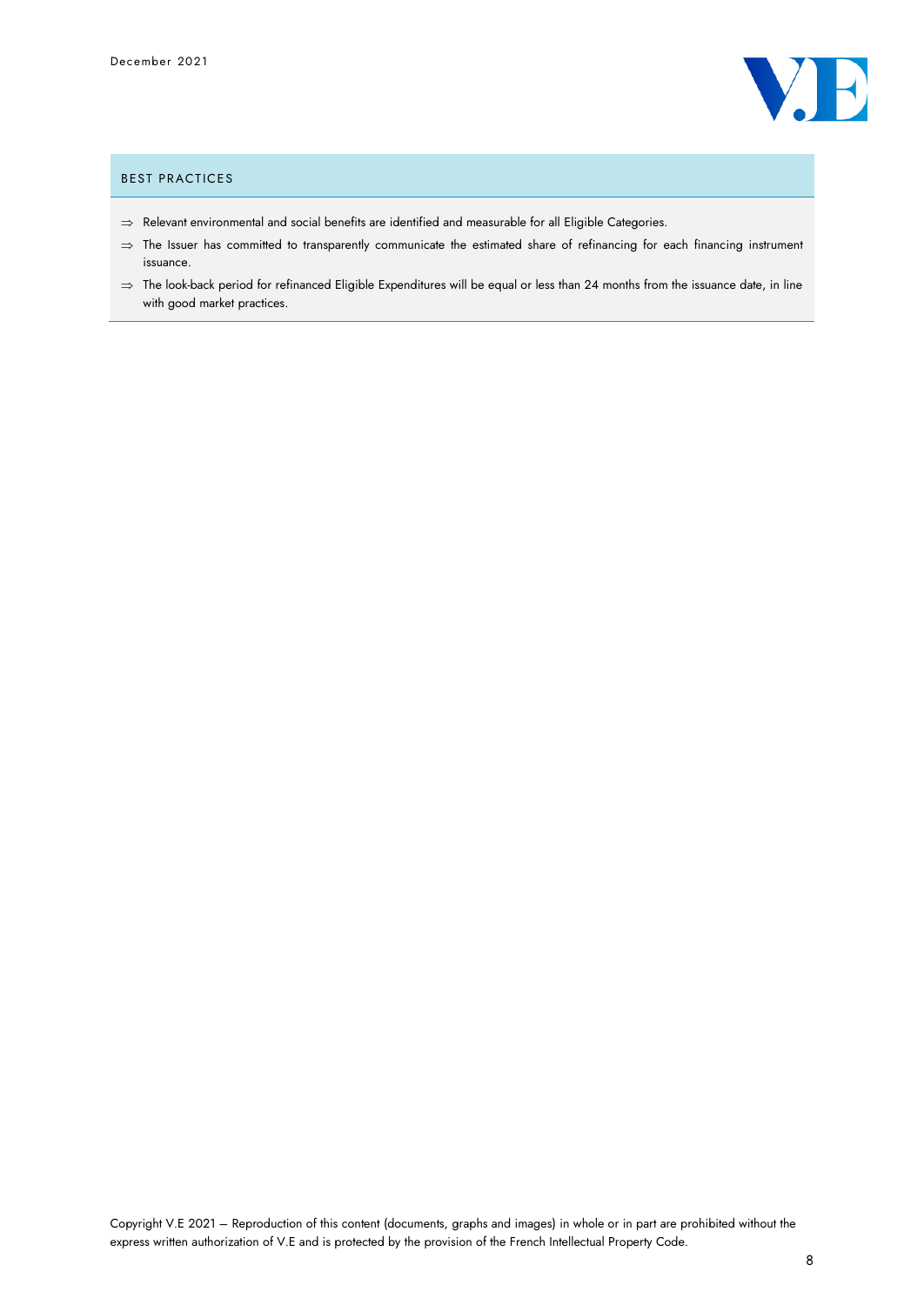

Table 1. V.E' analysis of Eligible Categories, Sustainability Objectives and Expected Benefits as presented in the Issuer's Sustainable Finance Framework and the internal documentation shared with V.E.

- Nature of expenditures: Direct or indirect investments, subsidies, support schemes, incentive mechanisms or tax foregone (or a combination thereof) and selected operational expenditures.
- Location of Eligible Projects: The Republic of Philippines.

| REPUBLIC OF PHILIPPINES' SUSTAINABLE FINANCE FRAMEWORK |                                                                                                                                                                                                                                                                                                                                                                                                                                                                                                                                                                    |                                                                                                                                                                                                                                                                                                               | ELIGIBLE PORTFOLIO                                                                                                                                                                                                                                             |                                                                                                                                                                                                                                                                                                                                                                                                                                                                                                                                                                                                                                                                                                                                    |
|--------------------------------------------------------|--------------------------------------------------------------------------------------------------------------------------------------------------------------------------------------------------------------------------------------------------------------------------------------------------------------------------------------------------------------------------------------------------------------------------------------------------------------------------------------------------------------------------------------------------------------------|---------------------------------------------------------------------------------------------------------------------------------------------------------------------------------------------------------------------------------------------------------------------------------------------------------------|----------------------------------------------------------------------------------------------------------------------------------------------------------------------------------------------------------------------------------------------------------------|------------------------------------------------------------------------------------------------------------------------------------------------------------------------------------------------------------------------------------------------------------------------------------------------------------------------------------------------------------------------------------------------------------------------------------------------------------------------------------------------------------------------------------------------------------------------------------------------------------------------------------------------------------------------------------------------------------------------------------|
| <b>ELIGIBLE</b><br><b>CATEGORIES</b>                   | <b>DESCRIPTION</b>                                                                                                                                                                                                                                                                                                                                                                                                                                                                                                                                                 | <b>SUSTAINABILITY</b><br><b>OBIECTIVES</b><br><b>AND BENEFITS</b>                                                                                                                                                                                                                                             | DESCRIPTION OF ELEGIBLE GREEN<br>AND SOCIAL EXPENDITURES                                                                                                                                                                                                       | V.E'S ANALYSIS                                                                                                                                                                                                                                                                                                                                                                                                                                                                                                                                                                                                                                                                                                                     |
| Access to<br><b>Essential Services</b>                 | Healthcare<br>Financing to construct, equip and operate<br>government health facilities for the provision of<br>public or subsidized health services, including<br>hiring and deployment of healthcare workers.<br>Projects which strengthen innovations and access to<br>up-to-date technology in the biomedical field (e.g.<br>research support to local scientists).<br>Target Beneficiaries: General population including<br>people from low-income families (indigents) and/or<br>from disadvantaged backgrounds; people with<br>disabilities; the unemployed | Equal access to<br>quality healthcare<br>services<br>Increase universal<br>coverage of<br>preventive and<br>curative public<br>health services<br>Increase the training<br>and development of<br>public healthcare<br>professionals<br>Support the research<br>and development of<br>healthcare<br>treatments | Healthcare<br>National<br>Health<br>Insurance<br>Program<br>(PhilHealth)<br><b>Health Facilities Operations Program</b><br>$\bullet$<br>Health Facilities Enhancement Program<br>Medical Assistance to Indigent Patients<br>Human Resources for Health Program | The Eligible Category is defined in the Framework.<br>The Issuer has provided to V.E the Portfolio of Eligible<br>Expenditures to be financed with the Inaugural<br>issuance (as well as potential future issuances until the<br>Portfolio has been fully financed), including its nature<br>and location. The targeted populations have been<br>defined. V.E confirms that the expenditures are in line<br>with ICMA's social project definitions.<br>The intended Social Objectives are clearly defined,<br>relevant and set in coherence with sustainability<br>objectives defined in international standards.<br>The expected benefits are clear, considered relevant,<br>measurable, and will be quantified in the reporting. |
|                                                        | Education<br>Development and operation of public schools,<br>training centres and related facilities, including<br>digital learning platforms, as well as training labor<br>force, in order to improve quality of and access to                                                                                                                                                                                                                                                                                                                                    | Equal access to<br>education<br>Improve education<br>infrastructure and<br>services                                                                                                                                                                                                                           | Education<br>Universal Access to Quality Tertiary<br>Education<br><b>Education Assistance and Subsidies</b><br>DepEd Computerization Program                                                                                                                   |                                                                                                                                                                                                                                                                                                                                                                                                                                                                                                                                                                                                                                                                                                                                    |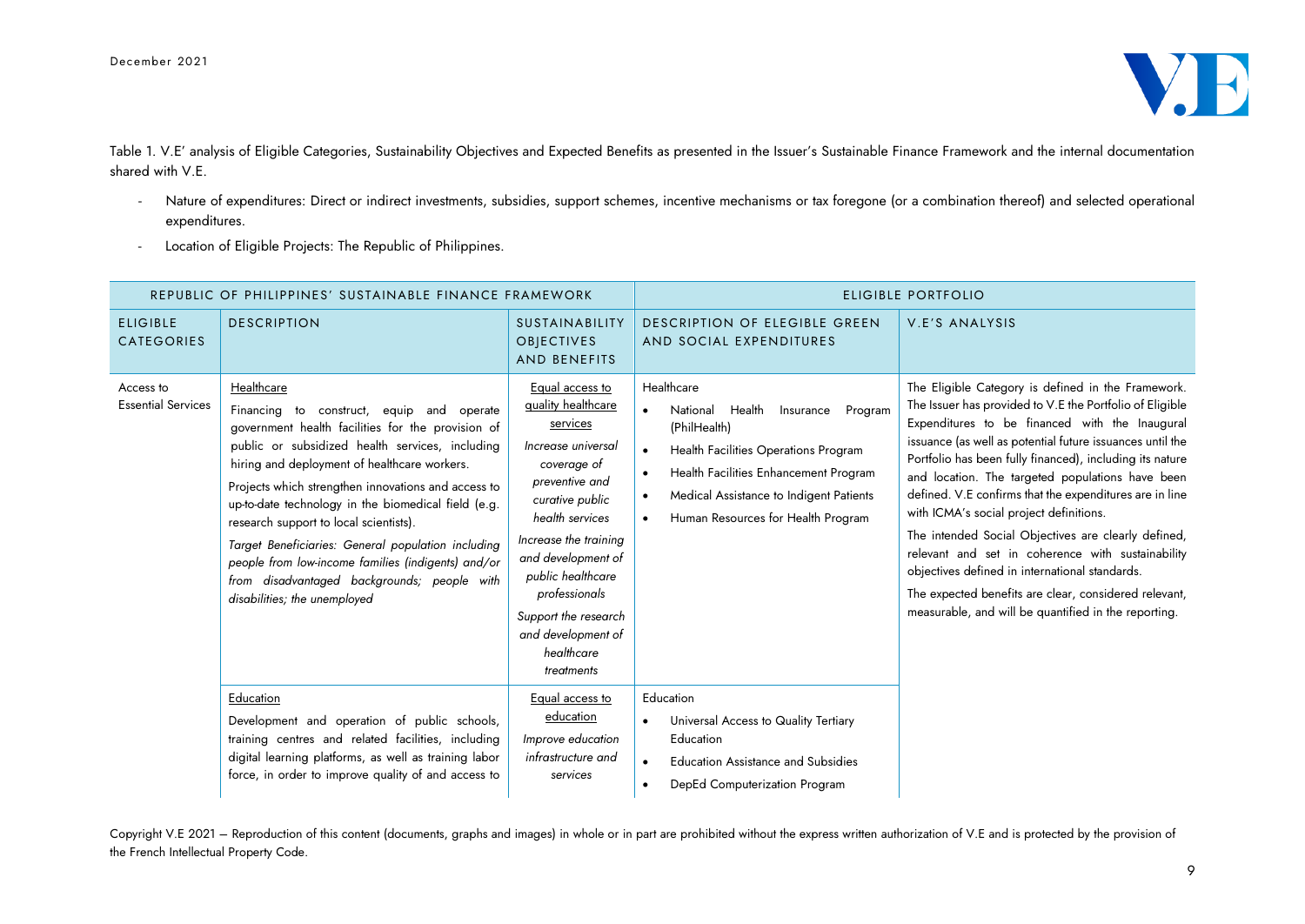

|                                    | education, promote learning opportunities and<br>vocational training<br>Target Beneficiaries: General population including<br>people from low-income families (indigents) and/or<br>from disadvantaged backgrounds; people with<br>disabilities; the unemployed                                                                                                                                                                                                                                                                                                                                                                                                                                                                                                                               | Increase the access<br>to quality education<br>for all, in particular<br>vulnerable students<br>Increase the number<br>of adults with skills<br>for employment                    | School-Based Feeding Program<br>$\bullet$                                                                                                                    |                                                                                                                                                                                                                                                                                                                                                                                                                                                                                                                                                                                                                                                                                                                                               |
|------------------------------------|-----------------------------------------------------------------------------------------------------------------------------------------------------------------------------------------------------------------------------------------------------------------------------------------------------------------------------------------------------------------------------------------------------------------------------------------------------------------------------------------------------------------------------------------------------------------------------------------------------------------------------------------------------------------------------------------------------------------------------------------------------------------------------------------------|-----------------------------------------------------------------------------------------------------------------------------------------------------------------------------------|--------------------------------------------------------------------------------------------------------------------------------------------------------------|-----------------------------------------------------------------------------------------------------------------------------------------------------------------------------------------------------------------------------------------------------------------------------------------------------------------------------------------------------------------------------------------------------------------------------------------------------------------------------------------------------------------------------------------------------------------------------------------------------------------------------------------------------------------------------------------------------------------------------------------------|
| Affordable Basic<br>Infrastructure | Programs delivering infrastructure to rural areas to<br>minimize disparities between regions or benefitting<br>disadvantaged populations, including<br>Construction, reconstruction, rehabilitation<br>and upgrading of roads to provide access to<br>less connected area <sup>7</sup><br>Construction telecommunication equipment for<br>underserved and unconnected populations<br>Providing access to basic sanitation systems<br>$\bullet$<br>including septic tanks<br>Construction and maintenance of equipment<br>$\bullet$<br>e.g. pipework for supply of clean water<br>Provision of electrification facilities <sup>8</sup><br>$\bullet$<br>Target Beneficiaries: Rural Areas, Underserved and<br>Unconnected Populations, Barangays (smallest<br>administrative division/villages) | Access to Water<br>Services<br>Improve and<br>guarantee the<br>access to water<br>Access to energy<br>Increase access to<br>affordable, reliable<br>and modern energy<br>services | Water Supply and Sanitation Program<br>$\bullet$<br>(LWUA)<br>Sitio Electrification Project (NEA)<br>$\bullet$<br><b>Total Electrification Program (DOE)</b> | The Eligible Category is clearly defined in the<br>Framework. The Issuer has provided to V.E the<br>Portfolio of Eligible Expenditures to be financed with<br>the Inaugural issuance (as well as potential future<br>issuances until the Portfolio has been fully financed),<br>including its nature and location. The targeted<br>populations have been defined. V.E confirms that the<br>expenditures are in line with ICMA's social project<br>definitions.<br>The intended Social Objectives are clearly defined,<br>relevant and set in coherence with sustainability<br>objectives defined in international standards.<br>The expected benefits are clear, considered relevant,<br>measurable, and will be quantified in the reporting. |
| Food Security                      | Guaranteeing effective access to varied, quality food<br>via provision of national and communal irrigation,<br>machineries and equipment, cold storage facilities,<br>food packaging and processing, warehouses, post-<br>harvest centers, rice seeds, crop insurance and                                                                                                                                                                                                                                                                                                                                                                                                                                                                                                                     | Food Security<br>Increase the<br>agricultural<br>productivity of small<br>medium farmers                                                                                          | Irrigation Services of<br>the<br>National<br>$\bullet$<br>Irrigation Administration<br>Irrigation Systems Restoration<br>$\circ$<br>Program                  | The Eligible Category is defined in the Framework.<br>The Issuer has provided to V.E the Portfolio of Eligible<br>Expenditures to be financed with the Inaugural<br>issuance (as well as potential future issuances until the<br>Portfolio has been fully financed), including its nature<br>and location. The targeted populations have been                                                                                                                                                                                                                                                                                                                                                                                                 |

<sup>&</sup>lt;sup>7</sup> (i) Less connected areas are defined as a Barangay (smallest political unit in the country) that does not meet any of the criteria set out below:(1) If a barangay has a population size of 5,000 or more, then a barangay urban, or (2) If a barangay has at least one establishment with a minimum of 100 employees, a barangay is considered urban, or (3) If a barangay has five or more establishments with a minimum of 10 employees, and 5 or more facilities. Note that if the facility is not present in the barangay, presence of facilities within the two-kilometers radius from the barangay hall is considered. Projects will include farm to market roads under the Suppo Development program.

<sup>&</sup>lt;sup>8</sup> No fossil fuel-based power plants will be financed. The envisioned electrification project under this category (Stitio Electrification Project, PHP 1.6B), will focus on connecting rural areas to the grid.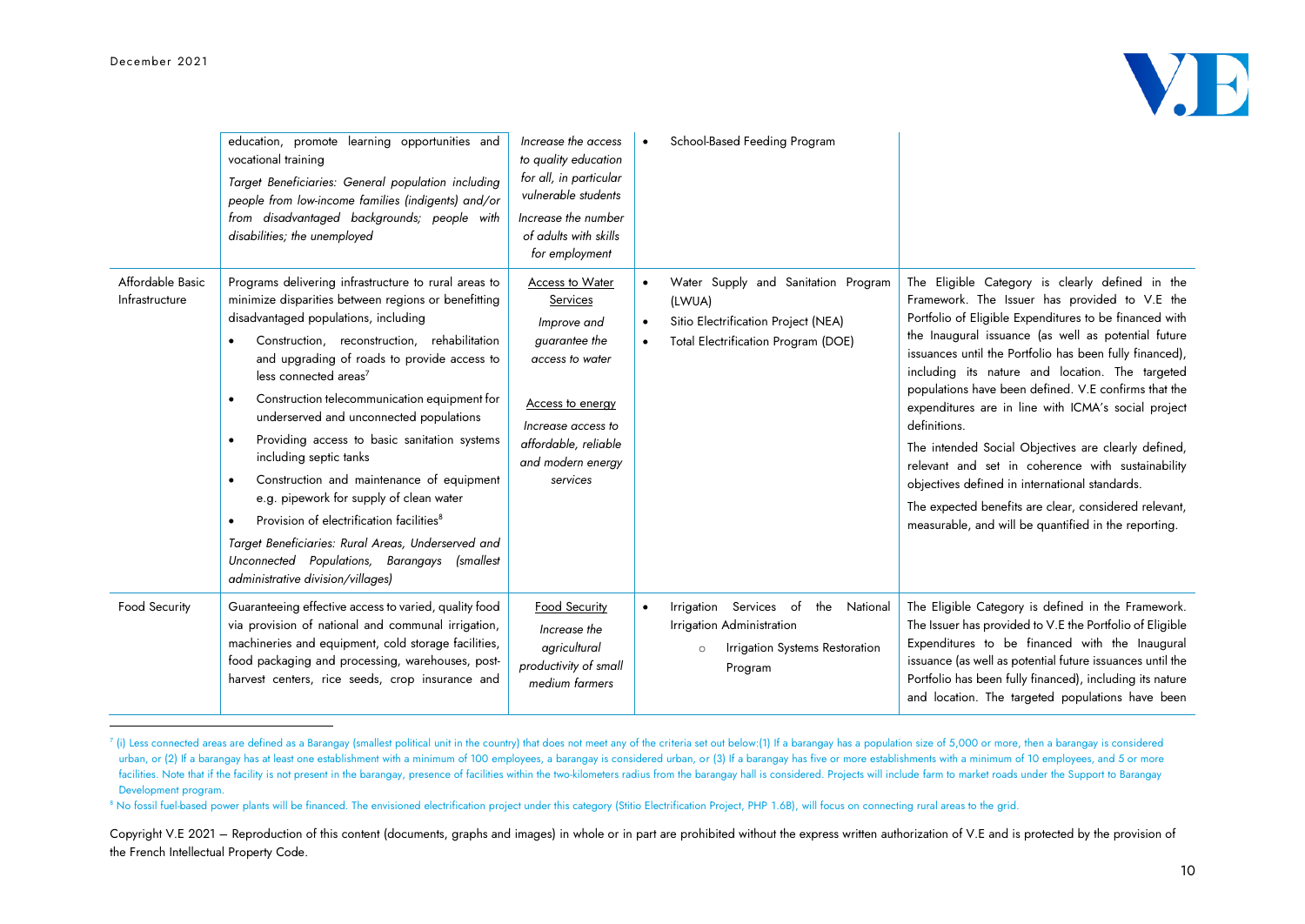

| production subsidies to small and medium farmers<br>for basic food products <sup>9</sup> .<br>Target Beneficiaries: General Population, including<br>farmers and disadvantaged populations | Ensure availability of<br>basic food products<br>Ensure access to<br>food products | $\bullet$ | <b>Irrigation Systems</b><br>$\circ$<br>Development Program<br>National Commodity Programs of the<br>Department of Agriculture                                                                                                                                                                                                                                                                                                                                                                                                                                                                                                                                                                                                                                          | defined. V.E confirms that the expenditures are in line<br>with ICMA's social project definitions.<br>Areas for improvement are to include additional<br>criteria to promote the development of sustainable                                                                                                                                                             |
|--------------------------------------------------------------------------------------------------------------------------------------------------------------------------------------------|------------------------------------------------------------------------------------|-----------|-------------------------------------------------------------------------------------------------------------------------------------------------------------------------------------------------------------------------------------------------------------------------------------------------------------------------------------------------------------------------------------------------------------------------------------------------------------------------------------------------------------------------------------------------------------------------------------------------------------------------------------------------------------------------------------------------------------------------------------------------------------------------|-------------------------------------------------------------------------------------------------------------------------------------------------------------------------------------------------------------------------------------------------------------------------------------------------------------------------------------------------------------------------|
|                                                                                                                                                                                            |                                                                                    | $\bullet$ | National Rice Program<br>$\circ$<br>National Corn Program<br>$\circ$<br>National High Value Crops<br>$\circ$<br>Development Program<br>National Organic Agriculture<br>$\circ$<br>Program<br>Enhancement<br>Competitiveness<br>Rice<br>Program<br>Department of Agriculture<br>Agricultural Training Institute<br>$\circ$<br>Philippine Center for Post-<br>$\circ$<br>Harvest Development and<br>Mechanization<br>Department of Trade and Industry<br><b>Technical Education and Skills</b><br>Development Authority<br>Government Owned and Controlled<br>Corporations<br>Research<br>Philippine<br>Rice<br>$\circ$<br>Institute (PhilRice)<br>Land Bank of the Philippines<br>$\circ$<br>Development Bank of the<br>$\circ$<br>Philippines<br>Crop Insurance Program | agricultural practices in all Eligible Expenditures, in<br>line with best practices.<br>The intended Social Objective is clearly defined, it is<br>relevant and set in coherence with sustainability<br>objectives defined in international standards.<br>The expected benefits are clear, considered relevant,<br>measurable, and will be quantified in the reporting. |

<sup>&</sup>lt;sup>9</sup> Basic food products are defined as primary food products (i.e. unprocessed) cultivated by farmers such as crop, rice, fruits or nuts; as well as unprocessed seafood obtained by fisheries.

Copyright V.E 2021 – Reproduction of this content (documents, graphs and images) in whole or in part are prohibited without the express written authorization of V.E and is protected by the provision of the French Intellectual Property Code.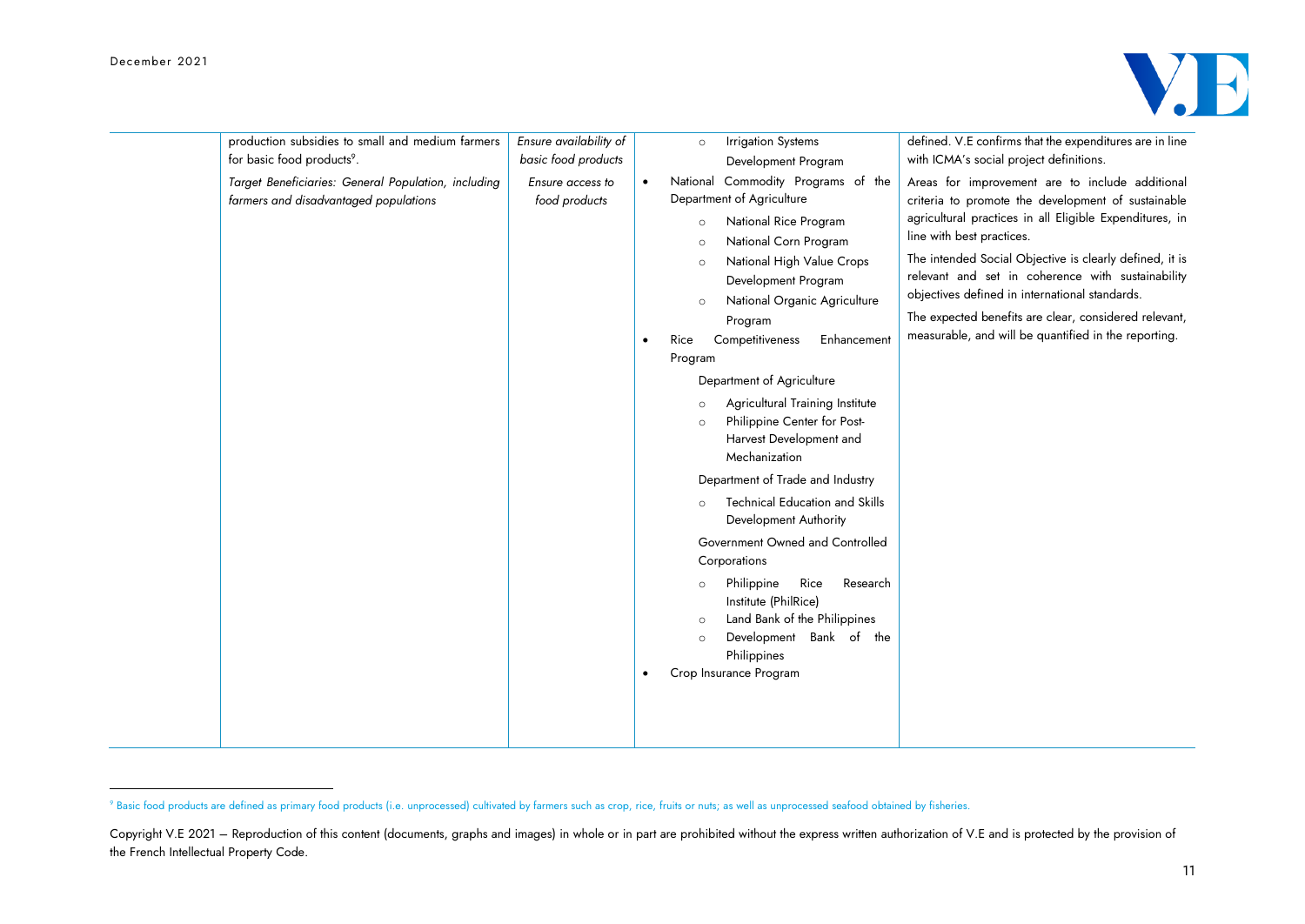

| Employment<br>Generation, and<br>programs<br>designed to<br>prevent and/or<br>alleviate<br>Unemployment<br>stemming from<br>socioeconomic<br>crises, including<br>through the<br>potential effect of<br>MSME financing<br>and microfinance | Programs supporting Micro Small and Medium-<br>sized Enterprise (MSMEs) that support employment<br>generation and productivity, including provision of<br>MSME loans and access to technology.<br>Target Beneficiaries: MSMEs <sup>10</sup><br>provide<br>employment<br>Programs<br>that<br>and<br>entrepreneurship opportunities to displaced,<br>disadvantaged and unemployed workers<br>Target Beneficiaries: Informal Sector Workers, Poor,<br>Vulnerable and Marginalized Workers, Eligible<br>beneficiaries of the DILP program <sup>11</sup>                                        | Employment<br>generation<br>Increase the<br>employment of<br>Vulnerable Workers<br>Access to Financial<br>Services<br>Increase access to<br>financing services<br>for MSMEs | $\bullet$ | Pondo sa Pagbabago at Pag-Asenso<br>Program (P3) to address cash flow<br>constraints of MSMEs by providing<br>affordable loans <sup>12</sup><br>Livelihood<br>Dole<br>Integrated<br>and<br>Emergency<br>Employment<br>Program<br>(DILEEP)<br>Sustainable Livelihood Program to further<br>expand employment and<br>livelihood<br>opportunities (DOLE)<br>Balik Probinsya, Bagong Pag-asa Program<br>(DOLE) such as skills development,<br>employment and livelihood programs | The Eligible Category is clearly defined in the<br>Framework. The Issuer has provided to V.E the<br>Portfolio of Eligible Expenditures to be financed with<br>the Inaugural issuance (as well as potential future<br>issuances until the Portfolio has been fully financed),<br>including its nature and location. The targeted<br>populations have been defined. V.E confirms that the<br>expenditures are in line with ICMA's social project<br>definitions.<br>The intended Social Objectives are clearly defined,<br>relevant and set in coherence with sustainability<br>objectives defined in international standards.<br>The expected benefits are clear, considered relevant,<br>measurable, and will be quantified in the reporting.     |
|--------------------------------------------------------------------------------------------------------------------------------------------------------------------------------------------------------------------------------------------|--------------------------------------------------------------------------------------------------------------------------------------------------------------------------------------------------------------------------------------------------------------------------------------------------------------------------------------------------------------------------------------------------------------------------------------------------------------------------------------------------------------------------------------------------------------------------------------------|-----------------------------------------------------------------------------------------------------------------------------------------------------------------------------|-----------|------------------------------------------------------------------------------------------------------------------------------------------------------------------------------------------------------------------------------------------------------------------------------------------------------------------------------------------------------------------------------------------------------------------------------------------------------------------------------|---------------------------------------------------------------------------------------------------------------------------------------------------------------------------------------------------------------------------------------------------------------------------------------------------------------------------------------------------------------------------------------------------------------------------------------------------------------------------------------------------------------------------------------------------------------------------------------------------------------------------------------------------------------------------------------------------------------------------------------------------|
| Socioeconomic<br>Advancement<br>and<br>Empowerment                                                                                                                                                                                         | Programs to support and provide social assistance<br>for persons from disadvantaged socioeconomic<br>backgrounds, such as conditional and unconditional<br>cash transfer (programs and social pension for<br>elderly and persons with disabilities)<br>Target Beneficiaries: Vulnerable groups as identified<br>under the 4Ps program, including Chronic poor<br>households with children aged 0-14 living in poor<br>areas, indigent and marginalized families, itinerant,<br>homeless street families, families in need of special<br>protection, elderly, and people with disabilities. | Social inclusion and<br>poverty reduction<br>Increase the income<br>of the identified<br>vulnerable<br>population                                                           |           | Pantawid Pamilyang Pilipino Program or<br>Conditional Cash (CCT) Transfer Program<br>Social Pension for Indigent Senior Citizens<br>Financial Assistance (Protective Services<br>for Individuals and Families in Difficult<br>Circumstances)                                                                                                                                                                                                                                 | The Eligible Category is clearly defined in the<br>Framework. The Issuer has provided to V.E the<br>Portfolio of Eligible Expenditures to be financed with<br>the Inaugural issuance (as well as potential future<br>issuances until the Portfolio has been fully financed),<br>including its nature and location. The targeted<br>populations have been clearly defined. V.E confirms<br>that the expenditures are in line with ICMA's social<br>project definitions.<br>The intended Social Objective is clearly defined,<br>relevant and set in coherence with sustainability<br>objectives defined in international standards.<br>The expected benefit is clear, considered relevant,<br>measurable, and will be quantified in the reporting. |

<sup>&</sup>lt;sup>10</sup> Definition of MSMEs in the Philippines is available here[: https://dict.gov.ph/wp-content/uploads/2016/07/8.-SMEs-in-the-Philippines-\\_Empowering-LGUs-through-ICT-Partnership-with-SUCs.pdf](https://dict.gov.ph/wp-content/uploads/2016/07/8.-SMEs-in-the-Philippines-_Empowering-LGUs-through-ICT-Partnership-with-SUCs.pdf)

<sup>11</sup> https://bwsc.dole.gov.ph/programs-and-projects-submenu1/dileep.html

<sup>&</sup>lt;sup>12</sup> Through this MSME Program, it is expected that (i) 2,289 Shared Service Facilities (SSF) will be maintained and 340 new SSF will be established (PhP623 million), (ii) 359,200 individuals in 3,592 barangays and livelih beneficiaries will be provided with information on various livelihood opportunities through the Livelihood Seeding Program-Negosyo Serbisyo sa Barangay of the DTI (PhP243 million), (iii) 28,000 farming households will part Detailed Investment Plans through the Rural Agro-Enterprise Partnership for Inclusive Development and Growth (RAPID) Project (PhP112 million), and (iv) 7,986 MSMEs will be assisted through the One Town, One Product: Next Generation Project (PhP132 million)

Copyright V.E 2021 – Reproduction of this content (documents, graphs and images) in whole or in part are prohibited without the express written authorization of V.E and is protected by the provision of the French Intellectual Property Code.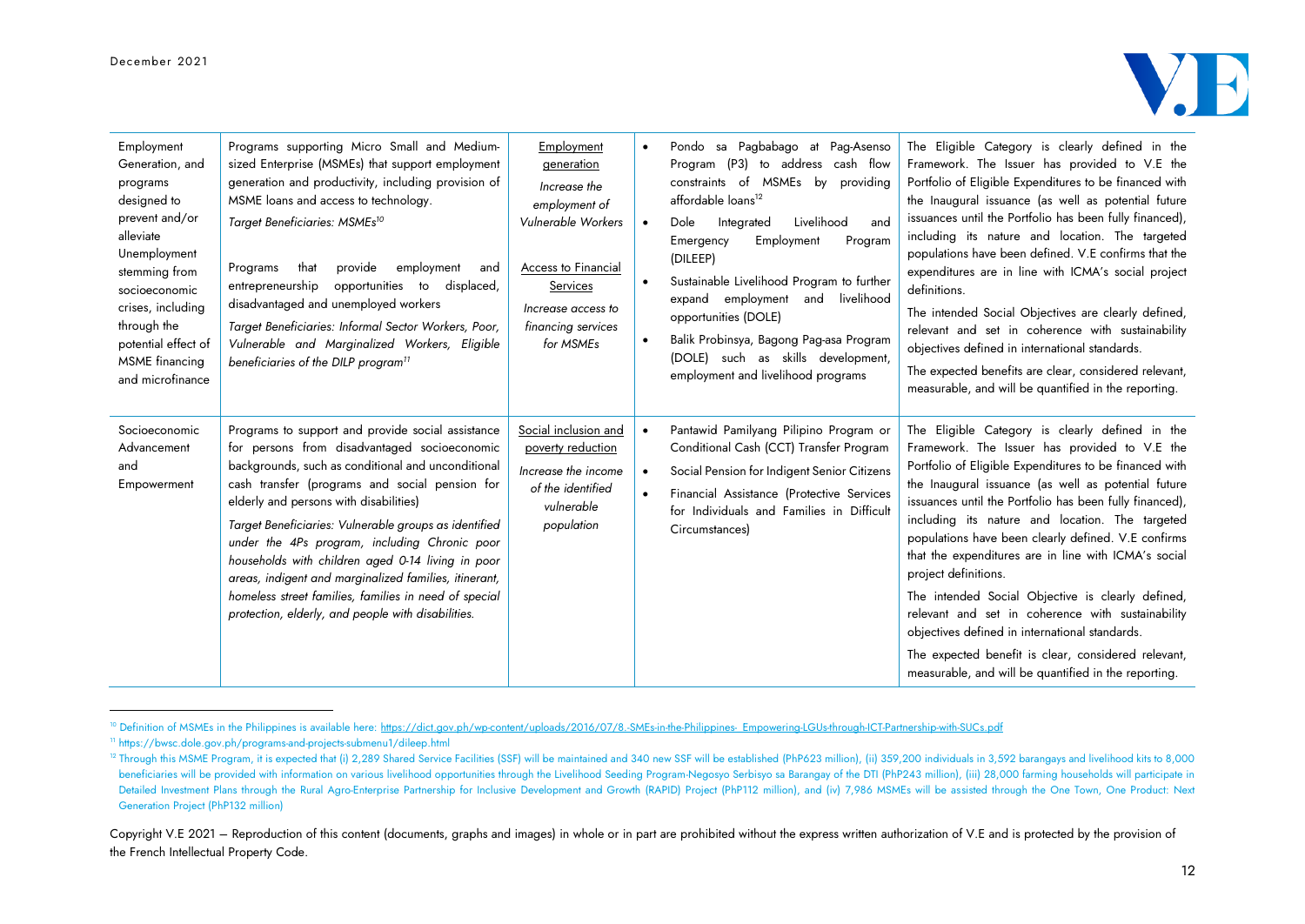

| Affordable<br>Housing   | The development and/or provision of affordable<br>socialized and low-cost housing, including:<br>Financing of/investment in affordable and<br>inclusive socialized and low-cost housing loan<br>portfolio;<br>Development of program that<br>provides<br>$\bullet$<br>liquidity facility for socialized housing<br>originators and increases loan accessibility for<br>the low-income groups<br>Target Beneficiaries: low-income families (including<br>earners),<br>homeless<br>minimum wage<br>and<br>underprivileged, families residing in informal<br>settlements and danger zones                                                                                                                                                                                                                                                                                                                                                                                                                          | <b>Access to Housing</b><br>Guarantee access of<br>the most vulnerable<br>people to decent<br>housing                                                                                          | Funding to the following agencies/programs:<br>National Housing Authority<br>National Home Mortgage<br>Finance<br>Corporation<br>Department of Human Settlements and<br>Urban Development<br>Social Housing Finance Corporation                                                                                                       | The Eligible Category is clearly defined in the<br>Framework. The Issuer has provided to V.E the<br>Portfolio of Eligible Expenditures to be financed with<br>the Inaugural issuance (as well as potential future<br>issuances until the Portfolio has been fully financed),<br>including its nature and location. The targeted<br>populations have been clearly defined. V.E confirms<br>that the expenditures are in line with ICMA's social<br>project definitions.<br>The intended Social Objective is clearly defined,<br>relevant and set in coherence with sustainability<br>objectives defined in international standards.<br>The expected benefit is clear, considered relevant,<br>measurable, and will be quantified in the reporting.                   |
|-------------------------|-----------------------------------------------------------------------------------------------------------------------------------------------------------------------------------------------------------------------------------------------------------------------------------------------------------------------------------------------------------------------------------------------------------------------------------------------------------------------------------------------------------------------------------------------------------------------------------------------------------------------------------------------------------------------------------------------------------------------------------------------------------------------------------------------------------------------------------------------------------------------------------------------------------------------------------------------------------------------------------------------------------------|------------------------------------------------------------------------------------------------------------------------------------------------------------------------------------------------|---------------------------------------------------------------------------------------------------------------------------------------------------------------------------------------------------------------------------------------------------------------------------------------------------------------------------------------|---------------------------------------------------------------------------------------------------------------------------------------------------------------------------------------------------------------------------------------------------------------------------------------------------------------------------------------------------------------------------------------------------------------------------------------------------------------------------------------------------------------------------------------------------------------------------------------------------------------------------------------------------------------------------------------------------------------------------------------------------------------------|
| Covid-19<br>Expenditure | Manufacturing, logistics and distribution of medical<br>products and supplies essential to medical<br>response, disease control services and vaccinations,<br>R&D expenditure for the provision of emergency<br>medical response and disease control services<br>Financing/disbursements to support populations<br>affected by Covid-19, including initiatives designed<br>to prevent or alleviate unemployment.<br>Target Beneficiaries: General population including<br>healthcare workers in public/government-ran<br>healthcare facilities, displaced workers, including<br>Filipino<br>Workers<br>(OFWs),<br>Oversees<br>in<br>industries/formal sectors affected by COVID-19, such<br>as MSMEs, tourism, healthcare workers (for priority<br>vaccination), senior citizens (for priority vaccination),<br>persons with comorbidities (for priority vaccination),<br>vulnerable groups, households living in poverty,<br>homeless street families, itinerant indigenous<br>peoples, marginalized, disabled | Access to Health<br>Strengthen the<br>response of the<br>health system to<br>Covid 19 pandemic<br>Employment<br>Generation<br>Mitigate<br>unemployment as a<br>result of Covid 19<br>pandemic. | Purchase<br>of<br>Personal<br>Protective<br>(PPE)<br>other<br>Equipment<br>and<br>case<br>management commodities<br>Procurement of GeneXpert Cartridges<br>CAMP - Abot Kamay Ang Pagtulong<br>(AKAP) Program (DOLE)<br>Provision for COVID-19 Vaccine<br>$\bullet$<br>Virology Science and Technology Institute<br>of the Philippines | The Eligible Category is defined in the Framework.<br>The Issuer has provided to V.E the Portfolio of Eligible<br>Expenditures to be financed with the Inaugural<br>issuance (as well as potential future issuances until the<br>Portfolio has been fully financed), including its nature<br>and location. The targeted populations have been<br>defined for the Eligible Expenditures. V.E confirms<br>that the expenditures are in line with ICMA's social<br>project definitions. The intended Social Objectives<br>are clearly defined, relevant and set in coherence with<br>sustainability objectives defined in international<br>standards.<br>The expected benefits are clear, considered relevant,<br>measurable, and will be quantified in the reporting. |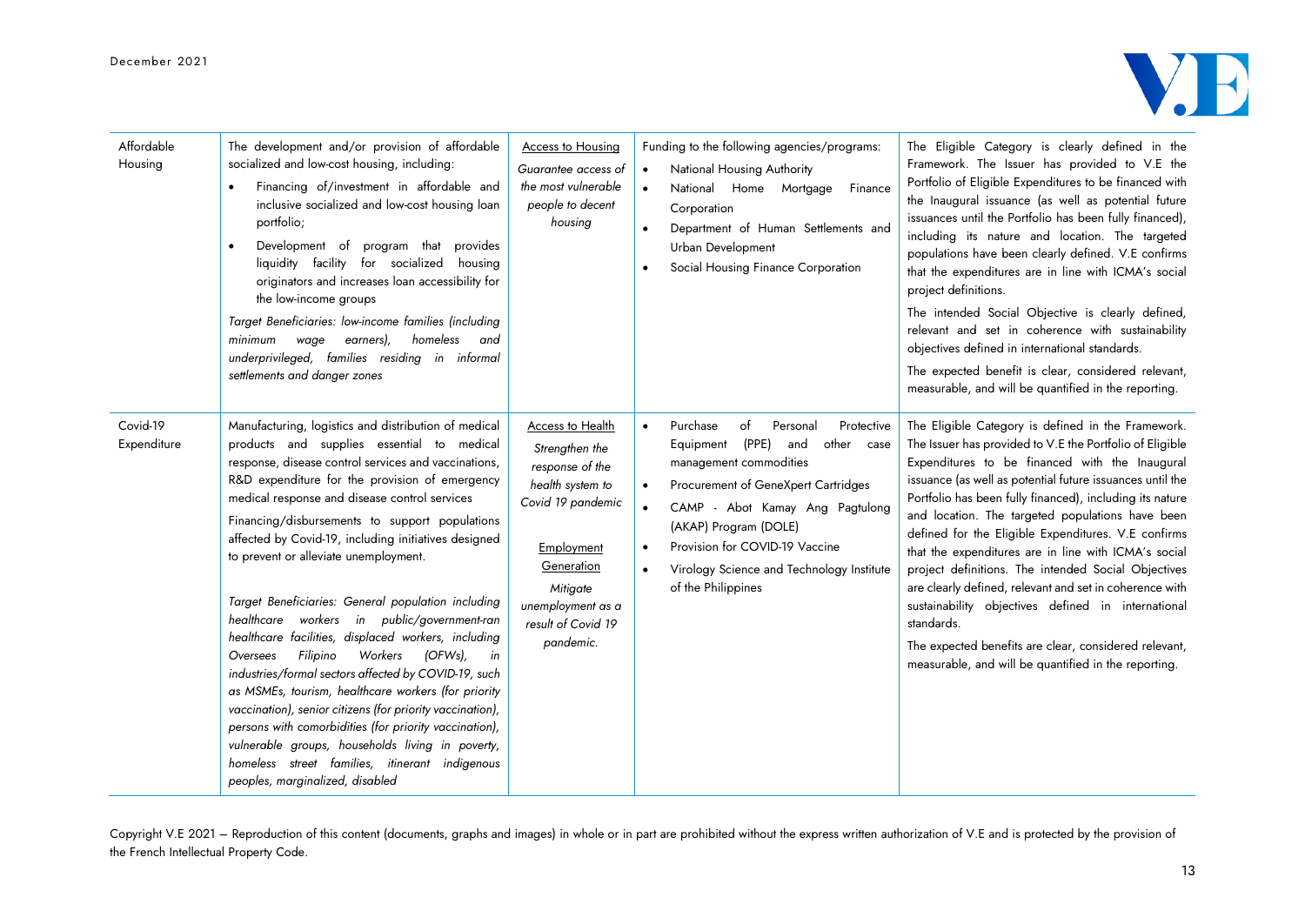

| Clean<br>Transportation                                           | Investments and expenditure in low energy<br>consuming or low emission transportation, including<br>public transportation and freight trains, as well as<br>non-motorized and active transport solutions and<br>ancillary facilities (e.g. bikeways, walkways).<br>Only electrified light rail and mass rapid transit<br>infrastructure will be included.                                                                                      | Climate Change<br>Mitigation<br><b>GHG</b> emissions<br>avoidance                                                    | Railway Infrastructure (North-South Commuter<br>Railway System, Metro Manila Subway Project<br>Phase 1 and Subsidy for MRT 3)                                                                                                                              | The Eligible Category is clearly defined in the<br>Framework. The Issuer has provided to V.E the list of<br>Inaugural Eligible Expenditures to be financed,<br>including its nature and location. V.E confirms that the<br>Inaugural Eligible Expenditures are in line with<br>ICMA's green project definitions.<br>Issuer committed<br>The<br>in internal<br>documentation to only finance electrified<br>rails as eligible expenditures under the<br>Framework.<br>The Environmental Objective is clearly defined, it is<br>relevant and set in coherence with sustainability<br>objectives defined in international standards.<br>The expected Environmental Benefit is clear, it is<br>considered relevant, measurable, and will be<br>quantified in the reporting. |
|-------------------------------------------------------------------|------------------------------------------------------------------------------------------------------------------------------------------------------------------------------------------------------------------------------------------------------------------------------------------------------------------------------------------------------------------------------------------------------------------------------------------------|----------------------------------------------------------------------------------------------------------------------|------------------------------------------------------------------------------------------------------------------------------------------------------------------------------------------------------------------------------------------------------------|-------------------------------------------------------------------------------------------------------------------------------------------------------------------------------------------------------------------------------------------------------------------------------------------------------------------------------------------------------------------------------------------------------------------------------------------------------------------------------------------------------------------------------------------------------------------------------------------------------------------------------------------------------------------------------------------------------------------------------------------------------------------------|
| Climate Change<br>Adaptation                                      | Projects that improve Disaster Risk Reduction and<br>Management (DRRM), resilience of biological and<br>ecological systems against impacts of climate<br>change including<br>Construction and rehabilitation of flood<br>$\bullet$<br>structures and drainage<br>mitigation<br>systems<br>Climate change adaptation infrastructure,<br>such as flood defence and early warning<br>systems<br>Broader DRRM initiatives due to climate<br>change | Climate change<br>adaptation<br>Strengthen the<br>resilience of<br>infrastructure in<br>severe weather<br>conditions | Flood Management Programme:<br>Intensify the construction of 1,543 flood<br>$\bullet$<br>mitigation structures and drainage<br>systems, and construct/ rehabilitate 451<br>existing flood control facilities in major<br>river basins and principal rivers | The Eligible Category is clearly defined in the<br>Framework. The Issuer has provided to V.E the list of<br>Inaugural Eligible Expenditures to be financed,<br>including its nature and location. V.E confirms that the<br>Inaugural Eligible Expenditures are in line with<br>ICMA's green project definitions.<br>The Environmental Objective is clearly defined, it is<br>relevant and set in coherence with sustainability<br>objectives defined in international standards.<br>The expected Environmental Benefit is clear, it is<br>considered relevant, measurable, and will be<br>quantified in the reporting.                                                                                                                                                  |
| Environmentally<br>sustainable<br>management of<br>living natural | Environmentally<br>sustainable<br>agriculture;<br>environmentally sustainable forestry, including<br>afforestation or reforestation, and preservation or                                                                                                                                                                                                                                                                                       | Terrestrial and<br>marine ecosystems<br>Conservation                                                                 | Funding of the Department of Environment and<br>Natural Resources (DENR) programs:<br>National Greening Program: Recovering<br>82,349 ha of denuded forestland,                                                                                            | The Eligible Category is clearly defined in the<br>Framework. The Issuer has provided to V.E the<br>Portfolio of Eligible Expenditures to be financed with<br>the Inaugural issuance (as well as potential future                                                                                                                                                                                                                                                                                                                                                                                                                                                                                                                                                       |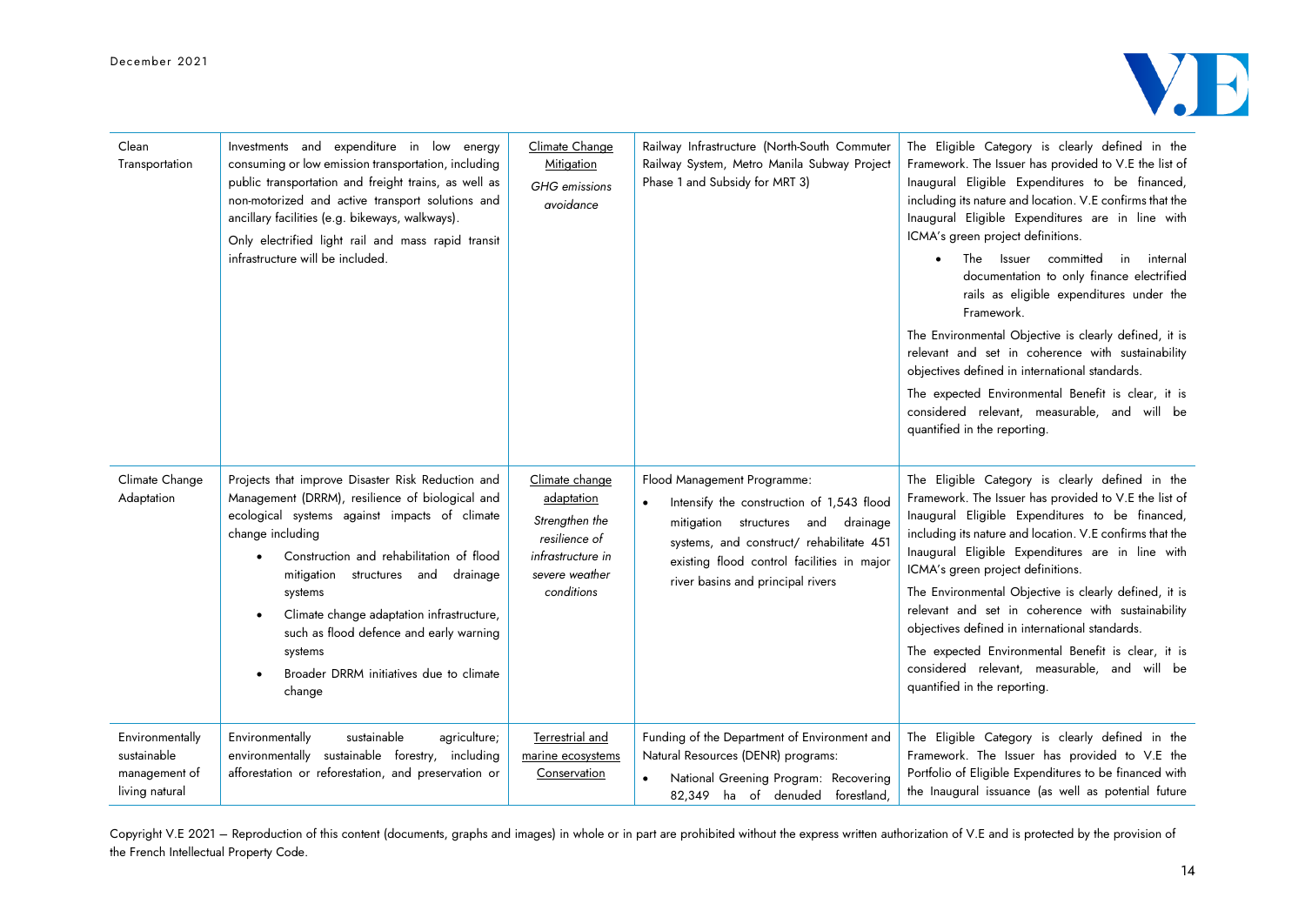

| resources and<br>land use | restoration of natural terrestrial and<br>marine<br>landscapes.<br>The protection of coastal, marine and watershed<br>environments                                                                                                                                                                                                                                                                                                                                                                               | Promote the<br>protection of<br>terrestrial and<br>marine ecosystems,<br>and the preservation<br>of biodiversity | produce 72,900,577 seedlings and<br>maintain 500,448 ha of existing forests.<br>Protected Areas<br>Development<br>and<br>Management: Conserve biodiversity and<br>adjacent to the 4.28mn ha of 107<br>legislated protected areas<br>Management of Coastal and Marine<br>$\bullet$<br>Resources/Areas: To ensure sustainable<br>management of coral reefs, sea grass<br>beds, mangrove stands,<br>mudflats,<br>plankton community and water qualify of<br>coastal areas. | issuances until the Portfolio has been fully financed),<br>including its nature and location. V.E confirms that the<br>expenditures are in line with ICMA's green project<br>definitions.<br>Livestock will be excluded<br>Environmentally sustainable forestry will<br>follow the definitions outlined by FAO<br>The Environmental Objective is clearly defined, it is<br>relevant and set in coherence with sustainability<br>objectives defined in international standards.<br>The expected Environmental Benefit is clear, it is<br>considered relevant, measurable, and will be<br>quantified in the reporting.                                                                                                                                                                  |
|---------------------------|------------------------------------------------------------------------------------------------------------------------------------------------------------------------------------------------------------------------------------------------------------------------------------------------------------------------------------------------------------------------------------------------------------------------------------------------------------------------------------------------------------------|------------------------------------------------------------------------------------------------------------------|-------------------------------------------------------------------------------------------------------------------------------------------------------------------------------------------------------------------------------------------------------------------------------------------------------------------------------------------------------------------------------------------------------------------------------------------------------------------------|---------------------------------------------------------------------------------------------------------------------------------------------------------------------------------------------------------------------------------------------------------------------------------------------------------------------------------------------------------------------------------------------------------------------------------------------------------------------------------------------------------------------------------------------------------------------------------------------------------------------------------------------------------------------------------------------------------------------------------------------------------------------------------------|
| Renewable<br>Energy       | Projects to support the manufacturing, development,<br>installation, operation, transmission and distribution<br>(only direct connections) of renewable energy,<br>including:<br>Solar<br>Wind<br>$\bullet$<br>Geothermal (<100gCO2/kWh)<br>Biomass (<100gCO2/kWh) and sustainable<br>feedstock only <sup>13</sup> )<br>Hydropower (<100gCO2/kWh or power<br>density of $>5W/m^2$ )<br>Enhanced geothermal systems are excluded.<br>For Biomass, woody products will be excluded from<br>the feedstock sourcing. | Climate change<br>mitigation<br>GHG emissions<br>avoidance                                                       | Funding of the Renewable Energy Development<br>Program, including the following sub programs:<br>Promotion of renewable energy (RE)<br>resources<br>Supervision and regulation of exploration,<br>$\bullet$<br>development and utilization of<br><b>RE</b><br>resources and technologies<br>Locally-funded projects under SAGF:<br>$\bullet$<br><b>Biofuels Program</b><br>Philippine Geothermal Resource Inventory                                                     | The Eligible Category is clearly defined in the<br>Framework. The Issuer has provided to V.E the<br>Portfolio of Eligible Expenditures to be financed with<br>the Inaugural issuance (as well as potential future<br>issuances until the Portfolio has been fully financed),<br>including its nature and location. The targeted<br>populations have been clearly defined. V.E confirms<br>that the expenditures are partially in line with ICMA's<br>green project definitions.<br>The Environmental Objective is clearly defined, it is<br>relevant and set in coherence with sustainability<br>objectives defined in international standards.<br>The expected Environmental Benefit is clear, it is<br>considered relevant, measurable, and will be<br>quantified in the reporting. |

<sup>13</sup> The Issuer has committed that bioenergy comes from sources that do not deplete existing terrestrial carbon pools. Also, the projects must protect biodiversity and should not involve the burning of peat. The projects wil from agricultural residues or forestry residues..

Copyright V.E 2021 – Reproduction of this content (documents, graphs and images) in whole or in part are prohibited without the express written authorization of V.E and is protected by the provision of the French Intellectual Property Code.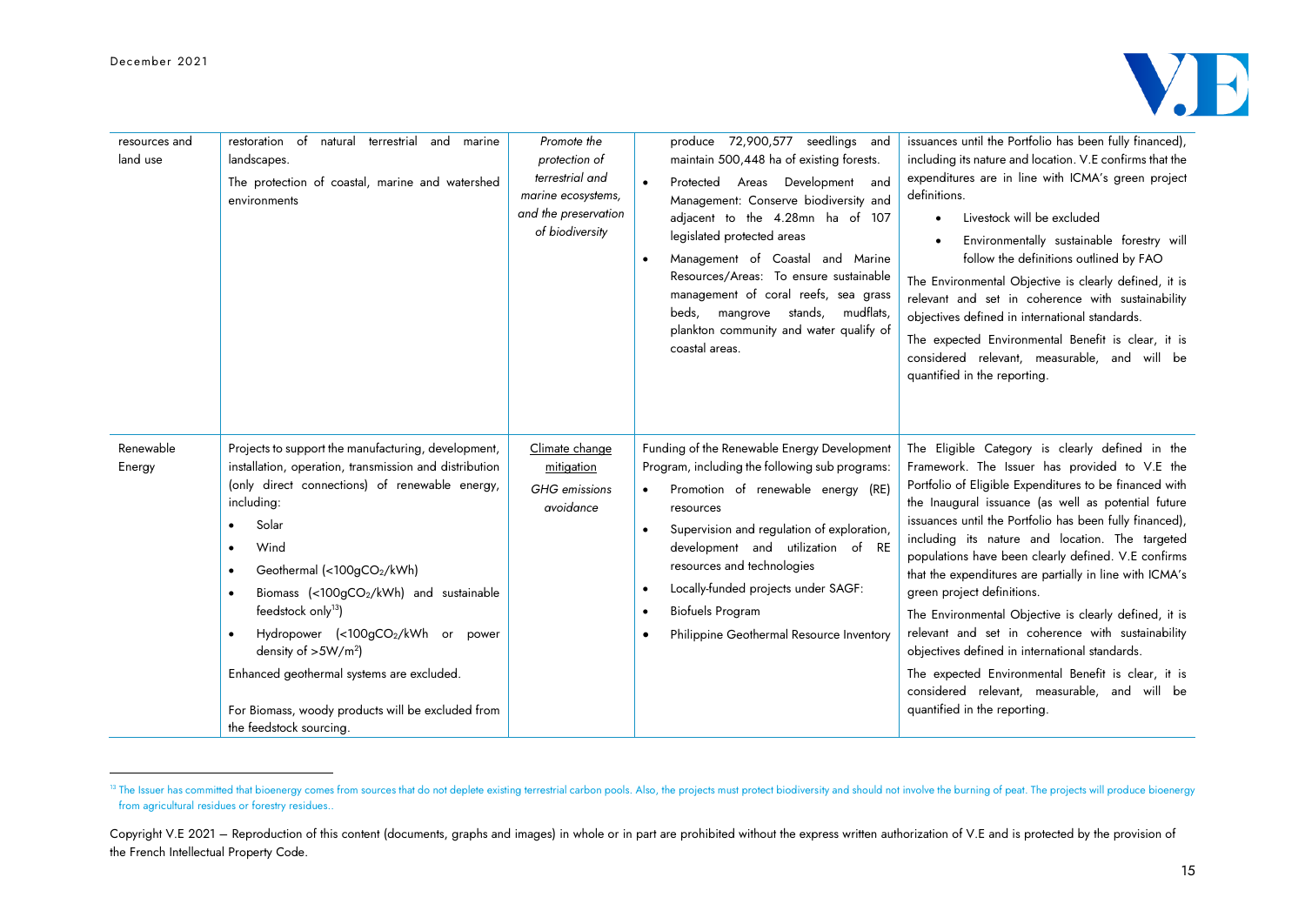

## SDG Contribution

The Eligible Categories included in the Portfolio are likely to contribute to 11 of the United Nations' Sustainable Development Goals ("SDGs"), namely:

| <b>ELIGIBLE CATEGORY</b>                                           | <b>SDG</b>                                                                                                                                                                                                                                                                                                                                                                                    | <b>SDG TARGETS</b>                                                                                                                                                                                                                                                                                                                                                                                                                                                  |
|--------------------------------------------------------------------|-----------------------------------------------------------------------------------------------------------------------------------------------------------------------------------------------------------------------------------------------------------------------------------------------------------------------------------------------------------------------------------------------|---------------------------------------------------------------------------------------------------------------------------------------------------------------------------------------------------------------------------------------------------------------------------------------------------------------------------------------------------------------------------------------------------------------------------------------------------------------------|
| <b>Food Security</b><br><b>ZERO</b><br>HUNGER                      | 2.3 By 2030, double the agricultural productivity and incomes of<br>small-scale food producers, in particular women, indigenous<br>peoples, family farmers, pastoralists and fishers, including through<br>secure and equal access to land, other productive resources and<br>inputs, knowledge, financial services, markets and opportunities for<br>value addition and non-farm employment. |                                                                                                                                                                                                                                                                                                                                                                                                                                                                     |
|                                                                    |                                                                                                                                                                                                                                                                                                                                                                                               | 2.5 Maintain the genetic diversity of seeds, cultivated plants and<br>farmed and domesticated animals and their related wild species,<br>including through soundly managed and diversified seed and plant<br>banks at the national, regional and international levels, and promote<br>access to and fair and equitable sharing of benefits arising from the<br>utilization of genetic resources and associated traditional<br>knowledge, as internationally agreed. |
| <b>Access to Essential Services</b>                                | <b>GOOD HEALTH</b>                                                                                                                                                                                                                                                                                                                                                                            | 3.8 Achieve universal health coverage, including financial risk<br>protection, access to quality essential health-care services and<br>access to safe, effective, quality and affordable essential medicines<br>and vaccines for all.                                                                                                                                                                                                                               |
| Access to Essential Services<br>QUALITY                            | <b>EDUCATION</b>                                                                                                                                                                                                                                                                                                                                                                              | 4.3 By 2030, ensure equal access for all women and men to<br>affordable and quality technical, vocational and tertiary education,<br>including university.                                                                                                                                                                                                                                                                                                          |
|                                                                    |                                                                                                                                                                                                                                                                                                                                                                                               | 4.4 By 2030, substantially increase the number of youth and adults<br>who have relevant skills, including technical and vocational skills,<br>for employment, decent jobs and entrepreneurship.                                                                                                                                                                                                                                                                     |
| Affordable Basic Infrastructure                                    | <b>CLEAN WATER<br/>AND SANITATION</b><br>6                                                                                                                                                                                                                                                                                                                                                    | 6.2 By 2030, achieve access to adequate and equitable sanitation<br>and hygiene for all and end open defecation, paying special<br>attention to the needs of women and girls and those in vulnerable<br>situations.                                                                                                                                                                                                                                                 |
| Renewable Energy                                                   | FFORDABLE AND،                                                                                                                                                                                                                                                                                                                                                                                | 7.2 By 2030, increase substantially the share of renewable energy<br>in the global energy mix                                                                                                                                                                                                                                                                                                                                                                       |
| Employment Generation,<br>Prevent and/or Alleviate<br>Unemployment | DECENT WORK AND<br>Economic Growth                                                                                                                                                                                                                                                                                                                                                            | 8.3 Promote development-oriented policies that support productive<br>activities, decent job creation, entrepreneurship, creativity and<br>innovation, and encourage the formalization and growth of micro-,<br>small- and medium-sized enterprises, including through access to<br>financial services.                                                                                                                                                              |
|                                                                    |                                                                                                                                                                                                                                                                                                                                                                                               | 8.10 Strengthen the capacity of domestic financial institutions to<br>encourage and expand access to banking, insurance and financial                                                                                                                                                                                                                                                                                                                               |

Copyright V.E 2021 – Reproduction of this content (documents, graphs and images) in whole or in part are prohibited without the express written authorization of V.E and is protected by the provision of the French Intellectual Property Code.

services for all.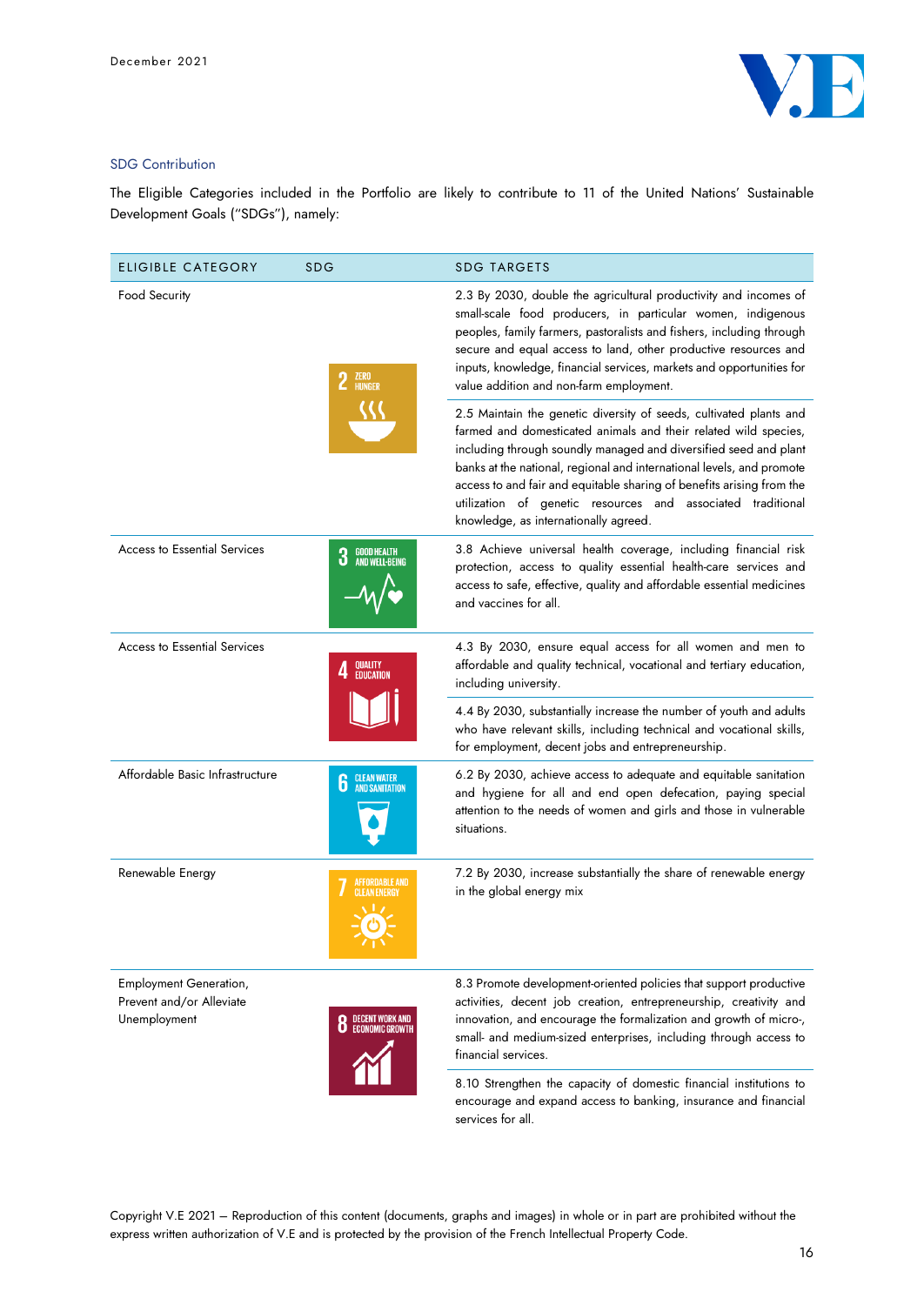

| <b>ELIGIBLE CATEGORY</b>                                                                     | <b>SDG</b>                             | <b>SDG TARGETS</b>                                                                                                                                                                                                                                     |
|----------------------------------------------------------------------------------------------|----------------------------------------|--------------------------------------------------------------------------------------------------------------------------------------------------------------------------------------------------------------------------------------------------------|
| Advancement<br>Socioeconomic<br>and Empowerment                                              | <b>REDUCED</b><br><b>INFOILALITIES</b> | 10.4 Adopt policies, especially fiscal, wage and social protection<br>policies, and progressively achieve greater equality.                                                                                                                            |
| Affordable Basic Infrastructure                                                              | SUSTAINABLE CITIES<br>AND COMMUNITIES  | 11.1 By 2030, ensure access for all to adequate, safe and affordable<br>housing and basic services and upgrade slums.                                                                                                                                  |
| Affordable Housing                                                                           |                                        |                                                                                                                                                                                                                                                        |
| Climate Change Adaptation                                                                    | <b>13 GLIMATE</b>                      | 13.1 Strengthen resilience and adaptive capacity to climate-related<br>hazards and natural disasters in all countries.                                                                                                                                 |
| <b>Environmentally Sustainable</b><br>Management of Living Natural<br>Resources and Land Use |                                        |                                                                                                                                                                                                                                                        |
| <b>Environmentally Sustainable</b><br>Management of Living Natural<br>Resources and Land Use | LIFE<br>Below Water                    | 14.2 Sustainably manage and protect marine and coastal<br>ecosystems to avoid significant adverse impacts, including by<br>strengthening their resilience, and take action for their restoration<br>in order to achieve healthy and productive oceans. |
| Environmentally<br>Sustainable<br>Management of Living Natural<br>Resources and Land Use     | $15$ an land                           | 15.2 Promote the implementation of sustainable management of all<br>types of forests, halt deforestation, restore degraded forests and<br>substantially increase afforestation and reforestation globally.                                             |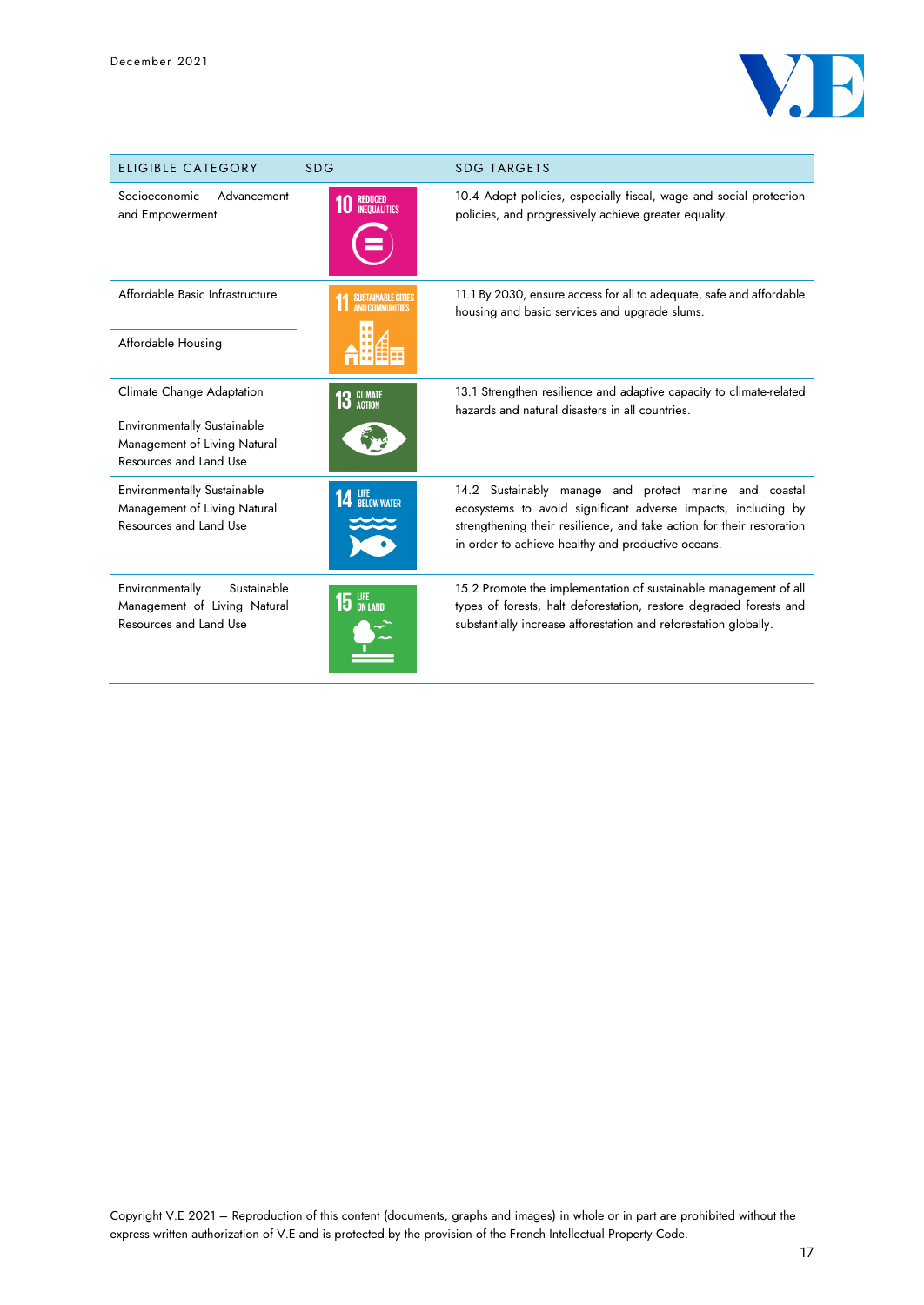

### Evaluation and Selection of Eligible Expenditures

| Not Aligned | Partially Aligned | Aligned | <b>Best Practices</b> |
|-------------|-------------------|---------|-----------------------|
|             |                   |         |                       |

- The process for Project Evaluation and Selection has been clearly defined and detailed by the Issuer. The process is well-structured in each of the evaluation and selection steps (including the proposal, selection, validation, and monitoring of Eligible Expenditures.). The roles and responsibilities are clear and include relevant internal expertise. The Process is publicly disclosed in the Framework and the herewith Second Party Opinion.
- Eligibility criteria for project selection have been clearly defined by the Issuer, including relevant exclusion criteria, for a majority of Eligible Expenditures. The eligibility criteria of the 'Food Security' Eligible Category can be further strengthened.
- The process applied to identify and manage potentially material environmental and social (E&S) risks associated with the projects is publicly disclosed in this Second Party Opinion. The process is considered overall limited. It only covers identification and monitoring of potential risks associated with the Eligible Categories but does not seem to ensure the systematic prevention and mitigation of these potential risks.

#### Process for Project Evaluation and Selection

- The evaluation and selection of the Eligible Green and Social Expenditures is performed on an annual basis, or when needed, by an Interagency Technical Working Group on Sustainable Finance ("TWG-SF"), under the Republic of Philippines' Development Budget Coordination Committee (DBCC).
- The TWG-SF comprises senior representatives of the Department of Finance (DOF), Bureau of the Treasury (BTr), National Economic Development Authority (NEDA) and Department of Budget and Management (DBM)
- The TWG will engage other national governments agencies (NGAs) whose budgets include programs, activities, and projects (PAPs) which may be considered as Eligible Expenditures. NGAs include, but not limited to:
	- Department of Health;
	- Department of Education;
	- Department of Agriculture/Department of Agrarian Reform;
	- Department of Labor and Employment;
	- Department of Social Welfare and Development;
	- Department of Public Works and Highways;
	- Department of Transportation;
	- Department of Environment and Natural Resources;
	- Department of Energy.
- The TWG-SF is responsible for:
	- TWG-SF, through the DBM, is responsible for identifying Eligible Expenditures from the PAPs of NGAs in line with the National Budget.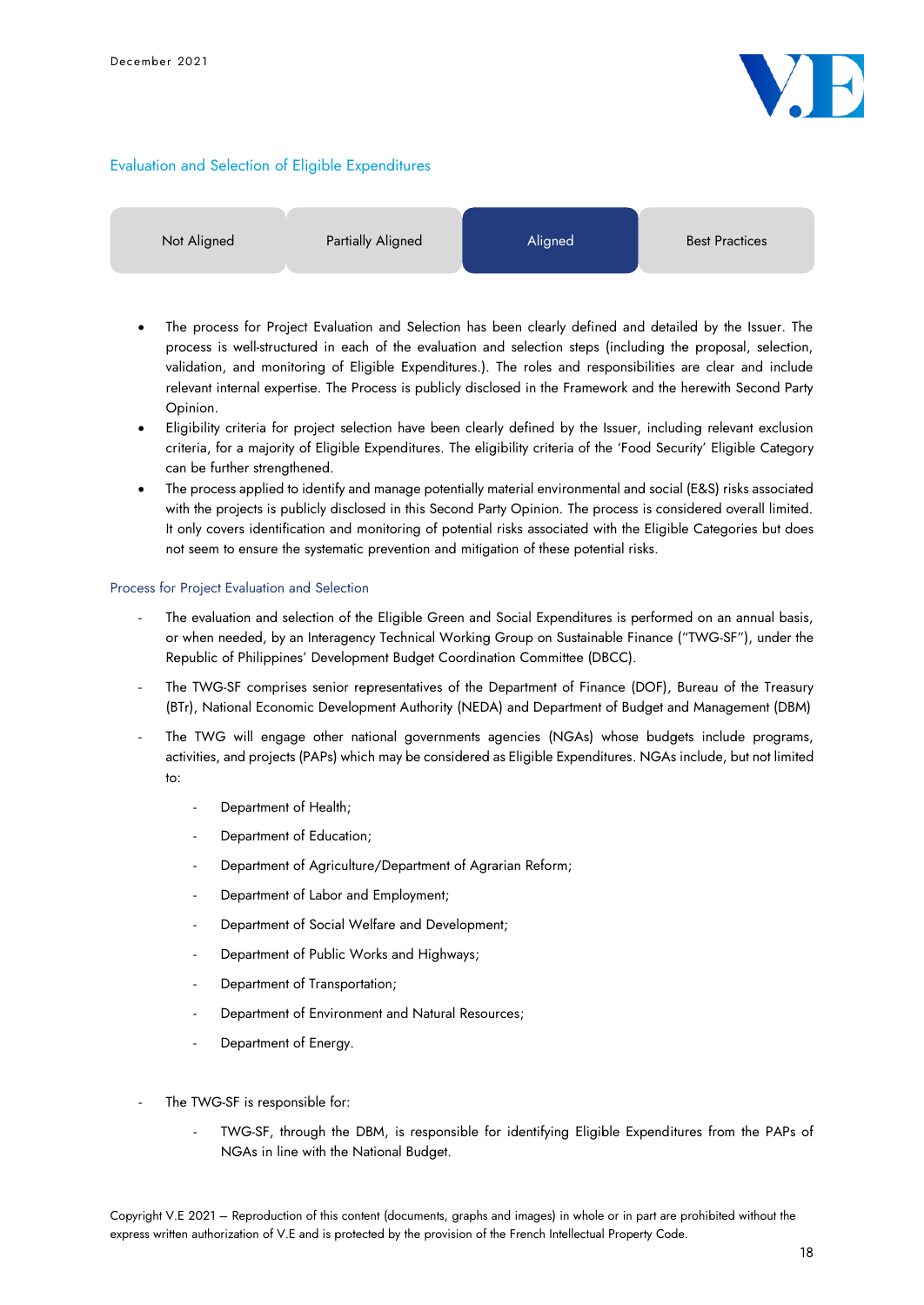

- The TWG-SF will review potentially qualifying PAPs and verify whether these comply with the Eligibility Criteria and definition of Eligible Social and/or Green Expenditures set out in Table 1 of this SPO.
- The TWG-SF may consult other NGAs as part of its responsibilities. For the purposes of the Process for Project Evaluation and Selection, selected representatives from the main NGAs who are responsible for the projects being considered, or who are in charge of the execution of the public budget, may form a part of the TWG-SF on a case-by-case basis.
- The DOF, as a member of the TWG-SF, is in charge of coordinating this process of liaising with NGAs. Relevant NGAs will be responsible for providing the requested documents and any further information to verify eligibility.
- The TWG-SF will monitor that Eligible Social and/or Green Expenditures continue to meet the Eligibility Criteria set in the Table 1 of this SPO until the net proceeds have been allocated.
- The TWG-SF, with the assistance of the NGAs if needed, shall track and monitor the environmental and social benefits of the Eligible Social and/or Green Projects which are funded by the Financing Instruments.
- The TWG-SF will also facilitate regular reporting on any Green and Social issuance in alignment with its reporting commitments.
- The traceability and verification of the selection and evaluation of the Eligible Expenditures is ensured throughout the process:
	- The TWG-SF will monitor on annual basis throughout the lifetime of the Financing Instrument, the continued compliance of the Eligible Expenditures with the Eligibility criteria defined in the Sustainable Finance Framework. In case an Eligible Expenditure is found ineligible, it will be removed from the list of Eligible Expenditures. Any changes in the list will be publicly disclosed in the annual reports.
	- The Issuer will monitor ESG controversies associated with the Eligible Expenditures on an ad hoc basis throughout the lifetime of the Financing Instrument. In case of controversies concerning a project/program financed by an Eligible Expenditure, it will be removed from the Portfolio of Eligible Expenditures and replaced with another Eligible Expenditures complying with the Eligibility Criteria set out in the Framework. To ensure traceability, the TWG-SF will maintain notes and records of all Eligible Expenditures selected and to be funded by each Financing Instrument issued.

### Eligibility Criteria

The process relies on selection criteria which are defined in general terms (see Use of Proceeds section). For the Inaugural Issuance, the Issuer has identified a list of Eligible Expenditures. V.E has assessed this list to confirm that all the Eligible Expenditures will have potential environmental and/or social benefits.

The exclusion criteria listed in section 4.1 of the Framework, which are also listed below, are considered clear and relevant to ensure there is no investment towards fossil fuels and some controversial activities, covering the main topics in terms of environmental and social responsibility of the Eligible Categories.

- Any expenditure related to the following activities will be excluded from Eligible Social and Green Expenditures:
	- Exploration, production or transportation of fossil fuel, fossil-fuel power-generation related projects;
	- Manufacture and production of finished alcoholic beverages;
	- Lethal defence goods;
	- Military contracting;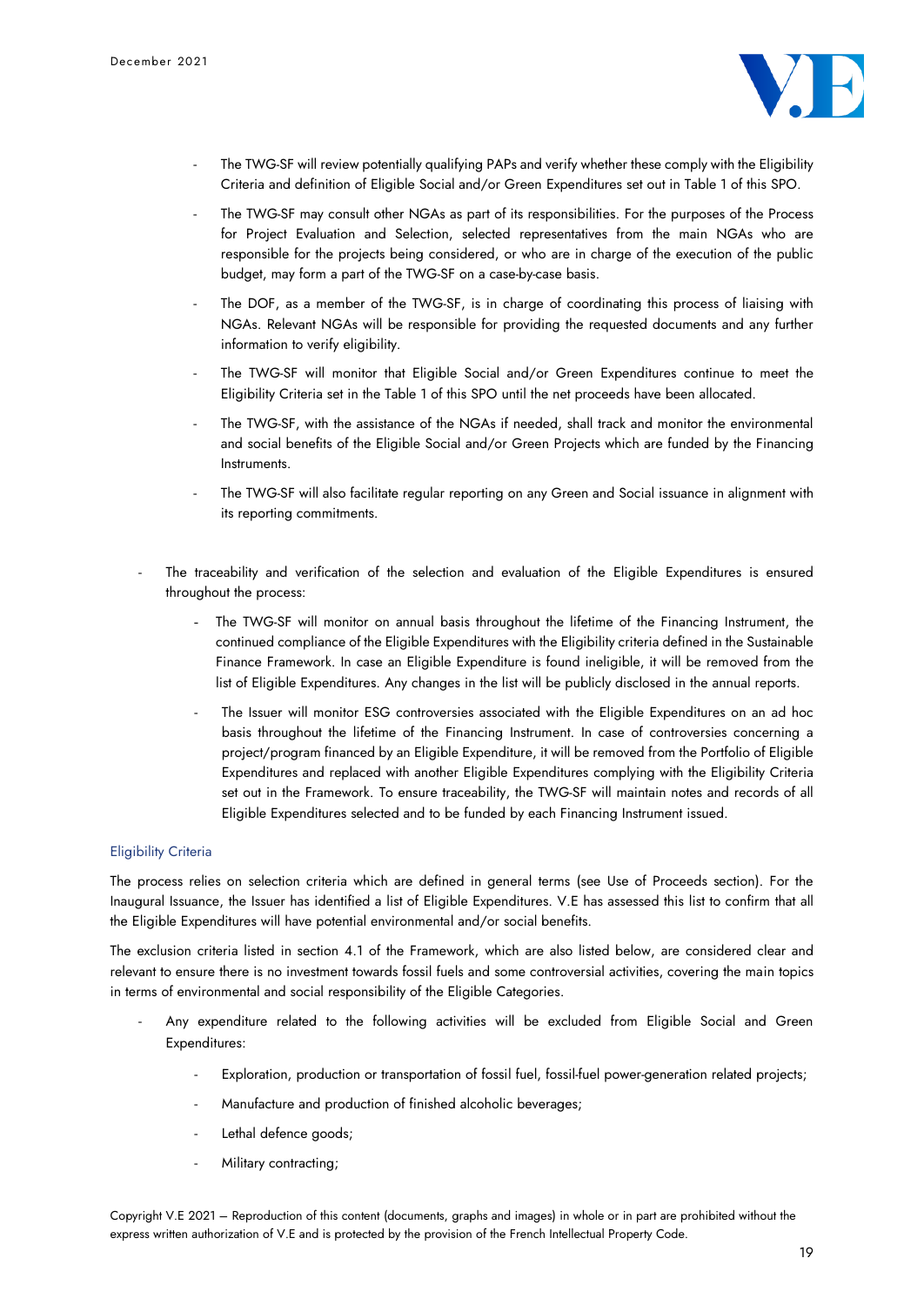

- Gambling;
- Weaponry;
- Non-RSPO-certified palm oil;
- Manufacture and production of finished tobacco products;
- Conflict minerals;
- Activities/projects associated with child labor/forced labor;
- Extractive mining;
- Production or trade in wood or forestry products other than from sustainably-managed forests and;
- Projects located near any protected areas.

#### BEST PRACTICES

 $\Rightarrow$  The Issuer reports that it will monitor potential ESG controversies associated with the projects/programs throughout the life of the instrument and has provided details on frequency, content and procedures in case a controversy is found on an Eligible Expenditure.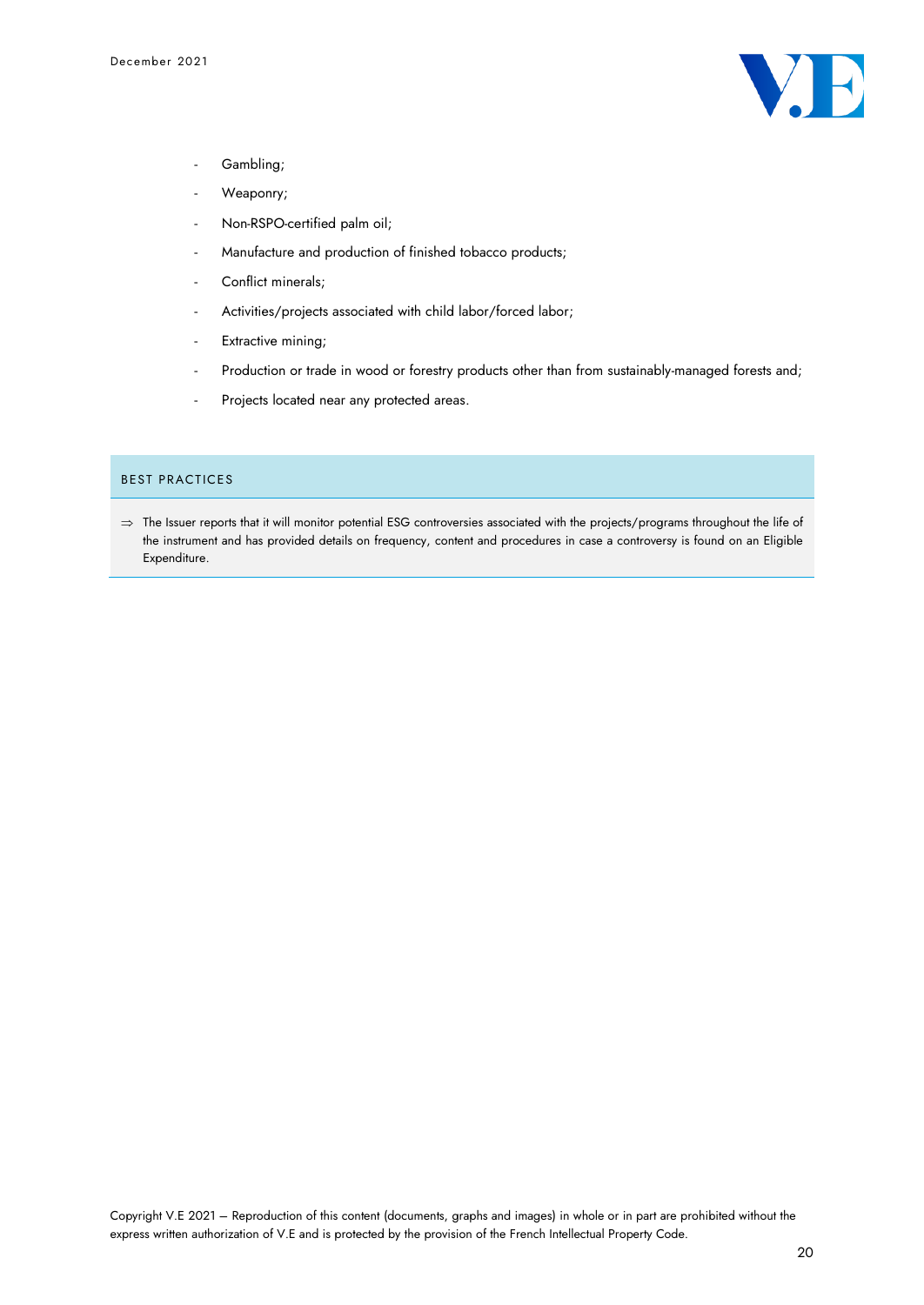

## Management of Proceeds

| Not Aligned | Partially Aligned | Aligned | <b>Best Practices</b> |
|-------------|-------------------|---------|-----------------------|
|             |                   |         |                       |

- The Process for the Management and Allocation of Proceeds is clearly defined and detailed and is publicly available in the Framework.
- The allocation period will be 24 months or less.
- The net proceeds of the Financing Instruments will be placed in the General Treasury and tracked by the Issuer in an appropriate manner and attested to in a formal internal process.
- Information on the intended types of temporary placement for the balance of the unallocated net proceeds is publicly disclosed.
- For as long as the Financing Instrument is outstanding, the Issuer has committed to periodically adjust the balance of tracked net proceeds to match allocations to eligible expenditures.
- The Issuer has provided information on the procedure that will be applied in case of project divestment or postponement and has committed to reallocate divested proceeds to projects that comply with the sustainable finance framework within 6 months.

### Management Process

- The net proceeds of any Financing Instrument will be transferred to the government treasury reserve account of the Republic of Philippines. The BTr will maintain an allocation register (the "Register") to record the allocation of each Financing Instrument proceeds. The Register will contain, for each such instrument issued, information including the details of each instrument's ISIN, pricing date and maturity date.
- DOF and BTr, for any Financing Instruments Issuance, will monitor, on ongoing basis, the allocated funds as part of a formal process and it will ensure that the allocation doesn't allow for accounting the same Eligible Expenditure twice.
- The allocation period will be 24 months or less.
- In the event proceeds raised are not immediately and fully allocated to Eligible Expenditures, BTr will manage the unallocated proceeds in line with its cash management policies in accordance with the exclusions list in the framework. The Issuer has declared in internal documentation that any unallocated proceeds would not be directed towards GHG intensive or controversial social activities.
- The BTr, as a member of the TWG-SF, will appropriately manage the balance of the tracked net proceeds by ensuring that an amount at least equal to the net proceeds of the Financing Instrument issuances will be allocated to the financing or refinancing of expenditures that meet the Eligibility criteria.
- In the event where some expenditures would be withdrawn from the portfolio of eligible expenditures, because of budgetary adjustments, delayed disbursements, or in the event where identified expenditure would cease to fulfil the eligibility criteria, the Issuer will reallocate the specific proceeds to other Eligible Expenditures which are compliant with the Eligibility Criteria, within 6 months.

## BEST PRACTICES

- $\Rightarrow$  The allocation period is 24 months or less.
- $\Rightarrow$  The Issuer has committed not to invest temporarily unallocated net proceeds in GHG intensive activities or controversial activities.
- $\Rightarrow$  The Issuer has provided information on the procedure that will be applied in case of project/program divestment or postponement and it has committed to reallocate divested proceeds to projects that are compliant with the sustainable finance framework within 6 months.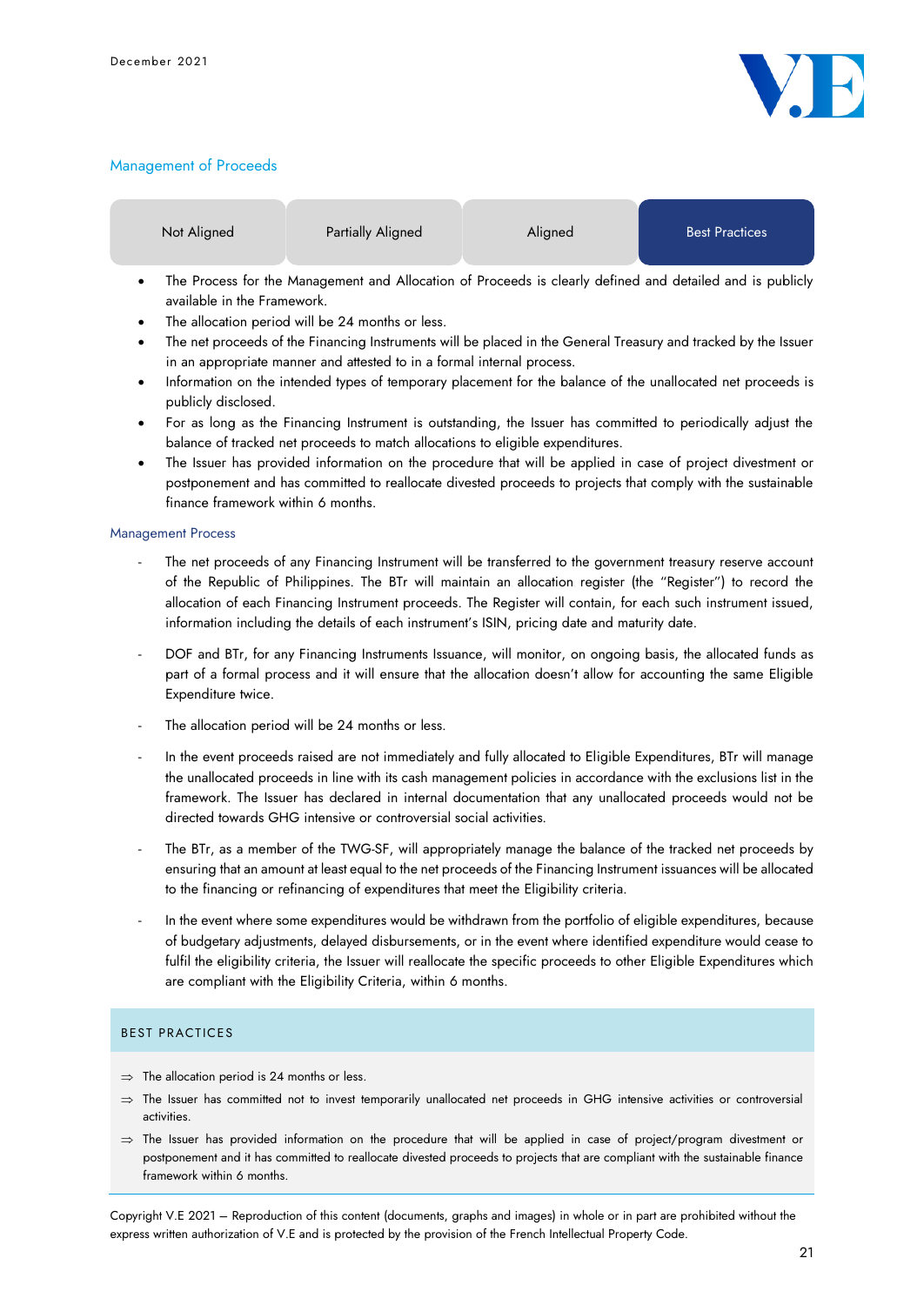

### Monitoring & Reporting

| Not Aligned | Partially Aligned | Aligned | <b>Best Practices</b> |
|-------------|-------------------|---------|-----------------------|
|             |                   |         |                       |

- The Issuer has committed to report on the Use of Proceeds on an annual basis, until full allocation and on a timely basis in case of material developments. The report will be publicly available on the Issuer's websites 14 .
- The Issuer has committed to include relevant information related to the allocation of Financing Instrument proceeds and the expected sustainable benefits of the Eligible Expenditures. The Issuer has also committed to report on material developments and controversies related to the Eligible Projects/Programs financed by the Eligible Expenditures.
- The reporting methodology and assumptions used to report on environmental and social benefits of the Eligible Expenditures will be publicly disclosed.
- An external auditor will verify the tracking and allocation of funds to Eligible Expenditures until full allocation and in case of material changes. The reporting on environmental and social benefits of the Eligible Expenditures will be verified internally by the Issuer.

#### Indicators

The Issuer has committed to transparently communicate at Eligible Category and Instrument level, on:

- Allocation of proceeds: The indicators selected by the Issuer to report on the allocation of proceeds are relevant and exhaustive.

The Issuer has indicated that in case of co-financing, the TWG-SF will aim to report on the pro rata share of impact or provide the share of financing from Sustainable Financing Instrument proceeds as a percentage of total project financing if total project impact is being reported.

#### REPORTING INDICATORS

- $\Rightarrow$  The list of Eligible Projects (re)financed, including a brief description
- $\Rightarrow$  Amount of net proceeds raised
- $\Rightarrow$  Balance of unallocated net proceeds<sup>15</sup>
- $\Rightarrow$  Total amount of net proceeds allocated per Eligible Expenditure
- $\Rightarrow$  Details of the split between financing and refinancing

<sup>14</sup> [https://www.dof.gov.ph,](https://www.dof.gov.ph/) [https://www.treasury.gov.ph](https://www.treasury.gov.ph/)

<sup>&</sup>lt;sup>15</sup> The Issuer confirmed that the temporary investment of unallocated proceeds will be limited to cash.

Copyright V.E 2021 – Reproduction of this content (documents, graphs and images) in whole or in part are prohibited without the express written authorization of V.E and is protected by the provision of the French Intellectual Property Code.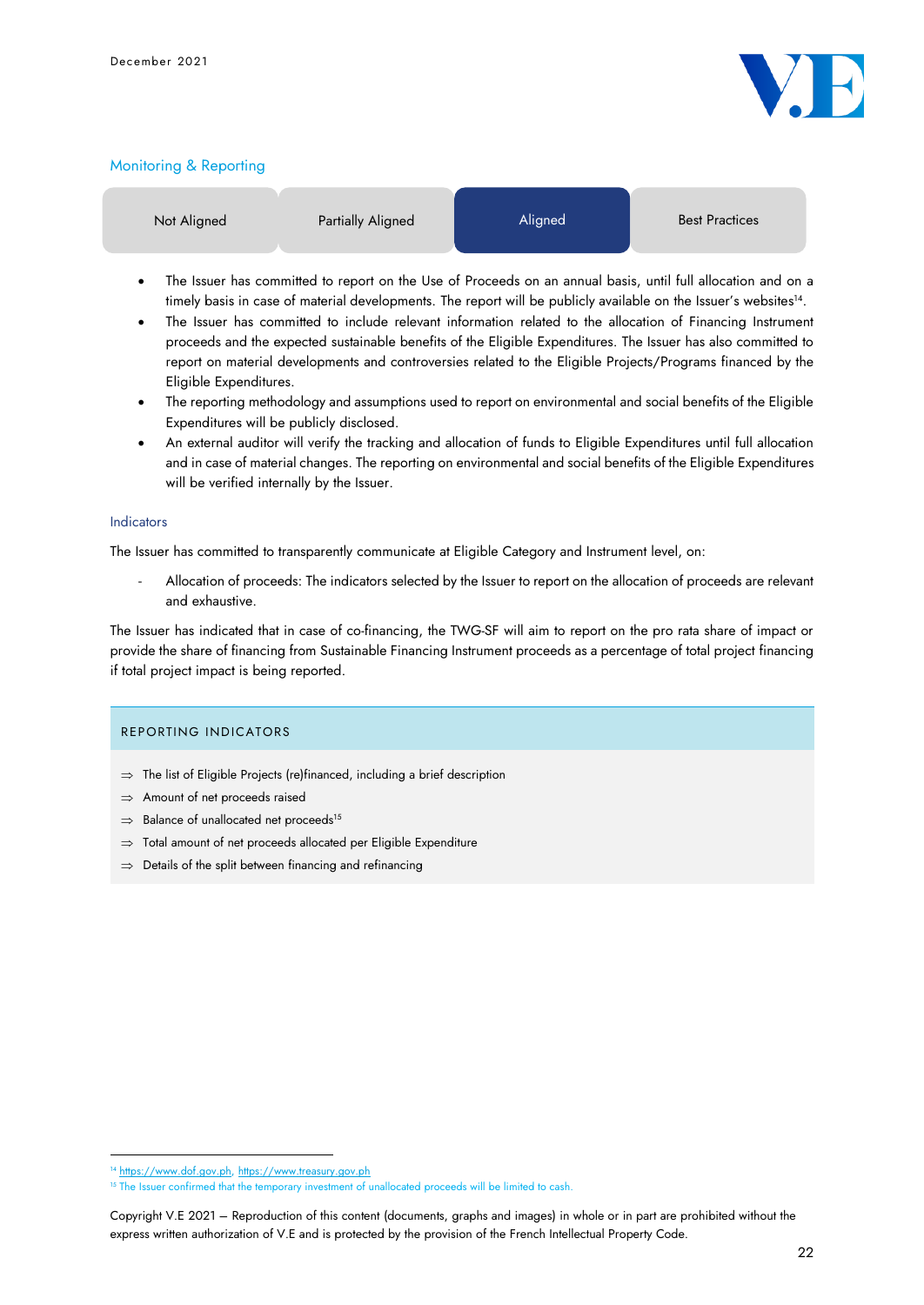

- Environmental and social benefits: The indicators selected by the Issuer to report on the environmental and social benefits are relevant and exhaustive.

| <b>ELIGIBLE</b><br><b>CATEGORIES</b>                                  | SOCIAL BENEFITS INDICATORS                                                                                                                                                                                                                                                                                                                                                                                                                                                                                                                                                                                                                                                                                                                                                                                                                                                                                                                                                                                                                                                                                                                                                                                                                                                                                                                                                                                                                                                       |
|-----------------------------------------------------------------------|----------------------------------------------------------------------------------------------------------------------------------------------------------------------------------------------------------------------------------------------------------------------------------------------------------------------------------------------------------------------------------------------------------------------------------------------------------------------------------------------------------------------------------------------------------------------------------------------------------------------------------------------------------------------------------------------------------------------------------------------------------------------------------------------------------------------------------------------------------------------------------------------------------------------------------------------------------------------------------------------------------------------------------------------------------------------------------------------------------------------------------------------------------------------------------------------------------------------------------------------------------------------------------------------------------------------------------------------------------------------------------------------------------------------------------------------------------------------------------|
| <b>Access to Essential</b><br>Services                                | Number of hospital/healthcare facilities built, upgraded and equipped<br>$\blacksquare$<br>Number of people benefiting from vocational training and/or with better access to education<br>$\overline{\phantom{a}}$<br>Number of students enrolled/educated<br>$\blacksquare$<br>Number of classrooms/educational support facilities constructed/rehabilitated<br>$\blacksquare$<br>Number of human resources for health (HRH) hired/deployed<br>$\overline{\phantom{a}}$<br>Number of beneficiaries of student financial assistance programs (for the TES and FHE)<br>$\overline{\phantom{a}}$<br>Number of graduates and certification rate (for Training for Work Scholarship Program and Special<br>$\blacksquare$<br>Training for Employment Program)                                                                                                                                                                                                                                                                                                                                                                                                                                                                                                                                                                                                                                                                                                                        |
| Affordable Basic<br>Infrastructure                                    | Number of people provided with adequate and equitable sanitation / clean water<br>$\overline{\phantom{a}}$<br>Number of water infrastructure projects built<br>$\overline{\phantom{a}}$<br>Annual volume of clean potable water in m <sup>3</sup> supplied for human consumption<br>$\overline{\phantom{a}}$<br>Number of people provided access to clean and affordable energy<br>$\overline{\phantom{a}}$<br>Number of new household power connections<br>$\blacksquare$<br>Number of population served by new connecting roads and bridges<br>$\overline{\phantom{a}}$<br>Number of additional roads/bridges provided (in kilometers)<br>$\overline{\phantom{a}}$<br>Number of underserved household beneficiaries of new telecommunication facilities<br>$\overline{\phantom{a}}$<br>Increase in household served with internet connection/ICT facilities (in percentage)<br>$\blacksquare$<br>Savings in travel time and transport costs (for commuters and goods)<br>$\overline{\phantom{a}}$<br>Increase in water supply, sanitation service and/or sewer coverage (in terms of number and<br>$\blacksquare$<br>percentage of households [HHs])<br>Percentage increase in coverage/number of households with access to quality drinking water<br>$\overline{\phantom{a}}$<br>compliant with the Philippine National Standards for Drinking Water (PNSDW)<br>Decrease in morbidity among population/HH due to water-borne related diseases (%)<br>$\overline{\phantom{a}}$ |
| Food Security                                                         | Number of people benefitted by the Eligible projects/programs<br>$\overline{\phantom{a}}$<br>Number of farmers benefitted by the Eligible projects/programs<br>$\overline{\phantom{a}}$                                                                                                                                                                                                                                                                                                                                                                                                                                                                                                                                                                                                                                                                                                                                                                                                                                                                                                                                                                                                                                                                                                                                                                                                                                                                                          |
| Employment<br>Generation, prevent<br>and/or alleviate<br>Unemployment | Number of jobs created and/or retained<br>$\overline{\phantom{a}}$<br>Number of MSMEs that availed loans<br>$\overline{\phantom{a}}$<br>Number of people benefited<br>$\overline{\phantom{a}}$<br>Number of MSMEs provided with S&T assistance and interventions<br>$\overline{\phantom{a}}$<br>Number of MSMEs which availed of incentives to utilize green technologies/processes in their<br>$\overline{\phantom{a}}$<br>production<br>Number of MSMEs which scaled up in terms of employment generated<br>$\overline{\phantom{a}}$                                                                                                                                                                                                                                                                                                                                                                                                                                                                                                                                                                                                                                                                                                                                                                                                                                                                                                                                           |
| Socioeconomic<br>Advancement and<br>Empowerment                       | Number of people benefitted<br>$\overline{\phantom{m}}$                                                                                                                                                                                                                                                                                                                                                                                                                                                                                                                                                                                                                                                                                                                                                                                                                                                                                                                                                                                                                                                                                                                                                                                                                                                                                                                                                                                                                          |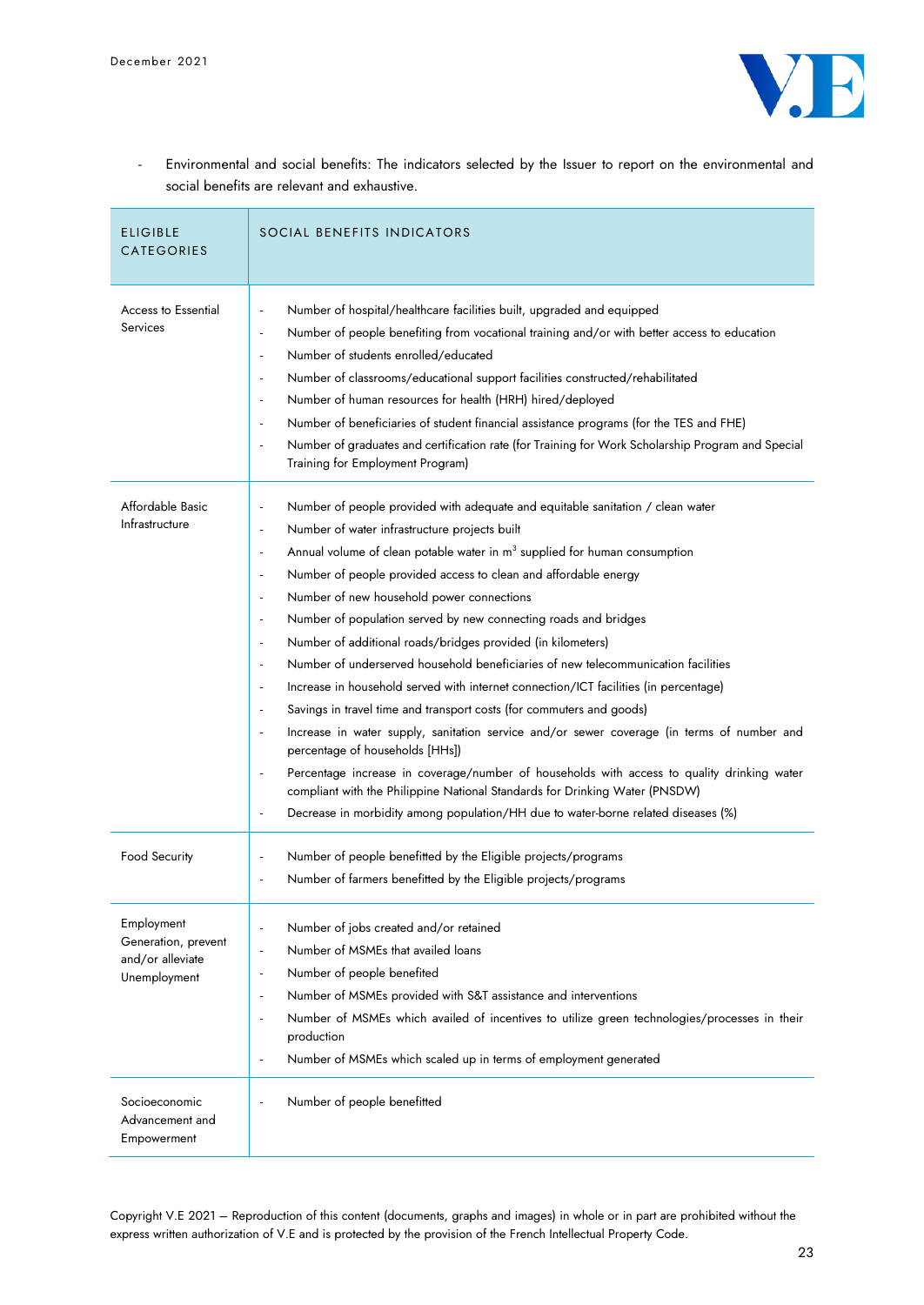

| <b>ELIGIBLE</b><br><b>CATEGORIES</b> | SOCIAL BENEFITS INDICATORS                                                                                                                                                                                                                                                                                                                                        |
|--------------------------------------|-------------------------------------------------------------------------------------------------------------------------------------------------------------------------------------------------------------------------------------------------------------------------------------------------------------------------------------------------------------------|
| Affordable Housing                   | Number of housing units constructed<br>$\overline{\phantom{a}}$<br>Number of individuals / households benefitted<br>$\overline{\phantom{a}}$                                                                                                                                                                                                                      |
| Covid-19 Expenditure                 | Number of people assisted<br>$\overline{\phantom{a}}$<br>Number of vaccines supplied<br>$\overline{\phantom{a}}$<br>Number of vaccines administered<br>$\overline{\phantom{a}}$<br>Amount spent on emergency medical supplies<br>$\overline{\phantom{a}}$<br>Investments or expenditures into COVID-19 relief efforts (Dollar amount)<br>$\overline{\phantom{a}}$ |

| <b>ELIGIBLE</b><br><b>CATEGORIES</b>                                                        | <b>ENVIRONMENTAL BENEFITS INDICATORS</b>                                                                                                                                                                                          |                                                                                                                                                                                         |  |  |
|---------------------------------------------------------------------------------------------|-----------------------------------------------------------------------------------------------------------------------------------------------------------------------------------------------------------------------------------|-----------------------------------------------------------------------------------------------------------------------------------------------------------------------------------------|--|--|
|                                                                                             | <b>OUTPUTS AND OUTCOMES</b>                                                                                                                                                                                                       | <b>IMPACT INDICATORS</b>                                                                                                                                                                |  |  |
| Clean Transportation                                                                        | Number, type and distance (km) of clean<br>$\blacksquare$<br>transportation infrastructure built                                                                                                                                  | Annual GHG emissions reduced/avoided in<br>tonnes of CO2 equivalent                                                                                                                     |  |  |
| Climate Change<br>Adaptation                                                                | Number of flood defences<br>$\overline{\phantom{a}}$<br>Number of properties better protected<br>$\overline{\phantom{a}}$<br>from floods                                                                                          | Reduction in number of operating days lost to<br>floods<br>Reduction in flood damage costs<br>÷,<br>Reduction in land-loss from inundation and/or<br>coastal erosion (km <sup>2</sup> ) |  |  |
| Environmentally<br>sustainable<br>management of living<br>natural resources and<br>land use | Number of hectares of forests / coastal /<br>watershed<br>environments<br>marine<br>$\sqrt{2}$<br>restored / maintained / protected                                                                                               | Amount or % of water consumption reduced<br>$\overline{\phantom{a}}$<br>Increase in production efficiency<br>$\overline{\phantom{a}}$                                                   |  |  |
| Renewable Energy                                                                            | Capacity of renewable energy plant(s)<br>$\overline{\phantom{a}}$<br>constructed or rehabilitated in MW<br>Annual renewable energy generation in<br>$\overline{\phantom{a}}$<br>MWh/GWh (electricity) and GJ/TJ (other<br>energy) | Annual GHG emissions reduced/avoided in<br>tCO <sub>2</sub> eq (where possible)                                                                                                         |  |  |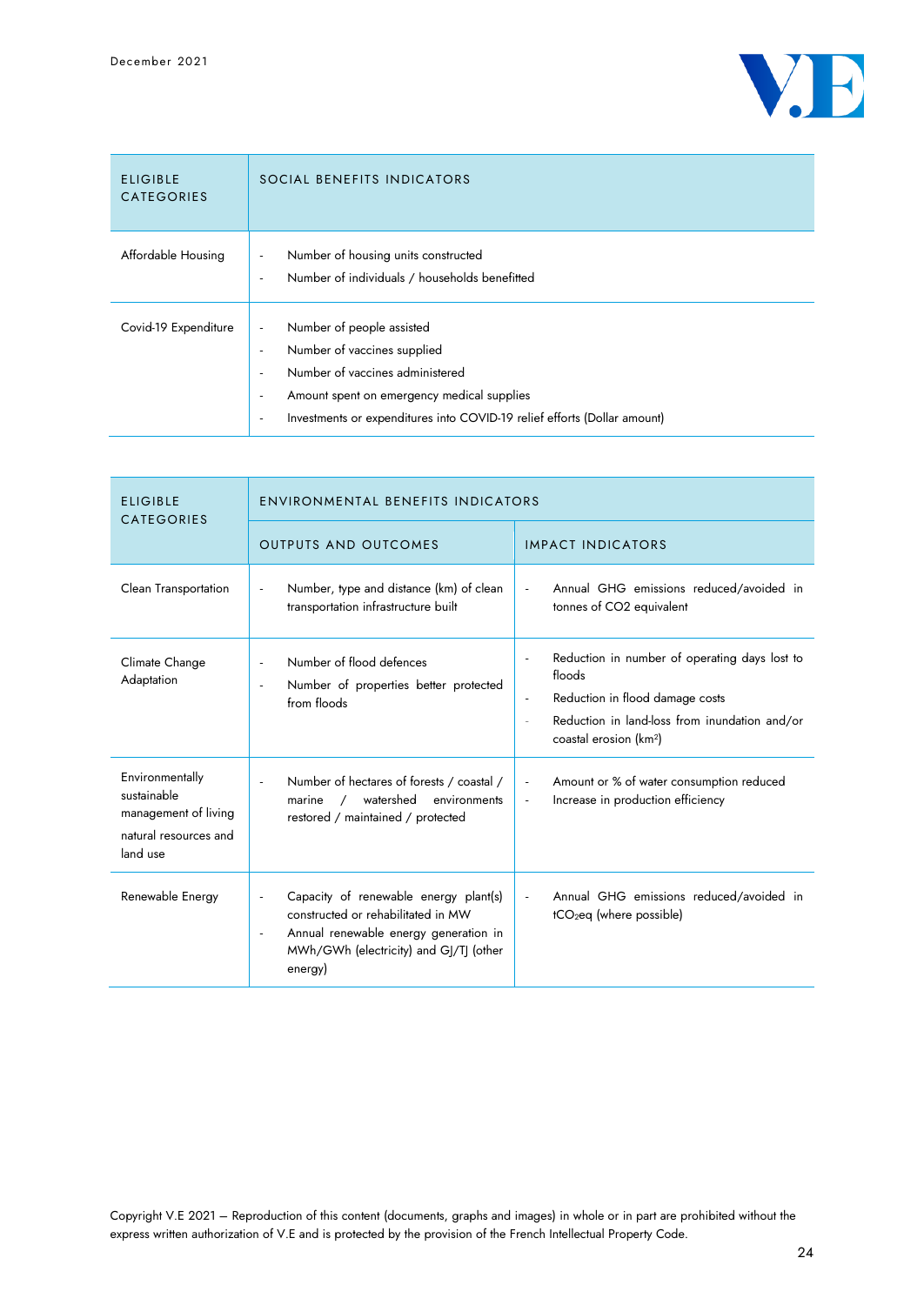

## BEST PRACTICES

- $\Rightarrow$  The issuer report will be publicly available.
- $\Rightarrow$  The reporting will cover relevant information related to the allocation of Financing Instruments proceeds and to the expected sustainable benefits of the Eligible Expenditures. The Issuer has also committed to report on material development related to the Eligible Expenditures, including ESG controversies.
- $\Rightarrow$  The indicators selected by the Issuer are exhaustive with regards to allocation reporting.
- $\Rightarrow$  The indicators selected by the Issuer are clear and relevant and cover all expected benefits associated with the Eligible Expenditures.
- $\Rightarrow$  The reporting methodology and assumptions used to report on environmental and social benefits of the Eligible Expenditures will be disclosed publicly.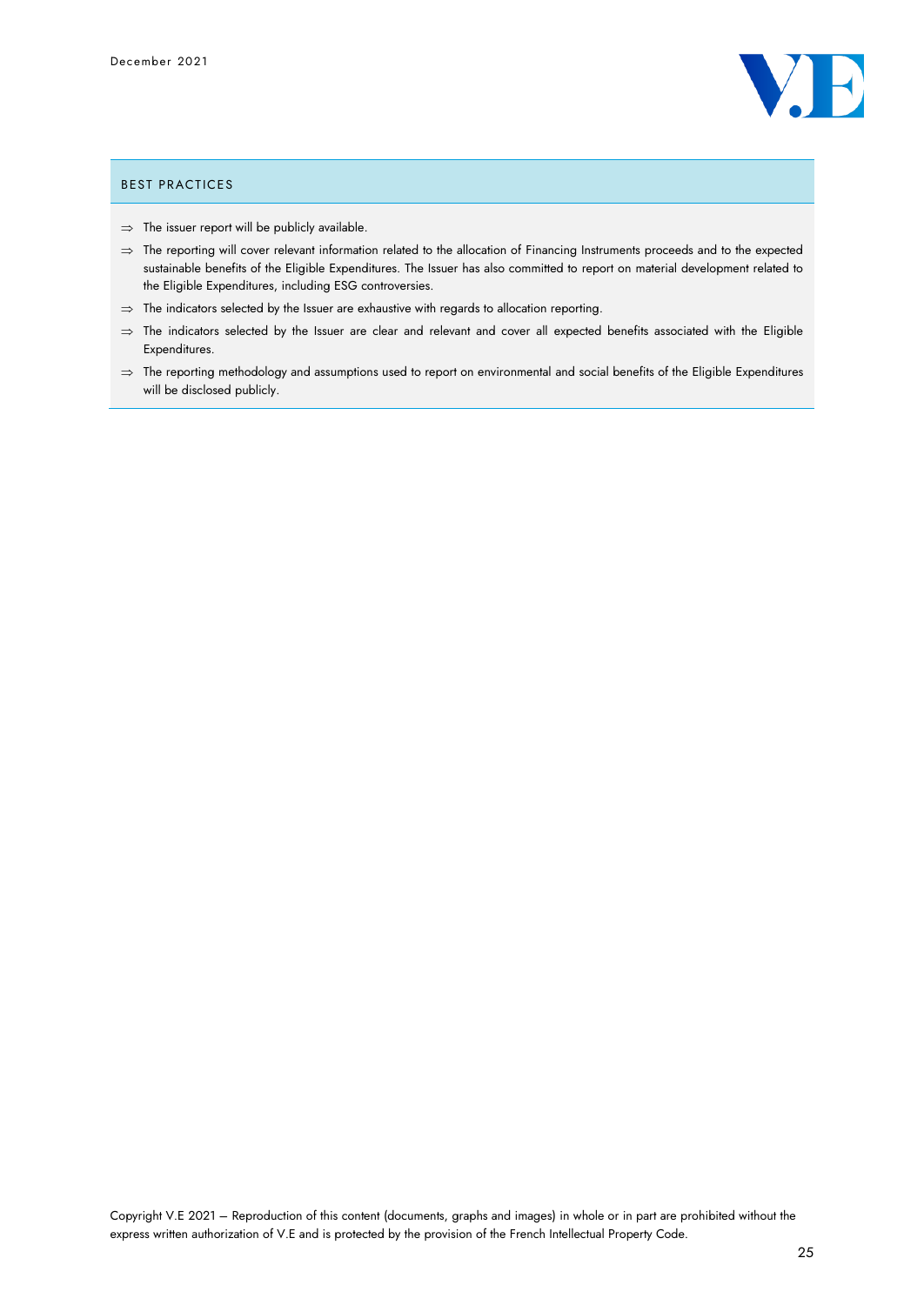

## Contribution to sustainability

## Expected Impacts

The potential positive Impact of the Eligible Expenditures Portfolio on environmental and social objectives is considered to be advanced.

Of note, more than 90% of the Eligible Expenditures to be financed fall under the social categories, which are considered to potentially have a high positive impact as they apply criteria that target the populations in most need or categories that target the universal and equal access to essential services.

| <b>ELIGIBLE</b><br>CATEGORY            | <b>EXPECTED</b><br><b>IMPACT</b> | <b>ANALYSIS</b>                                                                                                                                                                                                                                                                                                                                                                                                                                                                                                                                                                                                                                                                                                                                                                                                                                                                                                                                                                                                                                                                                                                                                                                                                                                                                                                                                                                                                                                                                                                                                                                                                     |
|----------------------------------------|----------------------------------|-------------------------------------------------------------------------------------------------------------------------------------------------------------------------------------------------------------------------------------------------------------------------------------------------------------------------------------------------------------------------------------------------------------------------------------------------------------------------------------------------------------------------------------------------------------------------------------------------------------------------------------------------------------------------------------------------------------------------------------------------------------------------------------------------------------------------------------------------------------------------------------------------------------------------------------------------------------------------------------------------------------------------------------------------------------------------------------------------------------------------------------------------------------------------------------------------------------------------------------------------------------------------------------------------------------------------------------------------------------------------------------------------------------------------------------------------------------------------------------------------------------------------------------------------------------------------------------------------------------------------------------|
| <b>Access to Essential</b><br>Services | <b>ADVANCED</b>                  | Access to healthcare remains a key challenge in the Philippines in many aspects<br>of day-to-day life (e.g. life expectancy at birth, incidence of infectious diseases<br>such as tuberculosis, etc.). Education, as well, is a challenge, especially in<br>relation to the country's secondary education completion rate, which remains<br>low.<br>The target populations are defined at national level for both education and<br>health subcategories with a specific focus on the most vulnerable populations.<br>The Expenditures comprise major portion of the inaugural issuance and<br>expected to have a material effect on achieving Issuer's national and global<br>development objectives.<br>Health and education related expenditures as detailed in the Framework and<br>the Eligible Expenditures Portfolio are considered to contribute to a long term<br>positive impact as well as to the empowerment of the beneficiaries. It should be<br>noted that the universal health coverage program (PhilHealth) has recently been<br>subject to a controversy related to allegations of late payment of claims <sup>16</sup> . In<br>response to the controversy, PhilHealth formed a stake-holder-led Technical<br>Working Group <sup>17</sup> and formalized, in a claims processing improvement strategy,<br>its commitment to continue to enhance the information system to address<br>payments issue, in order to guarantee the durability of the program and its long-<br>term impact. The issuer has transparently disclosed the document to V.E. and<br>has committed to disclose it to investors upon request. |
| Affordable Basic<br>Infrastructure     | <b>ADVANCED</b>                  | According to the United Nations Sustainable Development Group, access to<br>basic sanitation services and essential basic infrastructures, including water<br>access and connectivity for remote/rural areas, pose significant challenges for<br>the country.<br>The target populations have been clearly defined, especially people living in<br>remote rural areas.<br>Access to sanitation, drinking water and electricity for remote areas are<br>considered to contribute to positive long term impact and to the empowerment<br>of the beneficiaries as they promote long-term and equal access to electricity<br>and drinking water & sanitation services.                                                                                                                                                                                                                                                                                                                                                                                                                                                                                                                                                                                                                                                                                                                                                                                                                                                                                                                                                                   |

<sup>&</sup>lt;sup>16</sup> <https://cnnphilippines.com/news/2021/11/5/PhilHealth-P20-billion-payment-hospitals.html>

<sup>17</sup> https://www.philhealth.gov.ph/news/2021/claims\_issues.pdf

Copyright V.E 2021 – Reproduction of this content (documents, graphs and images) in whole or in part are prohibited without the express written authorization of V.E and is protected by the provision of the French Intellectual Property Code.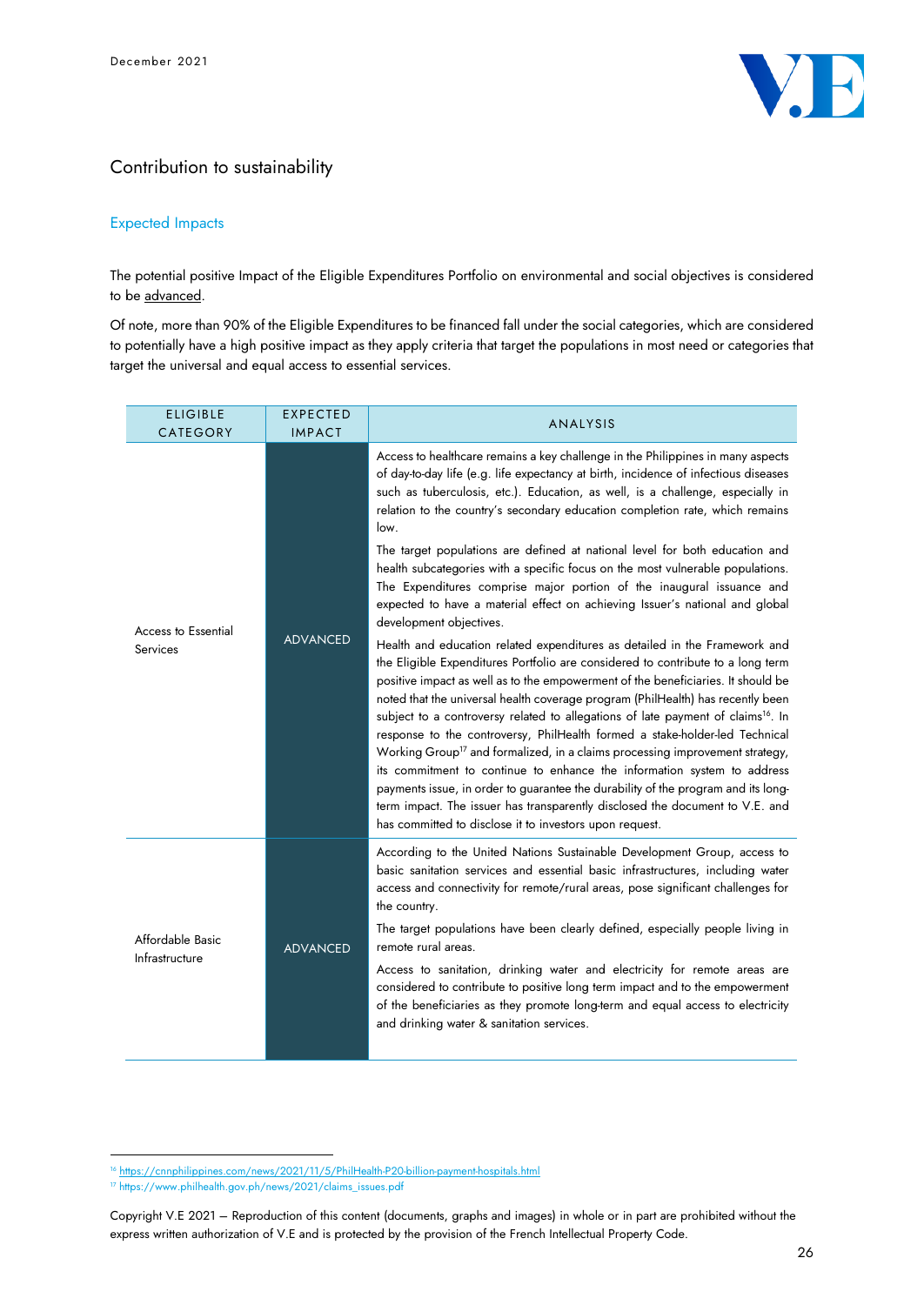

| <b>ELIGIBLE</b><br>CATEGORY                                           | <b>EXPECTED</b><br><b>IMPACT</b> | ANALYSIS                                                                                                                                                                                                                                                                                                                                                                                                                                                                                                                                                                                                                                                                                                                                                                                                                                                                                                                                                                                                                                                                                                                                                                                                                                                                                                                                                                                                                                                                                                                                                                                                                                                                                                                                                                                                                                                                        |
|-----------------------------------------------------------------------|----------------------------------|---------------------------------------------------------------------------------------------------------------------------------------------------------------------------------------------------------------------------------------------------------------------------------------------------------------------------------------------------------------------------------------------------------------------------------------------------------------------------------------------------------------------------------------------------------------------------------------------------------------------------------------------------------------------------------------------------------------------------------------------------------------------------------------------------------------------------------------------------------------------------------------------------------------------------------------------------------------------------------------------------------------------------------------------------------------------------------------------------------------------------------------------------------------------------------------------------------------------------------------------------------------------------------------------------------------------------------------------------------------------------------------------------------------------------------------------------------------------------------------------------------------------------------------------------------------------------------------------------------------------------------------------------------------------------------------------------------------------------------------------------------------------------------------------------------------------------------------------------------------------------------|
| Food Security                                                         | <b>ROBUST</b>                    | According to the United Nations Food and Agriculture Organization (FAO)<br>2020 <sup>18,</sup> prevalence of moderate or severe food insecurity in the Philippines'<br>total population reached more than 55% during the 2017-2019 period<br>compared to 44% during the 2014-2016 period, highlighting the growing need<br>to ensure food security.<br>The target population has been broadly defined at country level; the category<br>does not focus on children's nutrition, however, which is the main food-related<br>challenge in the country.<br>Although the category should ensure important long-term benefits for the<br>general population, an area for improvement is to systematically integrate<br>sustainable agriculture practices into all Eligible Expenditures under this<br>category in order to ensure environmental benefits and the sustainable<br>management of resources are also achieved.<br>Philippines' Department of Agriculture (DA) has the National Organic<br>Agriculture Program which aims to promote, propagate, further develop and<br>implement the practice of organic agriculture in the Philippines by contributing<br>to enriching soil health, increasing farm productivity, and reducing pollution<br>and destruction of the environment. There have been recent concerns raised,<br>on the adequacy of addressing the efforts required (i.e. equipment, R&D and<br>education campaigns) and of funding availability for the transition to organic<br>agriculture <sup>19</sup> .<br>Further, DA needs to ensure the impact reaches the intended farmers and<br>beneficiaries. DA has been flagged by the Commission on Audit in 2021 for<br>billions of unobligated funds, due to slow disbursements and non-<br>implementation of projects, and maintaining farmers' master list with 7,146<br>duplicated names <sup>20</sup> . |
| Employment<br>Generation, prevent<br>and/or alleviate<br>Unemployment | <b>ADVANCED</b>                  | According to the United Nations Sustainable Development Group,<br>unemployment is not considered a major challenge in the Philippines. However,<br>according to the Philippine Statistics Authority, the Covid-19 crisis led to a<br>material increase of the unemployment rate in the country reaching 8.1% in<br>August 2021.<br>Based on a study conducted by the Asian Development Bank, small firms in the<br>Philippines have been highly impacted by the Covid-19 crisis, which justifies<br>the specific need for Micro Small and Medium-sized Enterprise (MSMEs)<br>financing.<br>The target population has been precisely defined with additional exclusion<br>criteria.<br>The category should entail long term benefits, which include, among others, (i)<br>providing specific courses in different subject areas, such as agri-fishery,<br>agribusiness/ agri-industrial, and tourism, that seek to benefit 166,642<br>enrolees, and (ii) boosting the resiliency of MSMEs against the obstacles they<br>will face during and after the pandemic                                                                                                                                                                                                                                                                                                                                                                                                                                                                                                                                                                                                                                                                                                                                                                                                                  |

<sup>&</sup>lt;sup>18</sup> The State of Food Security and Nutrition in the World in 2020, (TABLE A1.1)

<sup>19</sup> https://business.inquirer.net/322303/organic-agriculture-in-ph-no-funding-no-plans

<sup>20</sup> https://www.rappler.com/business/department-agriculture-unspent-funds-wrong-farmers-list-coa-report-2020

Copyright V.E 2021 – Reproduction of this content (documents, graphs and images) in whole or in part are prohibited without the express written authorization of V.E and is protected by the provision of the French Intellectual Property Code.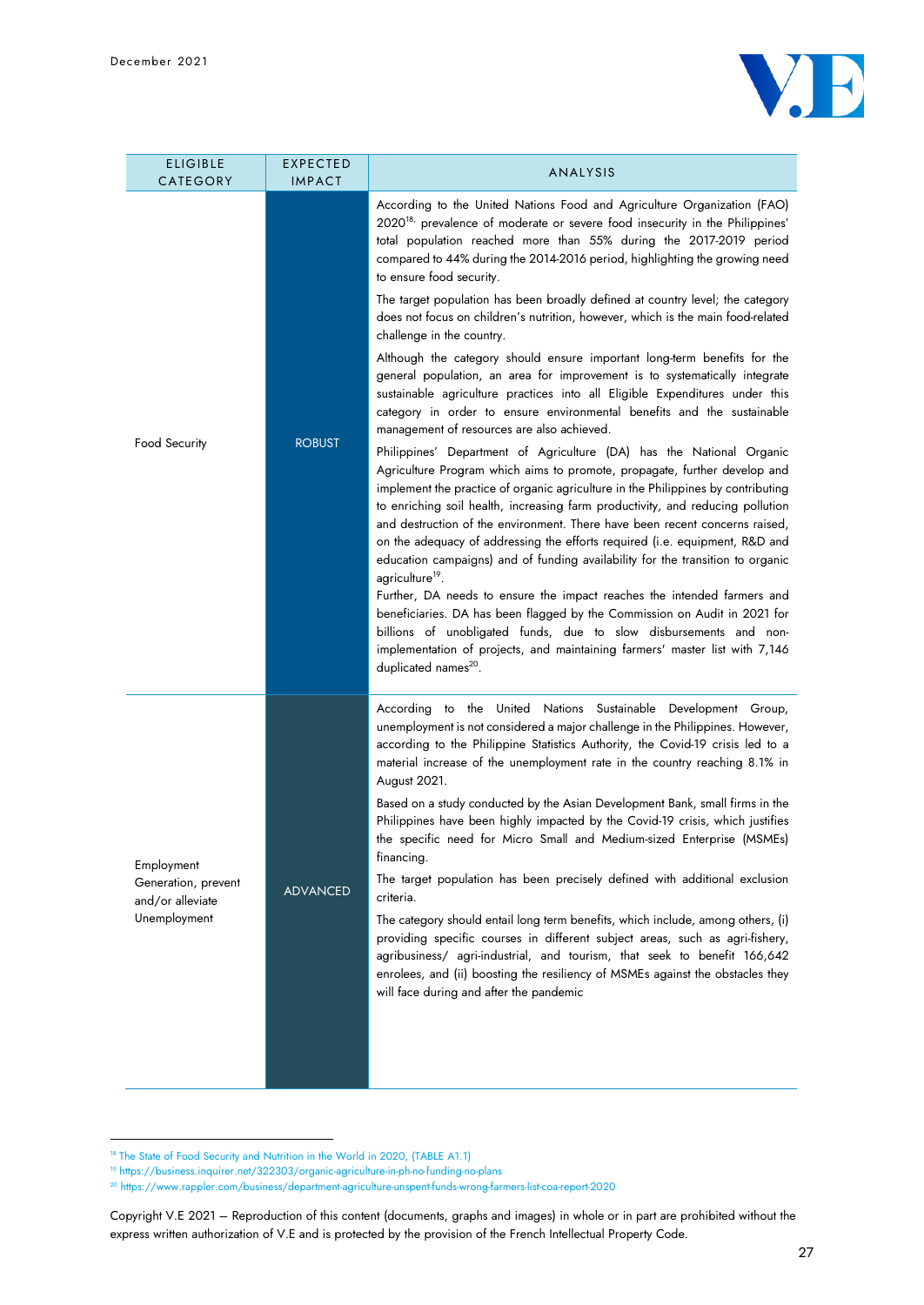

| <b>ELIGIBLE</b><br>CATEGORY                     | <b>EXPECTED</b><br><b>IMPACT</b> | ANALYSIS                                                                                                                                                                                                                                                                                                                                                                                                                                                                                                                                                                                                                                                                                                                                                                                                                                                                                                                                                                                                                                                                                                                                                                                                                                                                                                                                                                                                        |
|-------------------------------------------------|----------------------------------|-----------------------------------------------------------------------------------------------------------------------------------------------------------------------------------------------------------------------------------------------------------------------------------------------------------------------------------------------------------------------------------------------------------------------------------------------------------------------------------------------------------------------------------------------------------------------------------------------------------------------------------------------------------------------------------------------------------------------------------------------------------------------------------------------------------------------------------------------------------------------------------------------------------------------------------------------------------------------------------------------------------------------------------------------------------------------------------------------------------------------------------------------------------------------------------------------------------------------------------------------------------------------------------------------------------------------------------------------------------------------------------------------------------------|
| Socioeconomic<br>Advancement and<br>Empowerment | <b>ADVANCED</b>                  | According to the World Bank, despite some progress in the last 20 years, only<br>30% of Filipinos use formal financial services, a rate that is lower than the<br>regional average for East Asia. The poverty rate in the Philippines remains high,<br>above 15%. <sup>21</sup><br>The target populations have been defined precisely and should benefit<br>populations most in need regarding the set objective.<br>The increased provision of basic financial services is expected to provide long<br>term benefits and empower the targeted population.                                                                                                                                                                                                                                                                                                                                                                                                                                                                                                                                                                                                                                                                                                                                                                                                                                                      |
| Affordable Housing                              | <b>ADVANCED</b>                  | According to the United Nations Sustainable Development Group <sup>22</sup> , the<br>Philippines has a high proportion of people living in slums - above 40%.<br>Therefore, the development of affordable housing is a crucial challenge for the<br>country.<br>An increased provision of housing services is expected to provide long term<br>benefits and to empower the beneficiaries.                                                                                                                                                                                                                                                                                                                                                                                                                                                                                                                                                                                                                                                                                                                                                                                                                                                                                                                                                                                                                       |
| Covid-19 Expenditure                            | <b>ROBUST</b>                    | Eligible expenditures in this category are intended to finance the country's<br>response to the negative health and socioeconomic impacts resulting from the<br>Covid 19 crisis. Based on a study conducted by the Asian Development Bank <sup>23</sup> ,<br>small firms in the Philippines have been highly impacted by the Covid-19 crisis<br>- the smaller the firm size, the lower the share of businesses remaining open.<br>V.E considers this justifies the specific need for Micro Small and Medium-sized<br>Enterprise (MSMEs) financing.<br>The target population has been defined and focus on populations vulnerable to<br>the pandemic.<br>The category should entail short to medium term benefits by coping with the<br>crisis impact.                                                                                                                                                                                                                                                                                                                                                                                                                                                                                                                                                                                                                                                           |
| Clean Transportation                            | ADVANCED                         | According to various estimates the transportation sector accounts in the<br>Philippines for around 16-25% of the country's total GHG emissions. <sup>24</sup> .<br>Expanding low-carbon public transportation capacity, such as electrified trains,<br>is thus paramount for the Philippines. Given that the sector heavily relies on<br>fossil fuel powered road vehicles (Jeepneys), the need to develop alternative<br>modes of transport is a key goal in the country. However, it appears that the<br>main plan of the country about transportation (Jeepney+ NAMA) still relies on<br>fossil-powered vehicles. Due to the long-term perspective (>30 years) of this<br>type of project the current carbonation of the electricity mix is less relevant<br>(since the country is planning on a progressive decarbonation of the mix in the<br>next decades) than for road fleets <sup>25</sup> . Although, considering the past increase of<br>the coal share in the country's electricity generation (its share doubling over the<br>past decade to reach more than half $-52%$ - of electricity generation in the<br>country in 2018), the development of electrified trains could induce a temporary<br>increase in GHG emissions <sup>26</sup> .<br>By only financing electrified trains, the category follows the best alternative<br>available in the sector to contribute to the claimed objective. |

<sup>21</sup> https://openknowledge.worldbank.org

<sup>22</sup> https://dashboards.sdgindex.org

<sup>23</sup> https://www.adb.org/sites/default/files/publication/622161/covid-19-impact-philippine-business-enterprise-survey.pdf

<sup>24</sup> https://www.climate-transparency.org/wp-content/uploads/2021/01/Philippines-CT-2020.pdf

<sup>&</sup>lt;sup>25</sup> Less relevant than for cars and buses knowing that the standard duration for a country's renewal of the fleet is inferior to 20 years (e.g in the UE,

passenger cars are now on average 11.5 years old and trucks 13 years old).

<sup>26</sup> https://www.climate-transparency.org/wp-content/uploads/2021/01/Philippines-CT-2020.pdf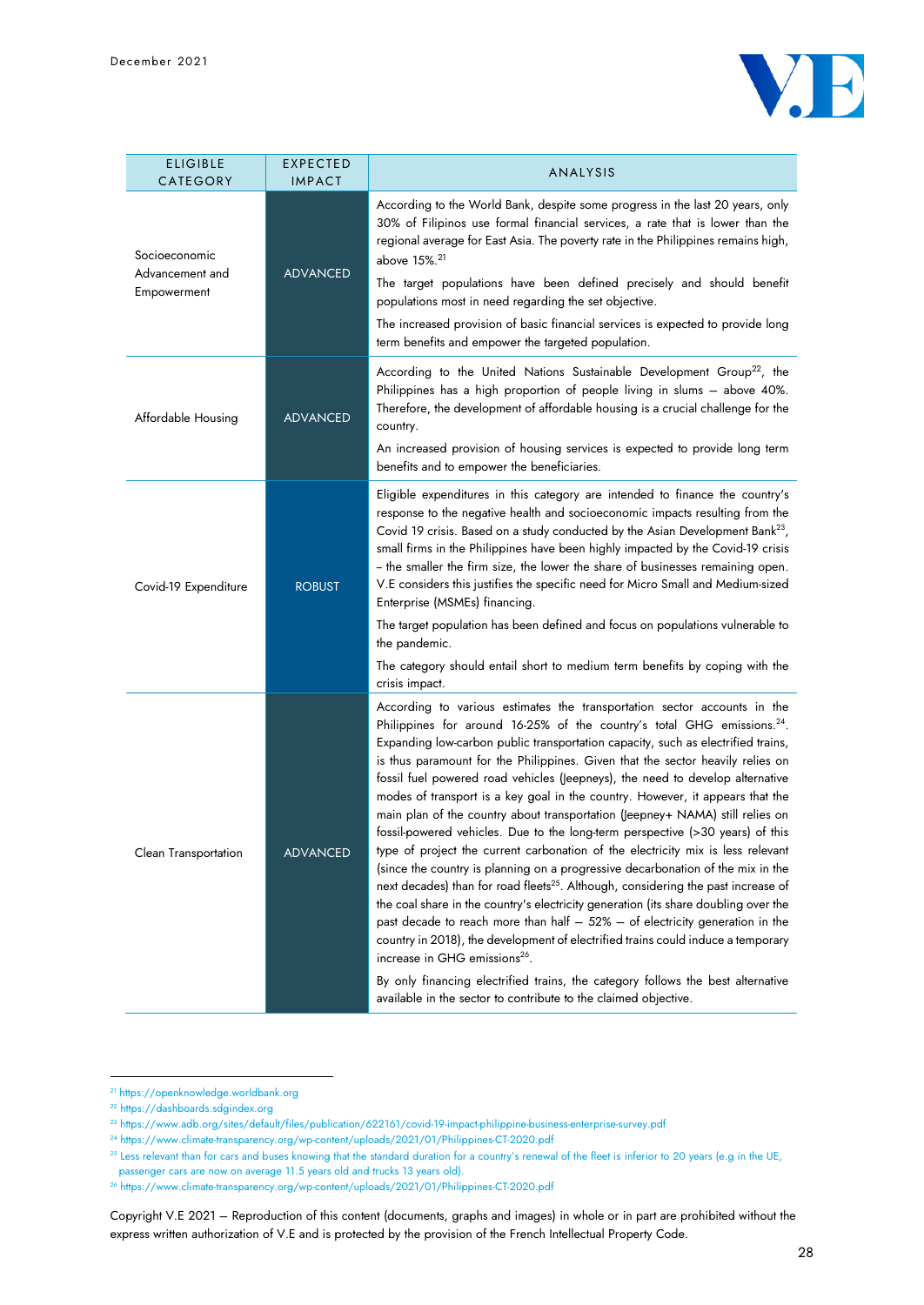

| <b>ELIGIBLE</b><br>CATEGORY                                                                 | <b>EXPECTED</b><br><b>IMPACT</b> | ANALYSIS                                                                                                                                                                                                                                                                                                                                                                                                                                                                                                                                                                                                                                                                                                                                                                                                                                                                                                                                                                                                                                                                                                                                                                                                                                                                                                                                                                                                                                                                                                                                                                                                                                                                                                                                                                                                                                                                                                                                                                                                                                                                                                                          |
|---------------------------------------------------------------------------------------------|----------------------------------|-----------------------------------------------------------------------------------------------------------------------------------------------------------------------------------------------------------------------------------------------------------------------------------------------------------------------------------------------------------------------------------------------------------------------------------------------------------------------------------------------------------------------------------------------------------------------------------------------------------------------------------------------------------------------------------------------------------------------------------------------------------------------------------------------------------------------------------------------------------------------------------------------------------------------------------------------------------------------------------------------------------------------------------------------------------------------------------------------------------------------------------------------------------------------------------------------------------------------------------------------------------------------------------------------------------------------------------------------------------------------------------------------------------------------------------------------------------------------------------------------------------------------------------------------------------------------------------------------------------------------------------------------------------------------------------------------------------------------------------------------------------------------------------------------------------------------------------------------------------------------------------------------------------------------------------------------------------------------------------------------------------------------------------------------------------------------------------------------------------------------------------|
| Climate Change<br>Adaptation                                                                | <b>ADVANCED</b>                  | Philippines is ranked 17 <sup>th</sup> out of 180 countries in Global Climate Risk Index 2021<br>(by German Watch). Improving infrastructure resilience is important in reducing<br>damages and risks, such as strengthening flood protection measures. The scale<br>of the project(s) classified under this category, such as of Flood Management<br>Program, is expected to be significant. According to the Climate change risk<br>profile from the United States Agency for International Development <sup>27</sup> ,<br>Philippines is highly vulnerable to the impacts of climate change, including sea<br>level rise, increased frequency of extreme weather events, rising temperatures<br>and extreme rainfall.<br>By developing tools to avoid floods $-$ to which the country is highly exposed $-$<br>and given that no particular international standards can be put forward, the<br>category is considered to be contributing to the claimed objective. However,<br>the category remains broadly defined.                                                                                                                                                                                                                                                                                                                                                                                                                                                                                                                                                                                                                                                                                                                                                                                                                                                                                                                                                                                                                                                                                                           |
| Environmentally<br>sustainable<br>management of living<br>natural resources and<br>land use | <b>ROBUST</b>                    | The Philippines has seen a number of massive flooding events in recent years,<br>and these events can be linked to deforestation. The country is the eighth-largest<br>rice producer in the world, and the emissions from rice cultivation account for<br>60% of the total emissions from the agricultural sector <sup>28</sup> . Land Use is thus a key<br>consideration in tackling climate change. According to the Climate Change Risk<br>Profile from the United States Agency for the International Development <sup>29</sup> , the<br>country's coastal ecosystems have been extensively degraded and climate<br>change threatens the country's valuable coastal ecosystems and fisheries.<br>The country has also been highly affected by changes in land affectation,<br>making the restoration and protection of natural resources and land use an<br>important challenge in the country.<br>The Philippines anticipates meeting 40% of its intended 70% emissions<br>reduction target through forest conservation <sup>30</sup> . The Philippines Master Plan for<br>Climate Change Resilient Forestry aims to protect, conserve and sustainably<br>manage 6.8 million hectares of existing forests until 2026. The projects and<br>programs to be financed under this category have a long-term approach that<br>seek to contribute to the sustainable management of living natural resources<br>and land, and the marine landscape. The category focuses on risk mitigation<br>measures and tools, which should not entail negative lock-in effects.<br>This category also includes projects and programs that seek to efficiently<br>manage forests and coastal areas, and address potential risks related to climate<br>change and adverse weather conditions, which will have positive long-term<br>impacts. The category is considered to be contributing to the claimed objective.<br>To be noted that V.E lacks information on Environmentally Sustainable<br>Agriculture and the related eligible expenditures hence impacting our<br>assessment of the expected benefits' scale and depth for this category. |
| Renewable Energy                                                                            | <b>ADVANCED</b>                  | According to the International Energy Agency <sup>31</sup> , 80% of the Philippines'<br>electricity production in 2019 was based on fossil fuels (with more than 50%<br>on coal), and thus the decarbonization of the electricity mix is a key challenge<br>for the country. The Philippines needs to cut carbon emissions and decarbonize<br>rapidly to achieve its target set in 2021 of reducing GHG emissions by 75%<br>(2.71% unconditional and 72.29% conditional) by 2030 <sup>32</sup> . The expenditures<br>and programs cover Solar, Wind, Geothermal, Biomass and Hydropower<br>projects, which are expected to have a material effect on the Issuer's carbon                                                                                                                                                                                                                                                                                                                                                                                                                                                                                                                                                                                                                                                                                                                                                                                                                                                                                                                                                                                                                                                                                                                                                                                                                                                                                                                                                                                                                                                          |

<sup>27</sup> https://www.climatelinks.org/sites/default/files/asset/document/2017\_Climate%20Change%20Risk%20Profile\_Philippines.pdf

 $28$  ibid

 $29$  ibid

<sup>30</sup> ibid

<sup>31</sup> https://www.iea.org/countries/philippines

<sup>32</sup> https://www.reuters.com/business/environment/philippines-raises-carbon-emission-reduction-target-75-by-2030-2021-04-16/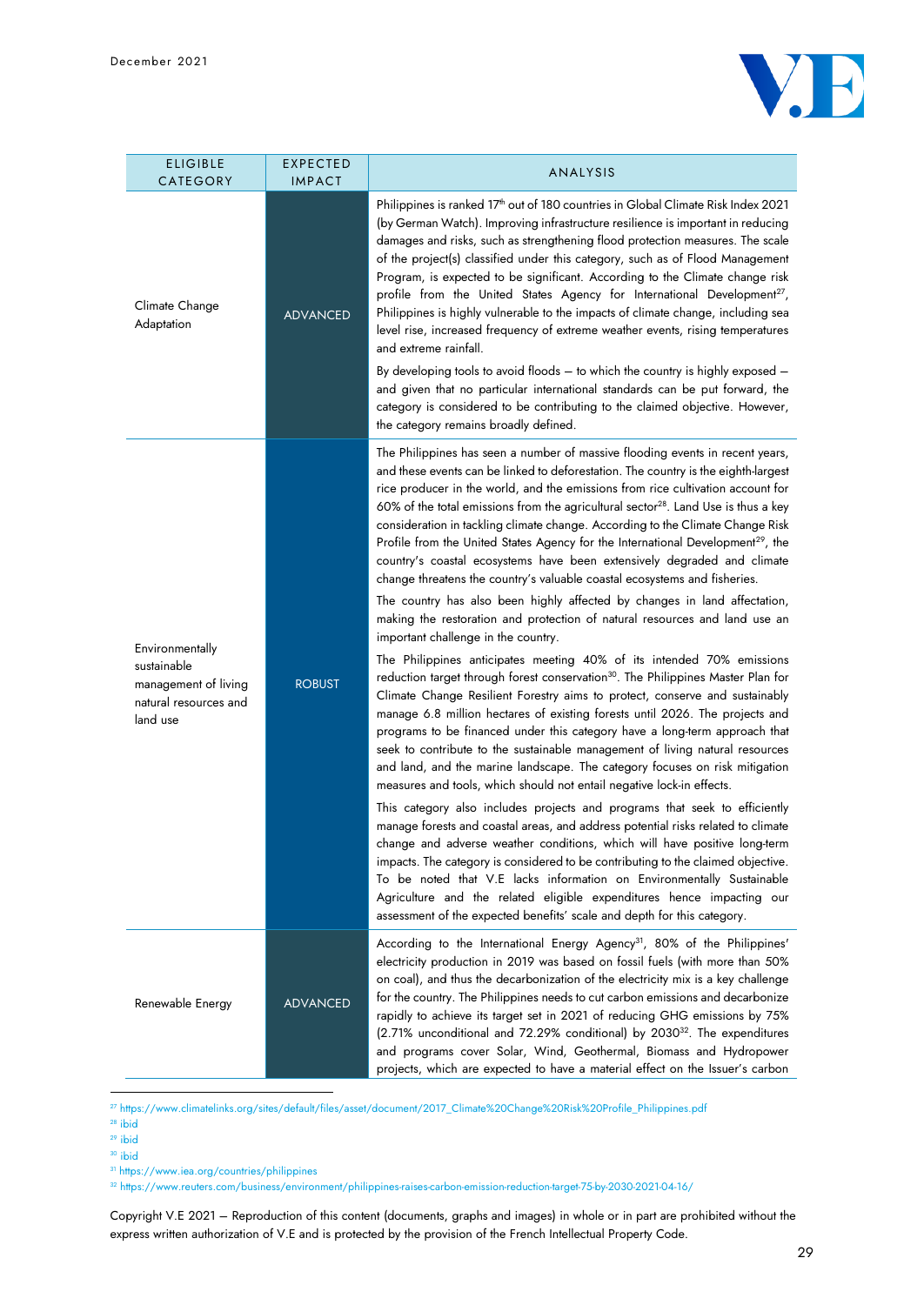

| <b>ELIGIBLE</b><br><b>CATEGORY</b> | EXPECTED<br><b>IMPACT</b> | ANALYSIS                                                                                                                                                                                                                                                                                                                                                                                                                                                                                                                                                                                                                                                                                                                                                   |
|------------------------------------|---------------------------|------------------------------------------------------------------------------------------------------------------------------------------------------------------------------------------------------------------------------------------------------------------------------------------------------------------------------------------------------------------------------------------------------------------------------------------------------------------------------------------------------------------------------------------------------------------------------------------------------------------------------------------------------------------------------------------------------------------------------------------------------------|
|                                    |                           | footprint, provided the selected expenditures and programs are significant in<br>scale. The Issuer has provided a top-level threshold (<100gCO2eq/kWh)<br>covering all technologies defined under the category. The Issuer has committed<br>that the feedstocks will be sourced without depleting existing terrestrial carbon<br>pools and that the projects must protect biodiversity and should not involve the<br>burning of peat. Woody products will be excluded. Taking into account the<br>importance of land use changes recorded in the Philippines in the past, this<br>category still carries potential negative externalities.<br>The category follows the best alternative available in the sector to contribute to<br>the claimed objective. |
| <b>OVERALL</b><br>ASSESSMENT       |                           | <b>ADVANCED</b>                                                                                                                                                                                                                                                                                                                                                                                                                                                                                                                                                                                                                                                                                                                                            |

## ESG Risks Identification and Management systems in place at project level

The identification and management of the environmental and social risks associated with the Eligible Expenditures Portfolio are considered robust for the Environmental risks and Limited for the social risks.

The effective protection of human rights as well as workers' and minority rights remains a significant challenge in the Philippines. Therefore, V.E considers that overall the identification and management of the environmental and social risks associated with the Eligible Expenditures are considered limited.

#### Integration of ESG factors in project tenders

In the Philippines the legal base for public procurement is the Government Procurement Reform Act (GPRA) 2003. In addition, all government department and agencies are required to have Green Procurement Program in place, which is mandated through an Executive Order No.301<sup>33</sup>. Departments and agencies are required to submit their respective green procurement programs to the National Ecolabelling Program Board (ELBP), which also acts as a third-party verifier. Implementation of the Philippine Green Public Procurement (GPP) Roadmap, which is a voluntary instrument<sup>34</sup>, supports this measure as it aims to promote strategies on the integration of green practices harmoniously into the existing procurement processes.

#### Environmental risks

The Philippines Presidential Decree No. 1586 establishes an environmental impact statement system (EISS), requiring all agencies and instrumentalities of the national government, including government-owned or controlled corporations, as well as private corporations, firms and entities to conduct Environmental Impact Assessment (EIA) for every proposed project and undertaking which significantly affect the quality of the environment<sup>35</sup>. All environmental risks associated with the projects that are considered environmentally critical are taken into consideration in the preparation and process of the project's Environmental Impact Assessment (EIA) to secure Environmental Compliance Certificate (ECC).

<sup>&</sup>lt;sup>33</sup> Executive Order No. 301, [s. 2004 | Official Gazette of the Republic of the Philippines](https://www.officialgazette.gov.ph/2004/03/29/executive-order-no-301-s-2004/)

<sup>&</sup>lt;sup>4</sup> philippines green\_public\_procurement\_roadmap.pdf (oneplanetnetwork.org)

<sup>35</sup> https://emb.gov.ph/wp-content/uploads/2015/09/PD-1586.pdf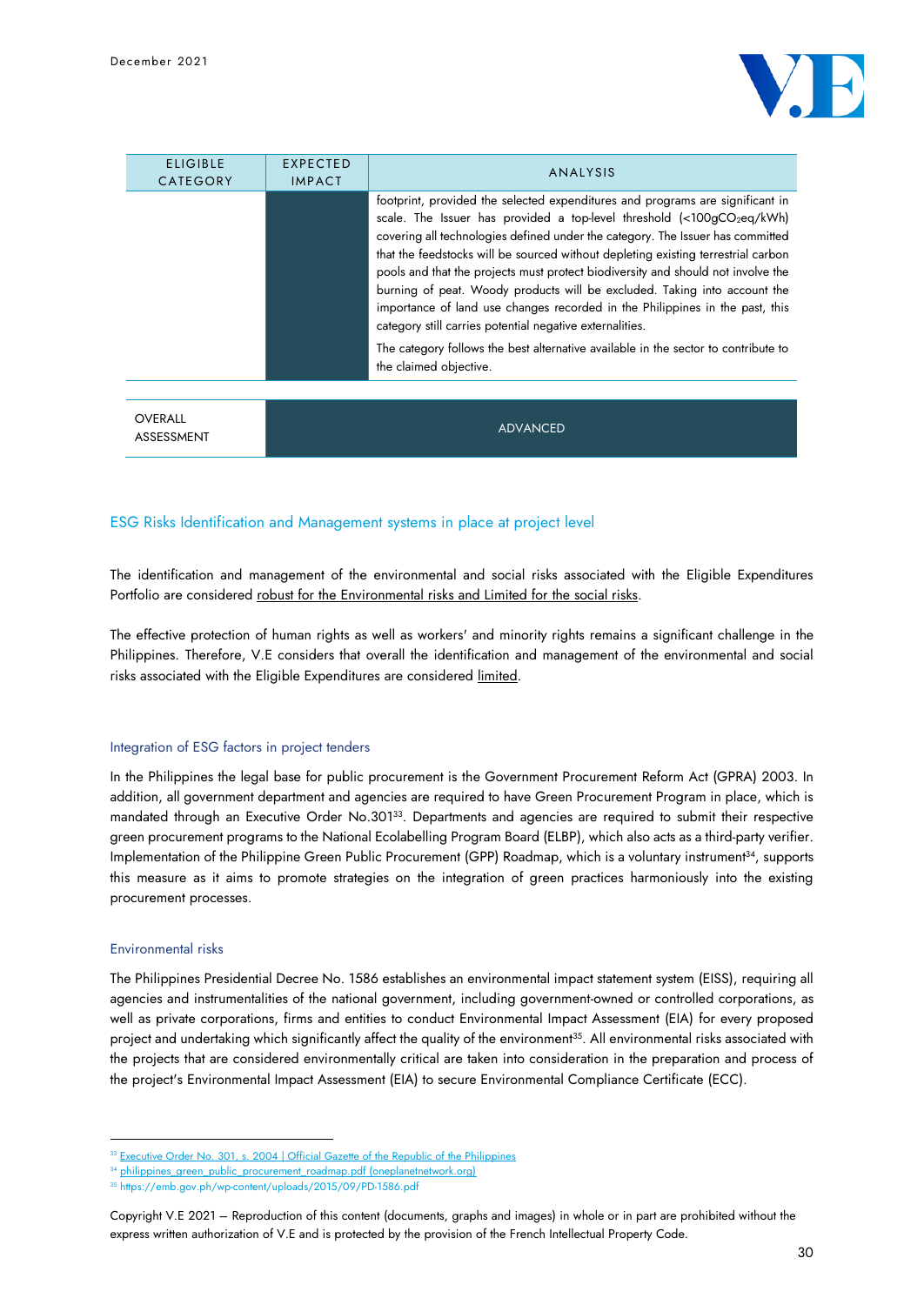

The ECC contains specific measures and conditions that the project Proponent has to undertake before, during, and after the operation of a project to mitigate the environmental impacts identified in the EIA (e.g., environmental/industrial accidents, noise, odours, vibrations, etc.). Both EIA review and the ECC issuance comes under the purview of the Department of Environmental and Natural Resources (DENR)<sup>36</sup>. The approving authorities for the ECC applications include DENR Secretary and DENR-EMB Central and Regional Directors depending on the type of projects.

Other key legislative Acts underpinning Philippines' environmental policy include Philippines Clean Air Act of 1999, National Implementation Plan (NIP) to reduce Persistent Organic Pollutants (POP), Clean Water Act of 2004, the Ecological Solid Waste Management Act of 2000, and various Republic Acts (RA) on environmental laws covering biodiversity protection, energy efficiency, waste management and disaster risk management.

DENR is the leading agency for the implementation of Clean Air Act, Clean Water Act and other environmental laws $^{37}\!$ . DENR is granted with a right to a) entry or access to any premises including documents and relevant materials, b) inspect any pollution or waste source, control device, monitoring equipment or method required, and c) test any emission. Moreover, DENR is required to provide annual updates and reports on the status of implementation of the Clean Air Act to Congress, and make such information and other data obtained through the enforcement of RA 8749 available to the public.

An area of improvement is to maintain an enhanced monitoring mechanism and capacity for the enforcement of the environmental laws.

For enforcement, the DENR had been dependent on law enforcement agencies, particularly the Philippine National Police and the National Bureau of Investigation, in the implementation of environmental laws. It has been working on the plan of creating a permanent enforcement bureau - Environmental Protection and Enforcement Bureau (EPEB) - within the DENR. As DENR awaits the EPEB bill approval, it created the interim Environmental Law Enforcement and Protection Service (ELEPS) in 2021. During DENR's 34th founding anniversary celebration held on 10-June-2021, DENR has declared to be working on installing an enforcement service for the effective protection of our forests and other natural resources " 38 .

With regard to spending on the National Greening Program, V.E. lacks visibility on the sustainable agriculture practices that will be put in place to limit negative environmental impacts.

For eligible expenditures in the Renewable Energy category, the eligibility criteria and in particular the maximum emissions threshold limit the environmental risks. The eligibility criteria regarding the sourcing of feedstocks for biomass projects are not stringent enough to exclude risks related to the protection of biodiversity and natural resources (wood).

#### Social risks

The social risks associated with the Eligible Green and Social Expenditures are governed under a series of regulations including the health and safety regulations covered under RA 11223 Universal Health Care (UHC) Law<sup>39</sup>, which mandate the implementation of Health Impact Assessment (HIA) and Health technology Assessment (HTA) for assessing and minimizing health risks of development projects. The Labor Code of the Philippines<sup>40</sup>, issued by Department of Labor and Employment (DOLE), is the law governing fair employment practices. In addition, the Anti-Age Discrimination Act

<sup>36</sup> http://eia.emb.gov.ph/wp-content/uploads/2016/06/Revised-Procedural-Manual-DAO-03-30.pdf

<sup>37</sup> DENR-EMB mandated to implement other environmental laws, i.e., RA 6969, RA8749, RA9003, RA9275 and RA9512.

<sup>38</sup> https://www.denr.gov.ph/index.php/news-events/press-releases/2902-denr-creates-interim-environmental-law-enforcement-office

<sup>39</sup> https://www.officialgazette.gov.ph/downloads/2019/02feb/20190220-RA-11223-RRD.pdf

<sup>40</sup> https://www.dole.gov.ph/php\_assets/uploads/2017/11/LaborCodeofthePhilippines20171.pdf

Copyright V.E 2021 – Reproduction of this content (documents, graphs and images) in whole or in part are prohibited without the express written authorization of V.E and is protected by the provision of the French Intellectual Property Code.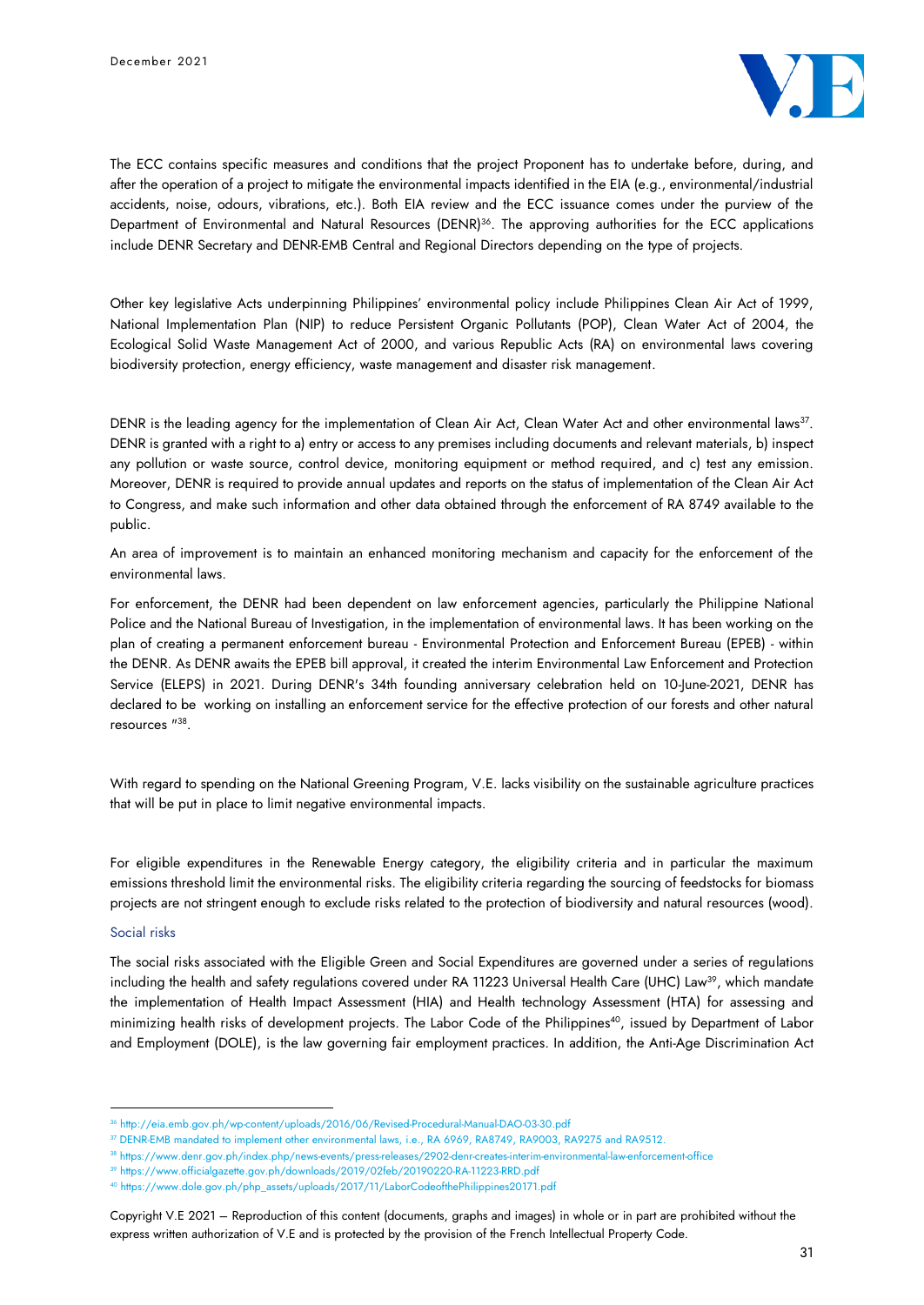

of 2016, the Magna Carta of Women of 2009 and the Indigenous Peoples' Rights Act of 1997 are key Republic Acts that prohibit any form of discrimination.

The relevant authorities with authority to supervise the monitoring of social and governance risks for various types of expenditures include, inter alia

- The Department of Agrarian Reform (DAR) conducting Environmental and Social Assessment (ESA), DOLE-Bureau of Working Conditions monitoring Occupational Safety and Health Standards and providing penalties for violations, Department of Health (DOH)-Health Facilities and Services Regulatory Bureau overseeing health facilities compliance with regulatory standards and The National Housing Authority (NHA) mandating to implement resettlement projects.
- The National Commission for Indigenous Peoples (NCIP), National Council on Disability Affairs (NCDA), Philippine Commission on Women (PCW) are coordinating bodies, advancing respective agendas and steering responsive policy development, advocacy, monitoring and evaluation, and appropriate and strategic technical assistance.

An area of improvement is to ensure that all the Eligible Green and Social Expenditures undergo social impact assessments. In terms of HIA, the NEDA (National Economic and Development Authority), DOH, and DILG (Department of the Interior and Local Government) are finalizing the cost threshold in determining which projects should undergo HIA.

Different programs and projects are provided with implementation guidelines and procedures to ensure target population and beneficiaries are informed. Government agencies are also required to publicize relevant information on their websites. Processes, measures and control systems for various eligible Social Expenditure types include:

- The Executive Order No. 2, series of 2016, requires all executive departments, agencies, bureaus, and offices to disclose public records, contracts, transactions, and any information requested by a member of the public, except for matters affecting national security and other information that falls under the inventory of exceptions issued by the Executive Secretary.
- For projects warranting human relocation and resettlement, the Presidential Commission for the Urban Poor (PCUP), under EO No. 69, is mandated to conduct social preparation activities to prepare the affected families to cope with the changes brought about by government infrastructure or development projects. For projects requiring ICC review/approval, the ICC requires the submission a "Free, prior and informed consent" (FPIC) from the National Commission on Indigenous Peoples (NCIP), as applicable.
- On healthcare for human resources program in health sector, using a balanced scorecard (BSC), a widely accepted approach to monitoring and evaluation (M&E), for the HRH Masterplan<sup>41</sup>, assessing a set of high-level quantitative indicators across five dimensions and for each of the strategic objectives of the Masterplan that have been identified.
- For agrarian reform projects, project activities include information and education campaigns to explain how individual title holders can improve agricultural productivity and diversification, enterprise development, access to credit, and market access.
- For social amelioration programs in response to the COVID-19 pandemic, project implementers partner with barangays in identifying and preparing list of qualified beneficiaries based on prescribed guidelines. Listed beneficiaries are updated and profiled through the use of Social Amelioration Cards (SACS) to help eligible families access any SAP from any government agencies, including Department of Social Welfare and Development (DSWD).

In line with the devolution of certain functions of the executive branch to local governments, the Local Government Code of 1991 stipulates that the implementation of social programs is undertaken by local government authorities for a more effective management.

In spite of having numerous legislative measures and regulations in place, the Philippines is regularly called upon to strengthen the means implemented by the government to ensure the effective implementation of laws related to the protection of human rights as well as workers' and minority rights.

<sup>41</sup> https://hrh2030program.org/wp-content/uploads/2020/08/x12.1\_HRH2030PH\_HRHMasterplan-Full.pdf

Copyright V.E 2021 – Reproduction of this content (documents, graphs and images) in whole or in part are prohibited without the express written authorization of V.E and is protected by the provision of the French Intellectual Property Code.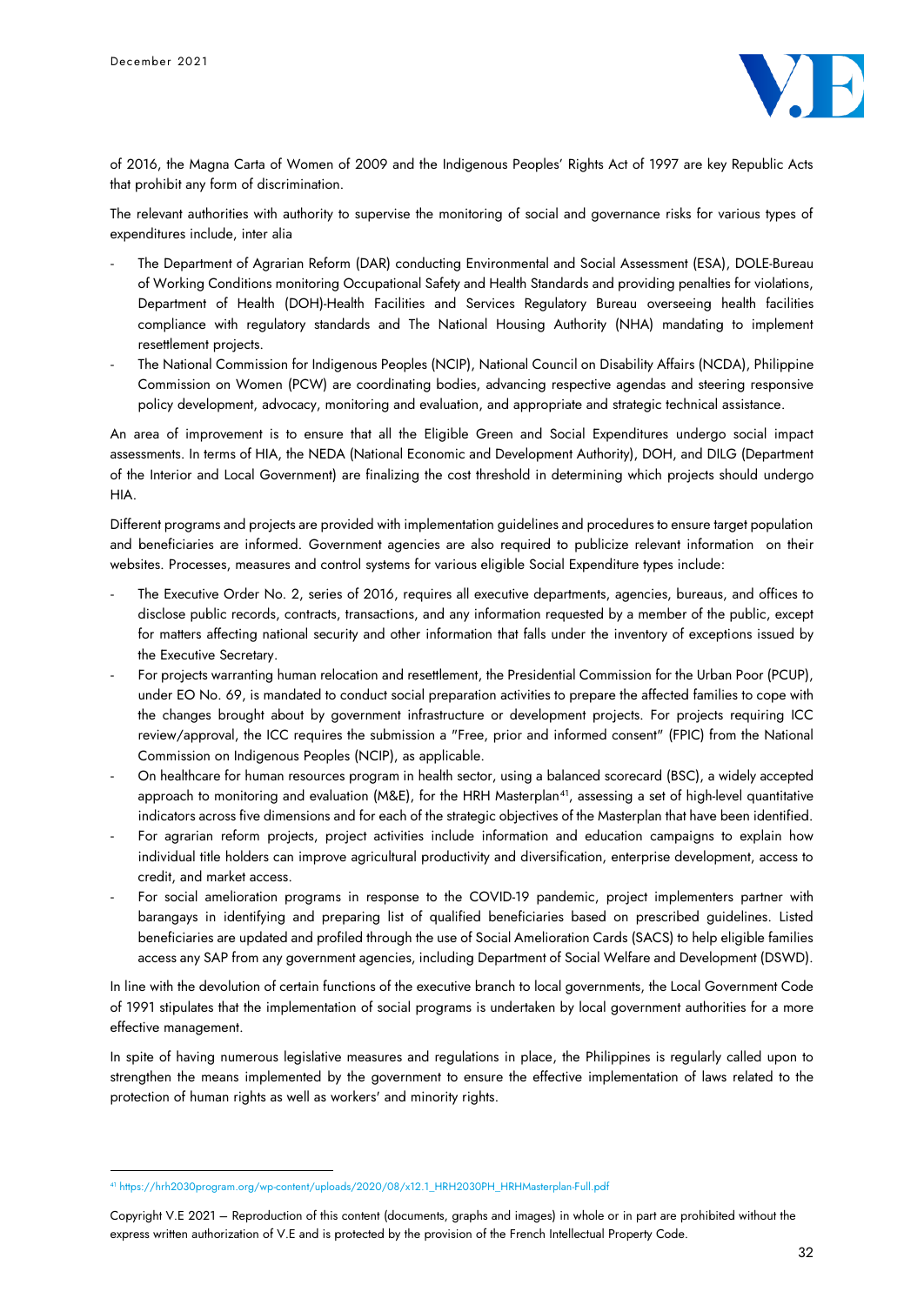

In June 2020, the United Nations Office of the High Commissioner for Human Rights (OHCHR) published a report on the human rights situation in the Philippines documenting cases of human rights violations in the Philippines. <sup>42</sup> The Report made several recommendations related to ensuring full respect for free prior and informed consent (FPIC) at all stages of developing projects that affect indigenous livelihoods and access to education for indigenous children & people. The Report also recommended the Philippines increases monitoring and accountability for the mainstreaming and protection of human rights. In October 2020, the UN Human Rights Council passed a resolution continuing scrutiny of the situation in the country for another two years, but without creating an international investigation.

With regards to workers' rights, according to International Trade Union Confederation (ITUC), the Philippines received a rating of five which means that the country failed to guarantee workers' rights and it was identified by ITUC among the ten worst countries for workers and trade unionists in 2021<sup>43</sup> .

Regarding Health and Safety in agriculture, the ILO's SafeYouth@Work Project, funded by the United States Department of Labor (USDOL) completed an assessment of the current occupational safety and health (OSH) knowledge, attitudes and behaviour in the Philippines<sup>44</sup>. The report found out "a significant need to improve OSH conditions and practices for young workers, especially in agriculture." Workers are reported to be "exposed to harmful pesticides and chemical fertilizers, suffer injuries and work for long hours".

Concerning Health and Safety related to construction projects, there is evidence that Occupational Health and Safety in Construction needs better implementation systems and procedures. 45

Regarding the promotion of dialogue with local stakeholders and communities and indigenous rights, despite the provisions included in the Indigenous Peoples' Rights Act, there is evidence from international NGOs and organisations that breaches of indigenous peoples' rights remain a concern. 46

Regarding the risk of discrimination in access to state social programmes, the eligibility criteria are defined by law, which limits the risk of discrimination. With regard to the equal access to state social protection programs, a World Bank Project Performance Assessment has categorized as "highly satisfactory" <sup>47</sup> the effectiveness of the Department of Social Welfare and Development (DSWD) in successfully implementing the Pantawid Pamilyang Pilipino Program (4P Program) and functional National Household Targeting System of social protection programs .

However with regard to expenditure on universal health coverage, the Philippine Health Insurance Corp. (PhilHealth) has faced, in November 2021, allegations of late payment of claims<sup>48</sup> and the Commission on Audit (COA) was asked to disclose its 2020 Audit Report on the Philippine Health Insurance Corp. (PhilHealth) to give lawmakers "a clear picture" of PhilHealth's state of finances<sup>49</sup>. In response to the controversy, PhilHealth, formed a stakeholder-led Technical Working Group<sup>50</sup> and initiated a claims processing improvement strategy<sup>51</sup> in order to formalize its commitment to enhance the information system and address the payments issue while increasing the number of staff dedicated to claims management.

<sup>42</sup> <https://undocs.org/en/A/HRC/44/22>

<sup>43</sup> Source: ITUC Global Rights Index 2021 [https://www.globalrightsindex.org/en/2021 and ITUC\\_GlobalRightsIndex\\_2021\\_EN\\_Final.pdf](https://www.globalrightsindex.org/en/2021%20and%20ITUC_GlobalRightsIndex_2021_EN_Final.pdf) (mutualcdn.com)

<sup>&</sup>lt;sup>44</sup> https://www.ilo.org/manila/public/WCMS\_629311/lang-en/index.htm

<sup>45</sup> <https://www.pna.gov.ph/articles/1122675>

<sup>46</sup> <https://www.business-humanrights.org/en/latest-news/pdf-free-prior-and-informed-consent-in-the-philippines-regulations-and-realities/> <https://s3.amazonaws.com/oxfam-us/www/static/media/files/fpic-in-the-philippines-september-2013.pdf>

[https://www.amnesty.org.uk/files/2017-12/Deadly%20but%20Preventable%20Attacks\\_0.pdf?6yDmnqIr4tg5O90uebKUmm2pQMx3gQJU](https://www.amnesty.org.uk/files/2017-12/Deadly%20but%20Preventable%20Attacks_0.pdf?6yDmnqIr4tg5O90uebKUmm2pQMx3gQJU)

<sup>47</sup> <https://ieg.worldbank.org/news/how-establish-nationwide-social-protection-program-five-lessons-philippines>

<sup>48</sup> <https://cnnphilippines.com/news/2021/11/5/PhilHealth-P20-billion-payment-hospitals.html>

<sup>49</sup> <https://businessmirror.com.ph/2021/11/08/poe-presses-coa-to-disclose-audit-report-on-philhealths-financial-standing/>

<sup>50</sup> https://www.philhealth.gov.ph/news/2021/claims\_issues.pdf

<sup>&</sup>lt;sup>51</sup> Document available to investors upon request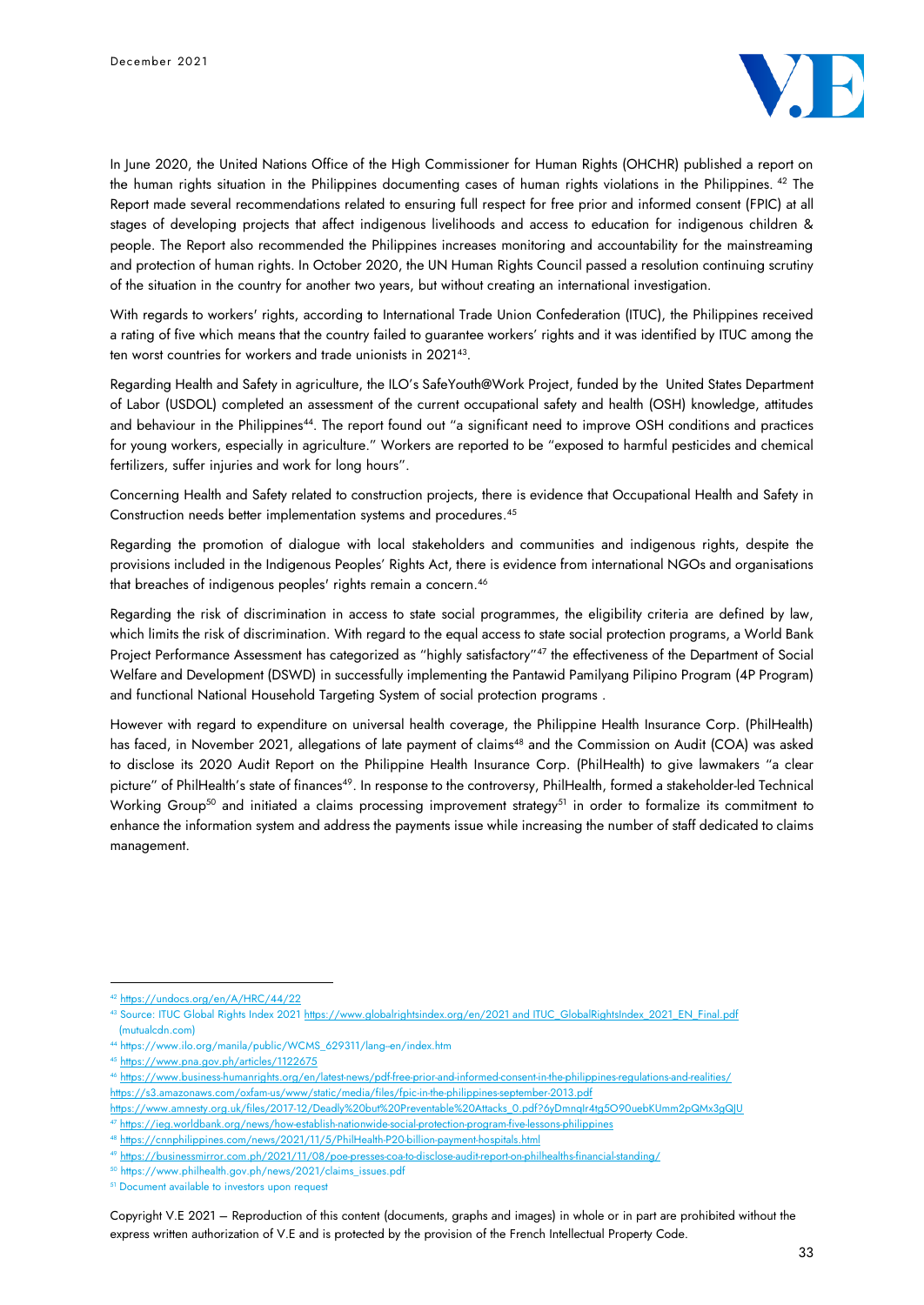

#### Business ethics & corruption

Public sector projects need to respect business ethics, complying with various policies and systems including the Anti-Graft and Corrupt Practices Act,<sup>52</sup> which penalizes any public officer or private person committing any acts that constitute graft or corrupt practices as specified by the law. The Government Procurement Reform Act<sup>53</sup> provides transparency in the procurement process and in the implementation of procurement contracts. This is done through wide dissemination of bid opportunities and participation of pertinent non-government organizations in the procurement process. It also provides a system of accountability where both the public officials directly or indirectly involved in the procurement process. When warranted by circumstances, they are investigated and held liable for their actions.

The Philippines has anti-competition laws (the Republic Act 10667 or the Philippine Competition Act), a National Competition Policy that applies to all national government agencies, government-owned or -controlled corporations (GOCCs)<sup>54</sup>, and a Republic Act 9485 (the Anti-Red Tape Act of 2007) which specifically prohibits facilitation payments, deterring public officer from fixing and/or colluding with fixers in consideration of economic and/or other gain or advantage. All eligible projects are subject to the review of the Commission on Audit.

<sup>52</sup> RA 3019

<sup>53</sup> The 2016 Revised Implementing Rules and Regulations of the Government Procurement Reform Act (Republic Act No. 9184)

<sup>54</sup> https://www.phcc.gov.ph/press-releases/ncp-ao44/

Copyright V.E 2021 – Reproduction of this content (documents, graphs and images) in whole or in part are prohibited without the express written authorization of V.E and is protected by the provision of the French Intellectual Property Code.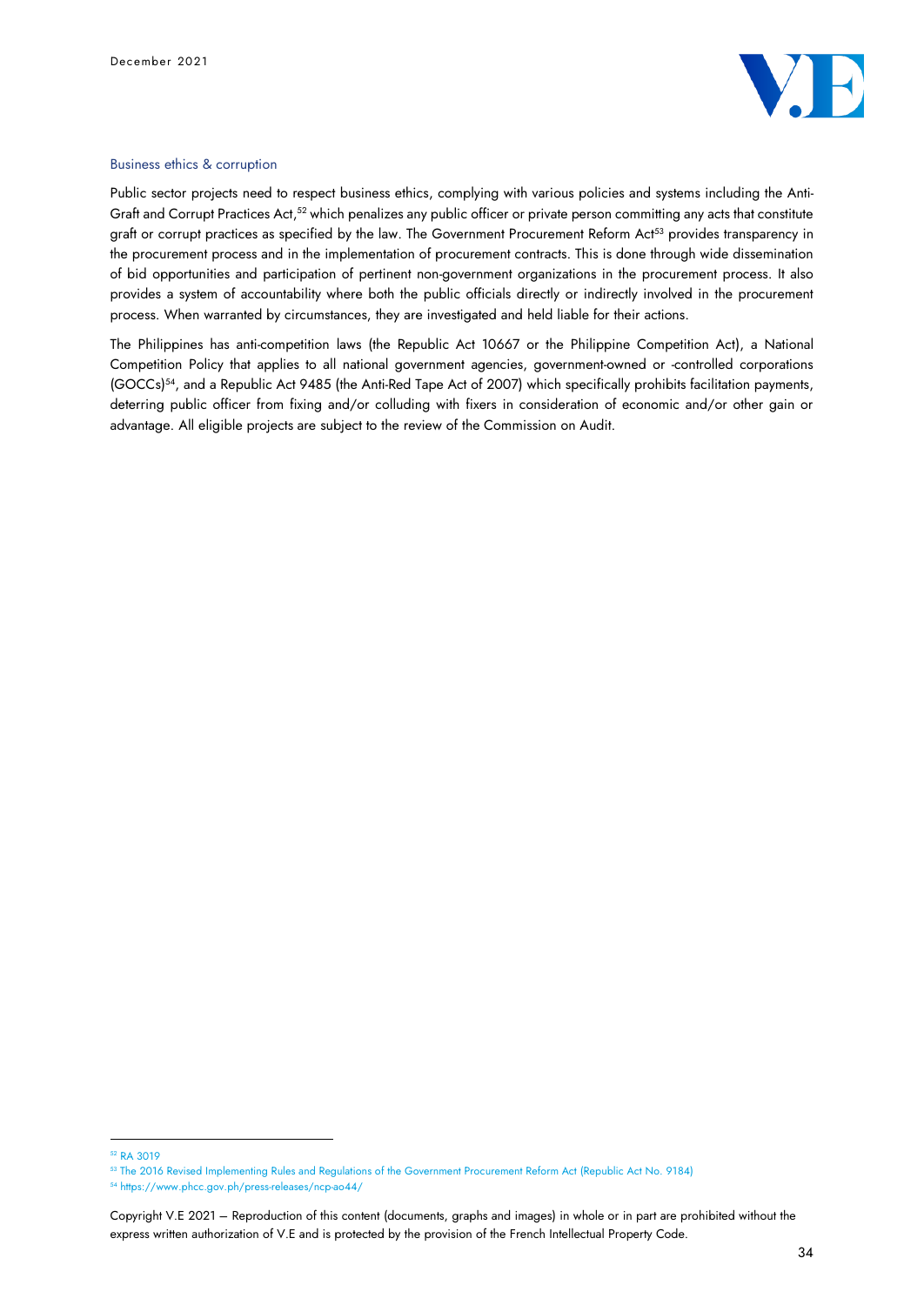

# ISSUER



# Level of ESG performance

According to the *Sovereign Sustainability Rating* © last updated by V.E (Vigeo Eiris) in November 2021, the Philippines received a rating of 55/100 which indicates an overall robust sustainability performance. The Philippines ranks 112<sup>nd</sup> out of 178 countries rated in our global sovereign sustainability index, and 5<sup>th</sup> out of 10 ASEAN countries<sup>55</sup> rated by V.E<sup>56</sup>.

V.E's assessment of the Issuer's sustainability performance is based on publicly available information and statistics derived from sources that have been agreed for use in the data collection and rating methodologies for the Sovereign Sustainability Rating.

By sustainability pillar, the Philippines has a robust performance in the Environmental pillar (57/100), a limited performance in the Social pillar (44/100), and an advanced performance in the Governance pillar (64/100).

| <b>DOMAIN</b> | <b>COMMENTS</b>                                                                                                                                                                                                                                                                                                                                                                                                                                                                                                                                                                                                                                                                                                                                                                                                                   | <b>OPINION</b> |
|---------------|-----------------------------------------------------------------------------------------------------------------------------------------------------------------------------------------------------------------------------------------------------------------------------------------------------------------------------------------------------------------------------------------------------------------------------------------------------------------------------------------------------------------------------------------------------------------------------------------------------------------------------------------------------------------------------------------------------------------------------------------------------------------------------------------------------------------------------------|----------------|
| Environment   | The Philippines's performance on the Environmental pillar is considered robust.<br>The Philippines has a robust performance in the Environmental Responsibility pillar,<br>with a score of 57/100 placing the country in the third quartile in V.E's rated sovereign<br>universe (90 <sup>th</sup> out of 178) and the fourth among the ten ASEAN countries.<br>At the time of the evaluation, the Philippines has ratified key international environmental<br>conventions included in our rating framework, including the Paris Agreement, the<br>Convention on Biological Diversity, the United Nations Framework Convention to<br>Combat Desertification, the Ramsar Convention on Wetlands, the Stockholm<br>Convention on persistent organic pollutants, and the Convention on International Trade<br>in Endangered Species. | Advanced       |

<sup>55</sup> There are 10 countries that are members of the Association of Southeast Asian Nations (ASEAN): Brunei Darussalam, Cambodia, Indonesia, Lao PDR, Malaysia, Myanmar, Philippines, Singapore, Thailand and Vietnam. Source [https://asean.org/about-asean/member-states/.](https://asean.org/about-asean/member-states/) All these countries are rated by V.E in the Sovereign Sustainability Rating.

<sup>56</sup> Note: The Issuer has not been subject to a review of its ability to mitigate sustainability risks based on the review of stakeholder opinion.

Copyright V.E 2021 – Reproduction of this content (documents, graphs and images) in whole or in part are prohibited without the express written authorization of V.E and is protected by the provision of the French Intellectual Property Code.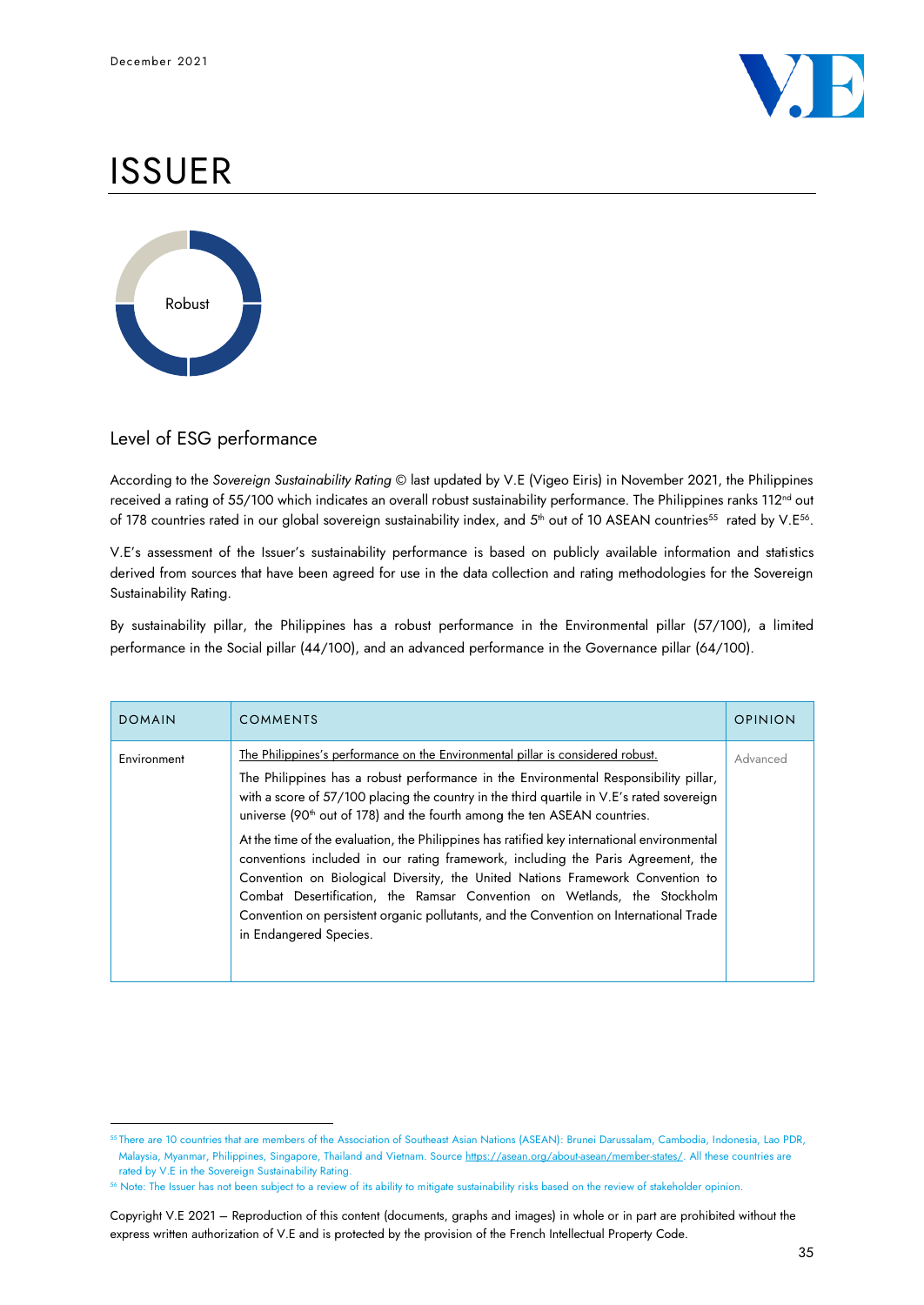

| In its 2021 National Determined Contribution (NDC), the Philippines commits to a<br>projected 75% reduction & avoidance of GHG emissions in high emitting sectors<br>(agriculture, waste, industry, energy and transport) for the period 2020 to 2030, of<br>which 2.71% is unconditional and 72.29% is conditional on aid under the Paris<br>Agreement. <sup>57</sup><br>The Philippines has the third lowest carbon intensity per unit of economic output (0.2)<br>kg per PPP USD of GDP <sup>58</sup> ), and the third lowest CO2 emissions per capita (1.33 metric<br>tons <sup>59</sup> ) in the ASEAN group - however, the latter has recorded a deteriorating trend                                                                                                                                                                                                                                                                                                   | Robust  |
|------------------------------------------------------------------------------------------------------------------------------------------------------------------------------------------------------------------------------------------------------------------------------------------------------------------------------------------------------------------------------------------------------------------------------------------------------------------------------------------------------------------------------------------------------------------------------------------------------------------------------------------------------------------------------------------------------------------------------------------------------------------------------------------------------------------------------------------------------------------------------------------------------------------------------------------------------------------------------|---------|
| over the last ten years.<br>Like in most ASEAN countries, the Philippine economy is highly dependent on<br>generation and consumption of fossil fuels. According to World Bank data (2015 latest<br>available), over 75% of the electricity generated is derived from coal, oil and natural<br>gas compared to 25% from renewables including hydropower. <sup>60</sup> With energy demand<br>rapidly on the rise due to population growth & the development of sectors of the<br>economy, carbon emissions are likely to soar unless the Philippines is quick to diversify                                                                                                                                                                                                                                                                                                                                                                                                   | Limited |
| the energy mix through substantial investments in renewable energy.<br>Areas related to urban air pollution, preservation of water resources, protection of<br>threatened species and transition to green growth also need improvement. Urban<br>pollution levels are slightly above the average compared to ASEAN peers – e.g. the<br>country's annual mean levels of fine particulate matter (PM2.5) in cities (population<br>weighted) was 23.7 microgram/m3 in 2016. <sup>61</sup> Renewable internal freshwater resources<br>available per capita have decreased over the past ten years and are the fourth lowest<br>among the ASEAN economies at 4,554 cubic meters, <sup>62</sup> indicating the country is facing<br>an overall increasing level of water stress. High exposure to climate-related physical<br>risks means that the Philippines urgently needs to adapt and innovate when it comes to<br>water consumption, supply and conservation infrastructure. | Weak    |
| The Philippines has a mixed performance regarding biodiversity protection. The<br>country has developed a reasonable coverage of protected areas aimed to safeguard<br>its rich terrestrial and marine biodiversity. Relative to the ASEAN peers, the Philippines<br>has an average proportion of sites that are important for terrestrial biodiversity which<br>are covered by protected areas (41.6% in 2020 <sup>63</sup> ). However, the country's biodiversity<br>has continued to decline over the years, as shown by the Red List Index's deteriorating<br>long-term trend (0.67 in 2021 from 0.75 in 2000). <sup>64</sup>                                                                                                                                                                                                                                                                                                                                            |         |
| Agriculture is the second source of the greenhouse gas emissions in the Philippines.<br>The country needs to intensify efforts to develop sustainable agricultural practices –<br>only a small proportion of agricultural land is covered by organic or sustainable<br>agricultural practices (1.35% in 2019), <sup>65</sup> while the use of fertiliser of 169 kilograms per<br>hectare of arable land is the fourth highest relative to ASEAN peers. <sup>66</sup>                                                                                                                                                                                                                                                                                                                                                                                                                                                                                                         |         |

<sup>57</sup> The Philippines's NDC, 2021 [https://www4.unfccc.int/sites/ndcstaging/PublishedDocuments/Philippines%20First/Philippines%20-%20NDC.pdf.](https://www4.unfccc.int/sites/ndcstaging/PublishedDocuments/Philippines%20First/Philippines%20-%20NDC.pdf)

<sup>58</sup> Source [: https://data.worldbank.org/indicator/EN.ATM.CO2E.PP.GD](https://data.worldbank.org/indicator/EN.ATM.CO2E.PP.GD)

<sup>59</sup> Source : <https://data.worldbank.org/indicator/EN.ATM.CO2E.PC>

<sup>&</sup>lt;sup>60</sup> In the Sovereign Sustainability Rating, V.E uses underlying data from the World Bank in order to assess the generation of electricity from various energy sources. Source : Electricity production from coal, oil, gas, hydroelectric & renewable sources, World Development Indicators <https://databank.worldbank.org/reports.aspx?source=world-development-indicators>

<sup>61</sup> Source: [http://unstats.un.org/sdgs/indicators/database/?indicator=11.6.2](http://unstats.un.org/sdgs/indicators/database/?indicator=11.6.2v)

<sup>62</sup> Source[: https://data.worldbank.org/indicator/ER.H2O.INTR.PC](https://data.worldbank.org/indicator/ER.H2O.INTR.PC) 

<sup>63</sup> Source[: https://unstats.un.org/sdgs/indicators/database/](https://unstats.un.org/sdgs/indicators/database/)

<sup>64</sup> The Red List Index measures changes in aggregate extinction risk across groups of species and it is expressed on a scale from 1 (maximum contribution) to 0 (minimum contribution, equating to all species in the country having gone extinct) that the country can make to global species survival. Source: <http://unstats.un.org/sdgs/indicators/database/?indicator=15.5.1>

<sup>&</sup>lt;sup>65</sup> Country agri-environmental / land use indicators. Source:<http://www.fao.org/faostat/en/#data/EL>

<sup>66</sup> Source[: https://data.worldbank.org/indicator/AG.CON.FERT.ZS](https://data.worldbank.org/indicator/AG.CON.FERT.ZS)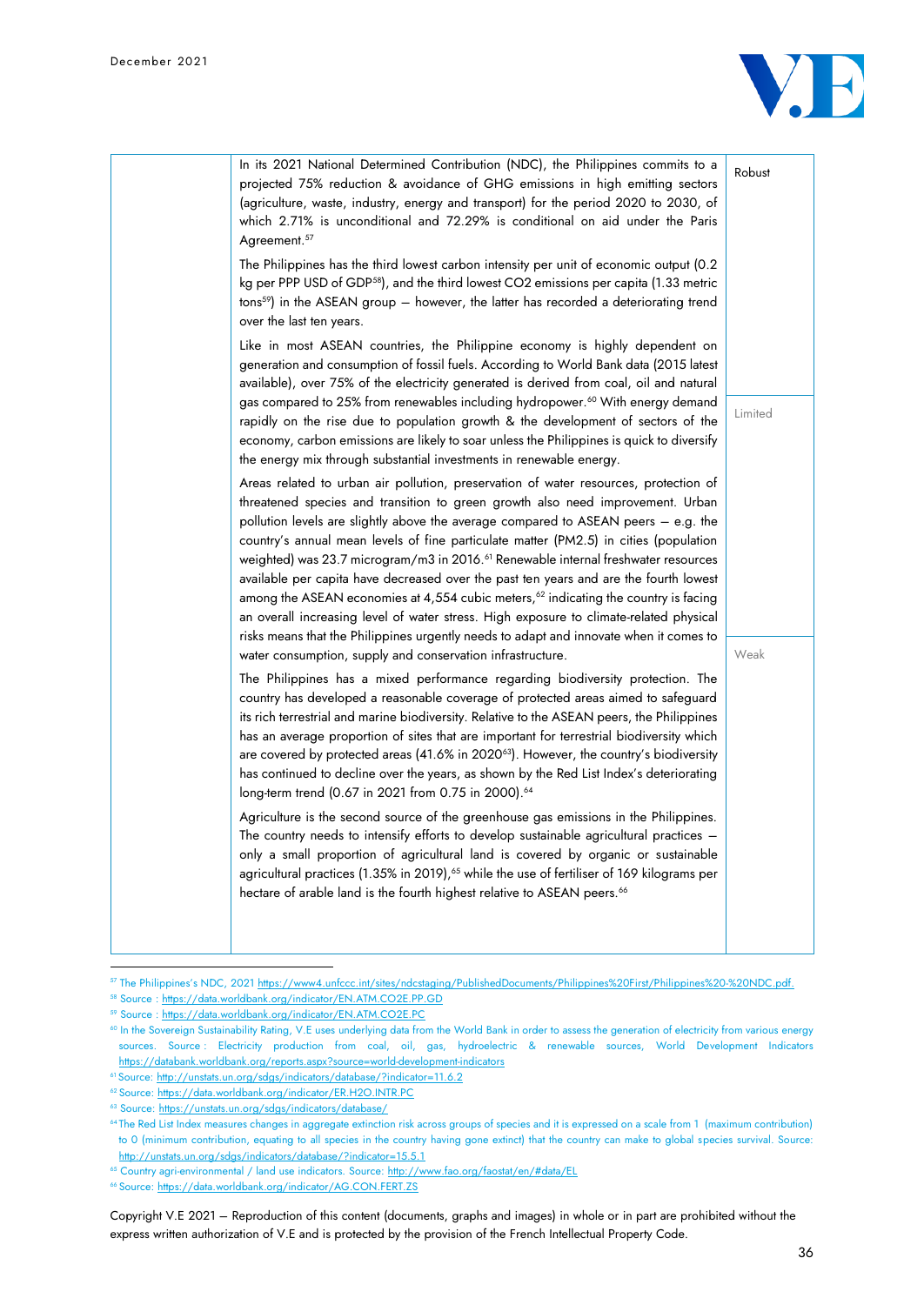

| Social | The Philippines's performance on the Social pillar is considered limited.<br>The Philippines has a limited performance in the Social Responsibility pillar, with a<br>score of 44/100. The country ranks in the third quartile in V.E's rated sovereign<br>universe (126 <sup>th</sup> out of 178) and the ninth among the ten ASEAN countries. With a<br>population of 109.6 million <sup>67</sup> and a GDP of USD 9,291 per capita (2019), <sup>68</sup> the<br>Philippines is identified as a country with high human development by the Human<br>Development Index (HDI). Relative to ASEAN peers, the country has the second highest<br>ratio of population living below the national poverty line (16.7% in 2018). <sup>69</sup> | Advanced |
|--------|-----------------------------------------------------------------------------------------------------------------------------------------------------------------------------------------------------------------------------------------------------------------------------------------------------------------------------------------------------------------------------------------------------------------------------------------------------------------------------------------------------------------------------------------------------------------------------------------------------------------------------------------------------------------------------------------------------------------------------------------|----------|
|        | The Philippines has high enrolment and survival to the last grade rates for primary<br>education, however, the enrolment grade for secondary education (66% in 2015) is<br>the fourth lowest in the ASEAN group. <sup>70</sup> Pre-pandemic youth unemployment (6.7% in<br>2019) was lower, while total labor force rate (3.4% in 2020) was slightly higher, than<br>the ASEAN average, but both recorded ameliorating long-term trends. <sup>71</sup>                                                                                                                                                                                                                                                                                  | Robust   |
|        | Income inequality in the Philippines is high, with a Gini coefficient of 42.3 (2018), the<br>lowest among the seven ASEAN countries for which data is available, and poverty<br>levels which have remained stable over the last ten years. <sup>72</sup> The Philippines has ratified<br>most ILO Conventions safeguarding workers' rights, except the ones on minimum wage<br>fixing, workers' representatives and occupational health and safety. According to<br>International Trade Union Confederation (ITUC), the Philippines received a rating of<br>five which means that the country did not guarantee workers' rights and it was among                                                                                        |          |
|        | the ten worst countries for workers and trade unionists in 2021. <sup>73</sup><br>The Philippines fares below the ASEAN average in most areas related to healthcare<br>accessibility. According to pre-pandemic statistics, the country had a low availability<br>and use of health services, with 1 hospital bed per 1,000 people (2014) and below<br>average density of medical staff (4.9 nurses per 1,000 people in 2018, and 0.6<br>physicians per 1,000 people in 2017). <sup>74</sup>                                                                                                                                                                                                                                            | Limited  |
|        |                                                                                                                                                                                                                                                                                                                                                                                                                                                                                                                                                                                                                                                                                                                                         |          |

<sup>&</sup>lt;sup>67</sup> Population (total), Source: <https://data.worldbank.org/indicator/SP.POP.TOTL>

<sup>68</sup> Source[: https://data.worldbank.org/indicator/NY.GDP.PCAP.PP.CD](https://data.worldbank.org/indicator/NY.GDP.PCAP.PP.CD)

<sup>69</sup> Poverty headcount ratio at national poverty lines (% of population), Source: <https://data.worldbank.org/indicator/SI.POV.NAHC>

<sup>70</sup> Source[: https://data.worldbank.org/indicator/SE.SEC.NENR](https://data.worldbank.org/indicator/SE.SEC.NENR)

<sup>71</sup> Source: [Unemployment, youth total \(% of total labor force ages 15-24\) \(modeled ILO estimate\) | Data \(worldbank.org\)](https://data.worldbank.org/indicator/SL.UEM.1524.ZS) and [Unemployment, total \(% of](https://data.worldbank.org/indicator/SL.UEM.TOTL.ZS)  [total labor force\) \(modeled ILO estimate\) | Data \(worldbank.org\)](https://data.worldbank.org/indicator/SL.UEM.TOTL.ZS)

<sup>72</sup> Source: <https://data.worldbank.org/indicator/SI.POV.GINI>

<sup>73</sup> Source: ITUC Global Rights Index 202[1 https://www.globalrightsindex.org/en/2021](https://www.globalrightsindex.org/en/2021) an[d ITUC\\_GlobalRightsIndex\\_2021\\_EN\\_Final.pdf \(mutualcdn.com\)](https://files.mutualcdn.com/ituc/files/ITUC_GlobalRightsIndex_2021_EN_Final.pdf) <sup>74</sup> Source: Hospital beds (1,000 people) [https://data.worldbank.org/indicator/SH.MED.BEDS.ZS;](https://data.worldbank.org/indicator/SH.MED.BEDS.ZS) Nurses & midwifes per 1,000 people [https://data.worldbank.org/indicator/SH.MED.NUMW.P3;](https://data.worldbank.org/indicator/SH.MED.NUMW.P3) Physicians per 1,000 people [https://data.worldbank.org/indicator/SH.MED.PHYS.ZS.](https://data.worldbank.org/indicator/SH.MED.PHYS.ZS) WHO estimates 2.5 medical staff per 1,000 people are needed to provide adequate coverage with primary care intervention. [https://www.who.int/whr/2006/whr06\\_en.pdf?ua=1](https://www.who.int/whr/2006/whr06_en.pdf?ua=1)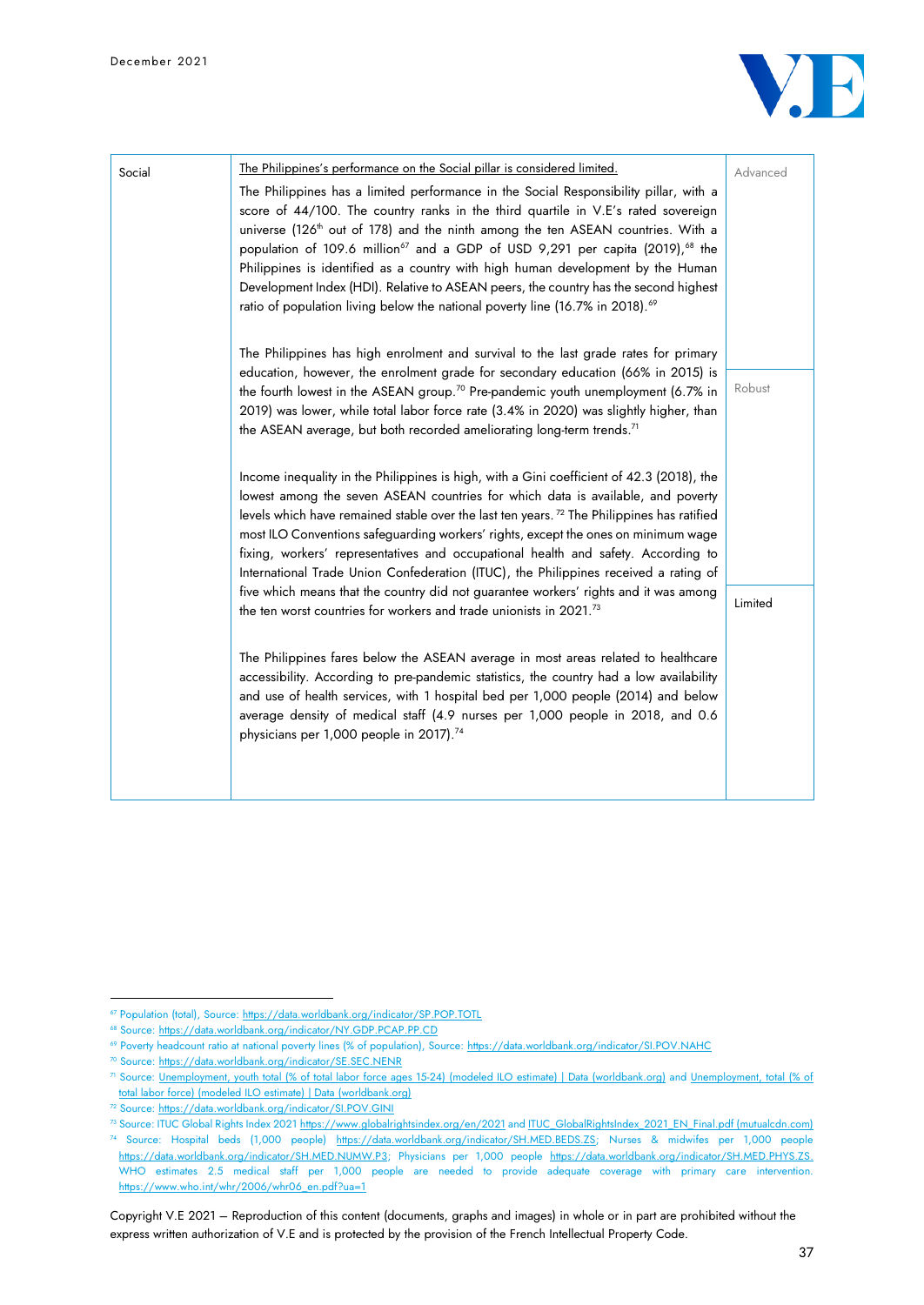December 2021



|            | Regarding gender equality, the Philippines has a mixed performance. According to<br>the Social Institutions and Gender Index (SIGI), the Philippines recorded very high<br>levels of gender discrimination against women in social settings (0.53 in 2019). <sup>75</sup><br>Conversely, the country has the second highest share of women in the political life in<br>ASEAN (27.9% in 2020).76<br>The Philippines scores limited on indicators related to the promotion of healthy lives<br>and access to a balanced nutrition. Life expectancy at birth is the fourth lowest relative<br>to ASEAN peers, while child mortality rates are higher than the ASEAN average.<br>Malnutrition and stunting among children under-five years of age are widespread –<br>the proportion of stunted under-five is the fourth highest (30.3% in 2018), while the<br>malnutrition rate is the third lowest (5.6% in 2018) in the ASEAN group. <sup>77</sup> | Weak               |
|------------|---------------------------------------------------------------------------------------------------------------------------------------------------------------------------------------------------------------------------------------------------------------------------------------------------------------------------------------------------------------------------------------------------------------------------------------------------------------------------------------------------------------------------------------------------------------------------------------------------------------------------------------------------------------------------------------------------------------------------------------------------------------------------------------------------------------------------------------------------------------------------------------------------------------------------------------------------|--------------------|
| Governance | The Philippines's performance on the Governance pillar is considered advanced.<br>The Philippines has an advance performance in the Governance Responsibility pillar<br>with a score of 64/100. The country ranks in the third quartile in V.E's rated sovereign<br>universe (113rd out of 178) and the first among the ten ASEAN countries.<br>The Philippines has ratified fundamental conventions relating to human rights,<br>children's rights, non-discrimination (on most grounds) and labor rights including<br>forced labor, freedom of association and collective bargaining, as well as most treaties<br>that prohibit and prevent the proliferation of weapons. The Philippines has signed but<br>not ratified the Arms Trade Treaty. The country abolished the death penalty for all<br>crimes. $^{78}$ .                                                                                                                            | Advanced<br>Robust |
|            | The Philippines scores limited in areas related to the promotion of rule of law, control<br>of corruption and political stability that are measured by the Worldwide Governance<br>Indicators, where it has recorded deteriorating long-term trends. Areas that measure<br>government effectiveness and regulatory quality have a robust performance and<br>ameliorating trends over the past ten years. <sup>79</sup>                                                                                                                                                                                                                                                                                                                                                                                                                                                                                                                            |                    |
|            | The Philippines ranked as the 127 <sup>th</sup> most peaceful country in 2019 in the Global Peace<br>Index (GPI) - according to the Institute for Economic and Peace, in the Asia-Pacific<br>region, the experience of violence was highest in the Philippines, where over 28 per<br>cent of people who were included in poll responses reported that they, or someone<br>they knew, suffered serious harm from violent crime in the last two years. <sup>80</sup> The<br>Philippines is assessed as Partly Free in the Freedom in the World 2021. 81                                                                                                                                                                                                                                                                                                                                                                                             | Limited            |
|            | According to Coface, the political and economic outlook in the Philippines poses a<br>highly moderate risk for corporate credit defaults as the economic activity recovered                                                                                                                                                                                                                                                                                                                                                                                                                                                                                                                                                                                                                                                                                                                                                                       |                    |

<sup>75</sup> Source: <https://www.genderindex.org/2019-categories/>

<sup>76</sup> Labor force participation rate, female [https://data.worldbank.org/indicator/SL.TLF.CACT.FE.ZS;](https://data.worldbank.org/indicator/SL.TLF.CACT.FE.ZS) Proportion of seats held by women in national parliaments (%)<https://data.worldbank.org/indicator/SG.GEN.PARL.ZS>

<sup>77</sup> Based on V.E analysis of UN SDG Indicators 2.2.1 and 2.2.2. Source: <https://unstats.un.org/sdgs/indicators/database/>

<sup>78</sup> Source[: https://www.amnesty.org/en/location/asia-and-the-pacific/south-east-asia-and-the-pacific/philippines/](https://www.amnesty.org/en/location/asia-and-the-pacific/south-east-asia-and-the-pacific/philippines/)

<sup>79</sup> Source: Worldwide Governance Indicators (WGI) [https://info.worldbank.org/governance/wgi/.](https://info.worldbank.org/governance/wgi/) V.E calculates performance trends where underlying historical data is available at the source.

<sup>80</sup> The Global Peace Index (GPI) scores 169 countries on a scale of 1-5, where 1 is most peaceful and 5 is least peaceful. Source: <https://www.visionofhumanity.org/wp-content/uploads/2021/06/GPI-2021-web-1.pdf>

<sup>81</sup> Source:<ttps://freedomhouse.org/country/philippines/freedom-world/2021>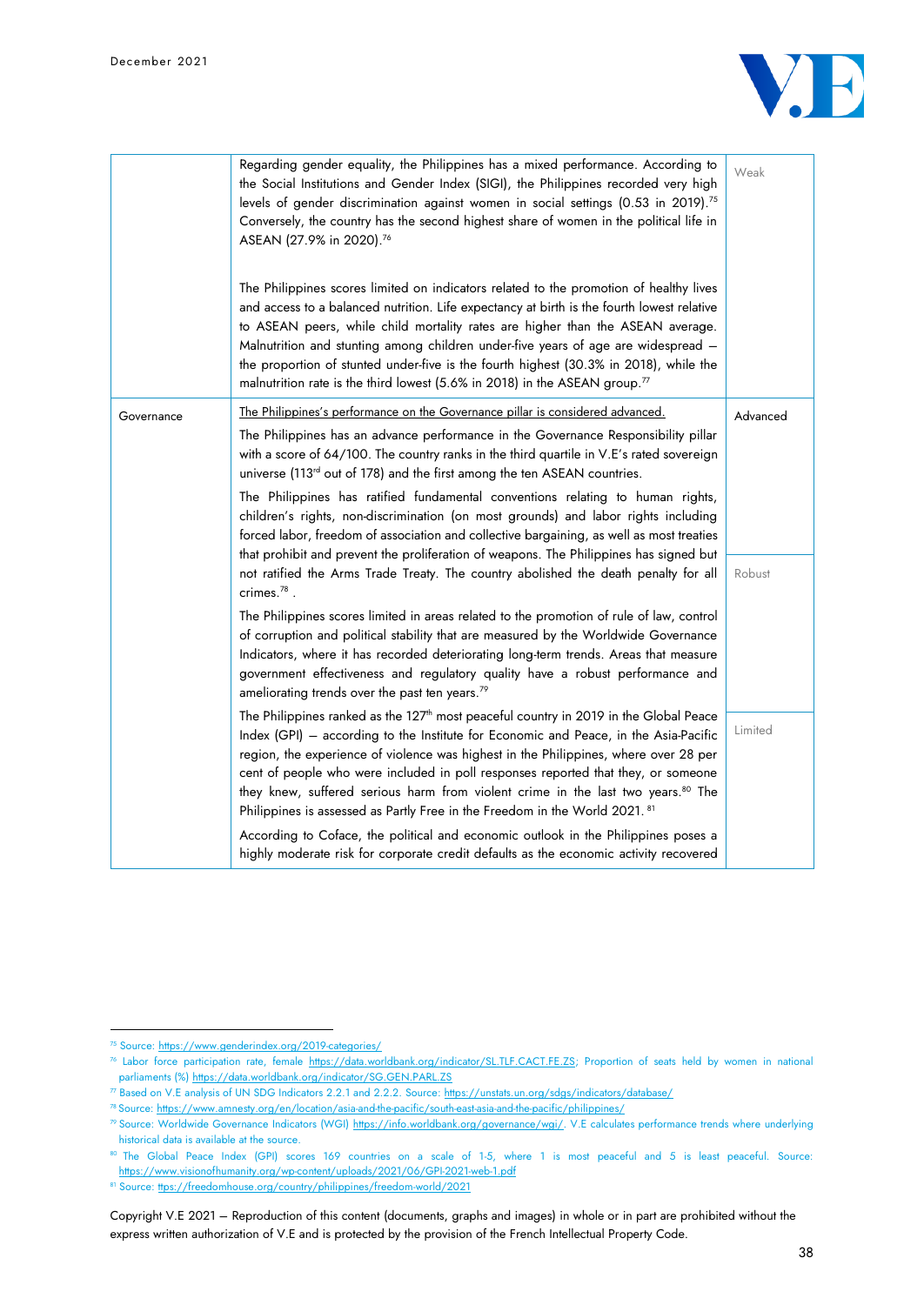

| in the first half of 2021. A growing budget deficit linked to widening expenses on<br>infrastructure projects and social services supporting the health system, social welfare<br>and employment programs further poses downside risks to the country's fragile<br>economic recovery. <sup>82</sup>                                                  | Weak |
|------------------------------------------------------------------------------------------------------------------------------------------------------------------------------------------------------------------------------------------------------------------------------------------------------------------------------------------------------|------|
| The adjusted net savings, including damage from particulate emission pollution (% of<br>GNI), have recorded a stable trend over the last ten years. With a high estimate (19.1%<br>in 2019), the Philippines ranks the fourth highest among ASEAN peers indicating a<br>slower run down in the country's overall resources and wealth. <sup>83</sup> |      |

<sup>82</sup> V.E (Vigeo Eiris) uses country risk analysis published by Coface to assess the country's business resilience to market risks. Source: <https://www.coface.com/Economic-Studies-and-Country-Risks/Mexico>

<sup>83</sup> Adjusted Net Saving (ANS) was developed as an indicator to approximate the change in wealth—based on simple economic theory in which savings equals investment, and investment equals the change in wealth. ANS measures gross national savings, adjusted for gains (spending on education) and losses (consumption of fixed capital, depletion of subsoil assets and forests, pollution damages). Source: <https://data.worldbank.org/indicator/NY.ADJ.SVNG.GN.ZS>

Copyright V.E 2021 – Reproduction of this content (documents, graphs and images) in whole or in part are prohibited without the express written authorization of V.E and is protected by the provision of the French Intellectual Property Code.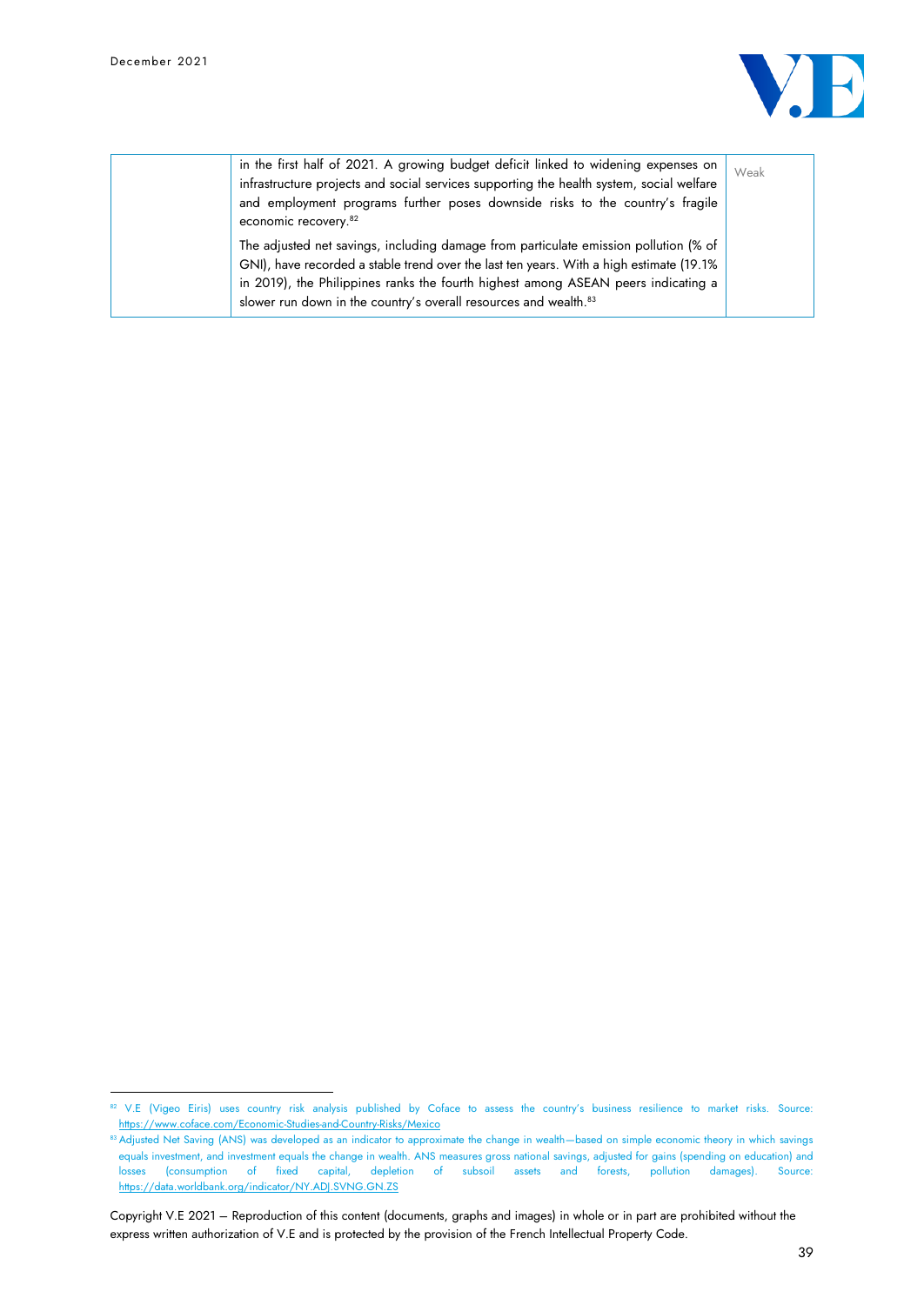

# METHODOLOGY

In V.E's view, Environmental, Social and Governance (ESG) factors are intertwined and complementary. As such they cannot be separated in the assessment of ESG management in any organisation, activity or transaction. In this sense, V.E provides an opinion on the Issuer's ESG performance as an organisation, and on the processes and commitments applicable to the intended issuance.

Our Second Party Opinions (SPOs) are subject to internal quality control at three levels (Analyst, Project Manager and Quality Reviewer). If necessary, this process is complemented by a final review and validation by the Expertise Committee and Supervisor. A right of complaint and recourse is guaranteed to all companies under our review, following three levels: first, the team in contact with the company; then the Executive Director in charge of Methods, Innovation & Quality; and finally, V.E's Scientific Council.

## **COHERENCE**

#### Scale of assessment: not coherent, partially coherent, coherent

This section analyses whether the activity to be financed through the selected instrument is coherent with the Issuer's sustainability priorities and strategy, and whether it responds to the main sustainability issues of the sector where the Issuer operates.

## ISSUANCE

## Alignment with the Green and/or Social Bond Principles

#### Scale of assessment: Not aligned, Partially aligned, Aligned, Best Practices

*The Framework has been evaluated by V.E according to the ICMA's Green Bond Principles - June 2021("GBP") and the Social Bond Principles - June 2021 ("SBP"), the LMA/APLMA/LSTA's Green Loan Principles – February 2021 ("GLP") and Social Loan Principles – April 2021 ("SLP) and on our methodology based on international standards and sector guidelines applicable in terms of ESG management and assessment.*

#### Use of proceeds

The definition of the Eligible Projects and their sustainable objectives and benefits are a core element of Green/Social/Sustainable Bonds and Loans standards. V.E evaluates the clarity of the definition of the Eligible Categories, as well as the definition and the relevance of the primary sustainability objectives. We evaluate the descriptions of the expected benefits in terms of relevance, measurability and quantification. In addition, we map the potential contribution of Eligible Projects to the United Nations Sustainable Development Goals' targets.

### Process for evaluation and selection

The evaluation and selection process is assessed by V.E on its transparency, governance and relevance. The eligibility criteria are assessed on their clarity, relevance and coverage vs. the intended objectives of the Eligible Projects.

#### Management of proceeds

The process and rules for the management and the allocation of proceeds are assessed by V.E on their transparency, traceability and verification.

#### Reporting

The monitoring and reporting process and commitments defined by the Issuer are assessed by V.E on their transparency, exhaustiveness and relevance, covering the reporting of both proceeds' allocation and sustainable benefits (output, impact indicators).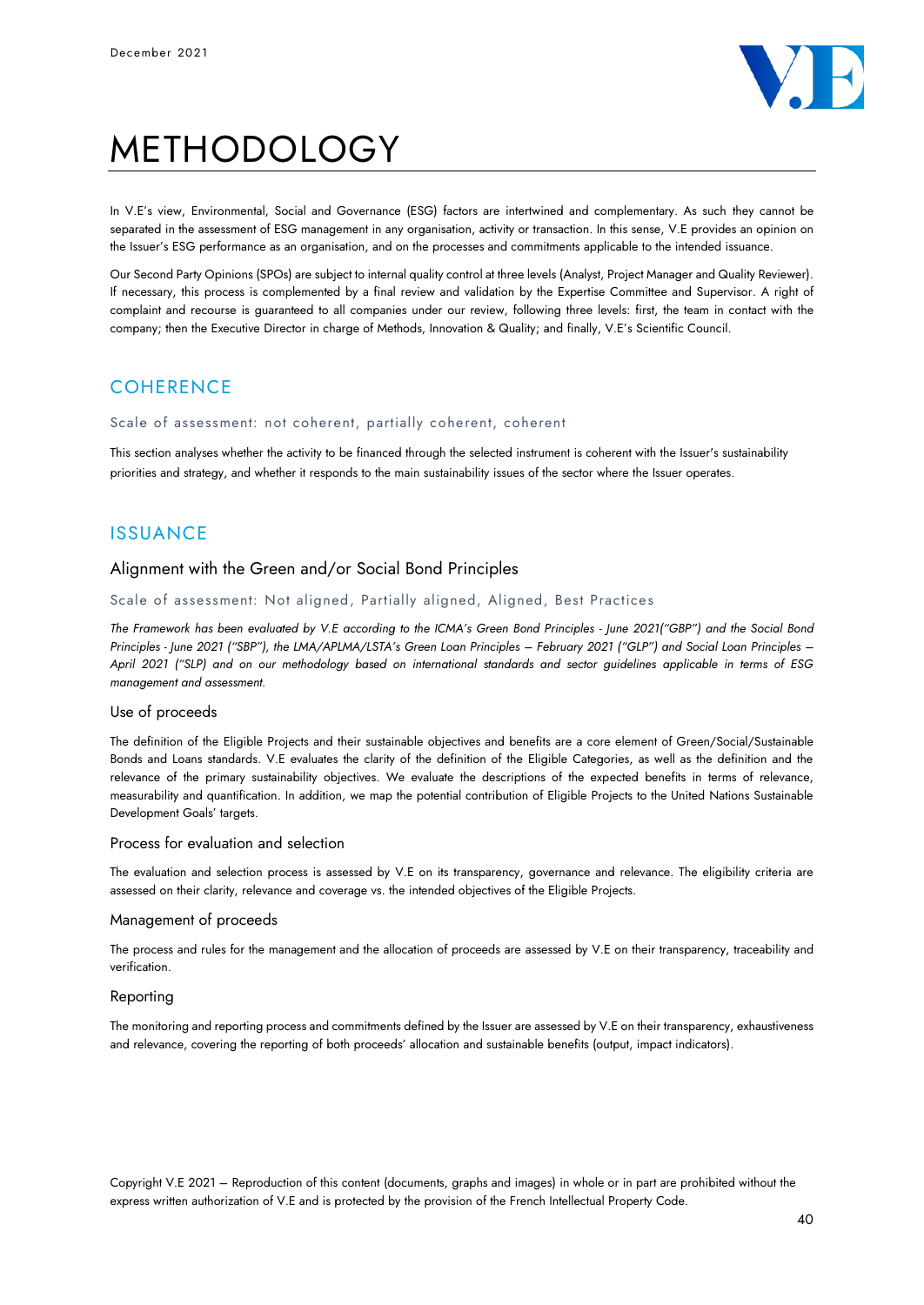

## Contribution to sustainability

Scale of assessment: Weak, Limited, Robust, Advanced

V.E's assessment of activities' contribution to sustainability encompasses both the evaluation of their expected positive impacts on environmental and/or social objectives, as well the management of the associated potential negative impacts and externalities.

Expected positive impact of the activities on environmental and/or social objectives

The expected positive impact of activities on environmental and/or social objectives to be financed by the Issuer or Borrower is assessed on the basis of:

i) the relevance of the activity to respond to an important environmental objective for the sector of the activity; or to respond to an important social need at country level;<sup>84</sup>

ii) the scope of the impact: the extent to which the expected impacts are reaching relevant stakeholders (i.e. the issuer, its value chain, local and global stakeholders); or targeting those populations most in need;

iii) the magnitude and durability of the potential impact of the proposed activity on the environmental and/or social objectives (capacity to not just reduce, but to prevent/avoid negative impact; or to provide a structural/long-term improvement);

iv) only for environmental objectives, the extent to which the activity is adopting the best available option.

#### ESG risk management for eligible activities

The identification and management of the potential ESG risks associated with the eligible projects/activities are analysed on the basis of V.E's ESG assessment methodology, international standards and sector guidelines applicable in terms of ESG management and assessment.

## ISSUER

### Issuer's ESG performance

#### Scale of assessment of ESG performance: Weak, Limited, Robust, Advanced

The analysis of the issuer's sustainability performance is derived from V.E's Sovereign Sustainability Rating, a proprietary rating framework which provides scores, data and information about the Environmental, Social and Governance (ESG) performance of countries. The rating framework is anchored in globally recognised standards and country statistics, and is organised within three equally weighted pillars, 17 factors (sub-domains), 56 criteria and 172 indicators, which are divided between:

- a) Engagement indicators that measure the level of commitment of a country towards sustainability norms and standards endorsed by globally recognised treaties and conventions (e.g. UN treaties, ILO conventions, OECD standards), and
- b) Results indicators that measure the actions undertaken, or the results achieved, by a country across a wide range of ESG factors.

The 172 indicators have been chosen due to their universal applicability and relevance in reflecting the country's level of sustainability in the areas they measure. For each indicator, we source country data and information from authoritative sources available in the public domain, which offer comparable data and statistics for a wide coverage of countries and have regular data updates (e.g. United Nations agencies, the World Bank, the OECD, the World Resources Institute, Coface, the Freedom House, Amnesty International and Transparency International).

The indicators included in our rating framework are also mapped against the Sustainable Development Goals (SDGs), the global blueprint set up in 2015 by the United Nations (UN) and agreed upon by the UN member states as part of the Agenda 2030 for a fairer, greener and more sustainable future. V.E's Sovereign Sustainability Rating provides the assessment of the ESG performance and sustainable development needs of countries, which goes beyond the scope of the Green/Social/Sustainability/Sustainability-linked bond/loan.

<sup>84</sup> The importance of a specific social need at country level is assessed on the basis of the country performance on the priority SDG that the project is targeting using data from Sachs, J., Schmidt-Traub, G., Kroll, C., Lafortune, G., Fuller, G., Woelm, F. 2020. The Sustainable Development Goals and COVID-19. Sustainable Development Report 2020. Cambridge: Cambridge University Press.

Copyright V.E 2021 – Reproduction of this content (documents, graphs and images) in whole or in part are prohibited without the express written authorization of V.E and is protected by the provision of the French Intellectual Property Code.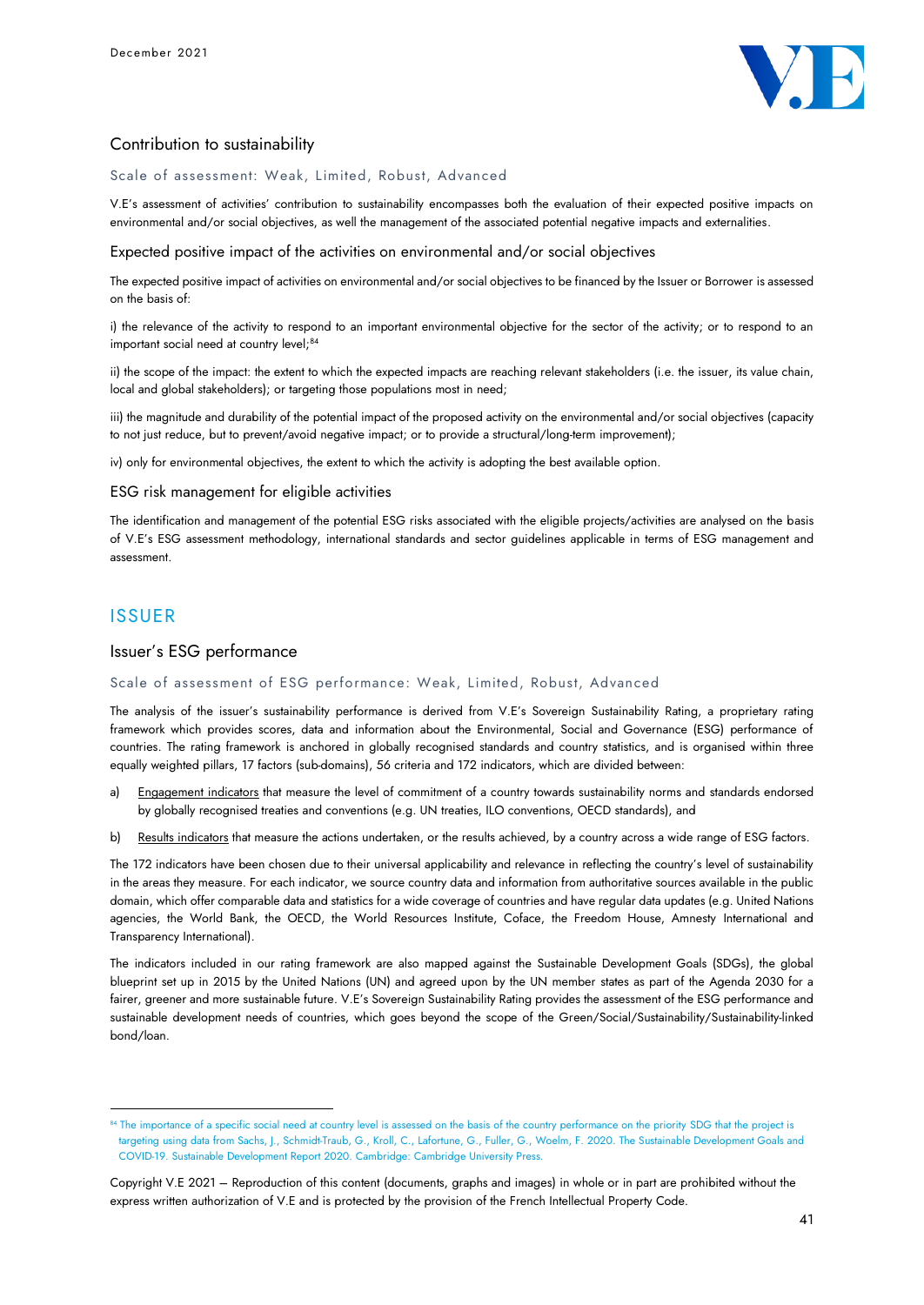

#### V.E'S ASSESSMENT SCALES

| Scale of assessment of Issuer's ESG performance or strategy and<br>financial instrument's Contribution to sustainability |                                                                                                                                                                                                                                                                                                                                                                                                                                                                                    | Scale of assessment of financial instrument's alignment with Green<br>and/or Social Bond and Loan Principles |                                                                                                                                                                                                                                 |
|--------------------------------------------------------------------------------------------------------------------------|------------------------------------------------------------------------------------------------------------------------------------------------------------------------------------------------------------------------------------------------------------------------------------------------------------------------------------------------------------------------------------------------------------------------------------------------------------------------------------|--------------------------------------------------------------------------------------------------------------|---------------------------------------------------------------------------------------------------------------------------------------------------------------------------------------------------------------------------------|
| Advanced                                                                                                                 | Advanced commitment; strong evidence of<br>command over the issues dedicated to achieving<br>the sustainability objective. An advanced expected<br>impact combined with an advanced to robust level<br>of E&S risk management & using innovative<br>methods to anticipate new risks.                                                                                                                                                                                               | <b>Best Practices</b>                                                                                        | The Instrument's practices go beyond the core<br>practices of the ICMA's Green and/or Social Bond<br>Principles and/or of the Loan Market Association's<br>Green Loan Principles by adopting recommended<br>and best practices. |
| Robust                                                                                                                   | Convincing commitment; significant and consistent<br>evidence of command over the issues. A robust<br>expected impact combined with an advance to<br>robust level of assurance of E&S risk management<br>or an advanced expected impact combined with a<br>limited level of assurance of E&S risk management.                                                                                                                                                                      | Aligned                                                                                                      | The Instrument has adopted all the core practices of<br>the ICMA's Green and/or Social Bond Principles<br>and/or of the Loan Market Association's Green Loan<br>Principles.                                                     |
| Limited                                                                                                                  | Commitment to the objective of sustainability has<br>been initiated or partially achieved; fragmentary<br>evidence of command over the issues. A limited<br>expected impact combined with an advanced to<br>limited level of assurance of E&S risk management;<br>or a robust expected impact combined with a<br>limited to weak level of assurance of E&S risk<br>management; or an advance expected impact<br>combined with a weak level of assurance of E&S<br>risk management. | Partially<br>Aligned                                                                                         | The Instrument has adopted a majority of the core<br>practices of the ICMA's Green and/or Social Bond<br>Principles and/or of the Loan Market Association's<br>Green Loan Principles, but not all of them.                      |
| Weak                                                                                                                     | Commitment to social/environmental responsibility<br>is non-tangible; no evidence of command over the<br>issues. A weak expected impact combined with an<br>advanced to weak level of assurance of E&S risk<br>management or a limited expected impact with a<br>weak level of assurance of E&S risk management.                                                                                                                                                                   | Not Aligned                                                                                                  | The Instrument has adopted only a minority of the<br>core practices of the ICMA's Green and/or Social<br>Bond Principles and/or of the Loan Market<br>Association's Green Loan Principles.                                      |
|                                                                                                                          |                                                                                                                                                                                                                                                                                                                                                                                                                                                                                    |                                                                                                              |                                                                                                                                                                                                                                 |

 $\sim$ 

#### Statement on V.E' s independence and conflict-of-interest policy

Transparency on the relation between V.E and the Issuer/Borrower: V.E has not carried out any audit mission or consultancy activity for the Government of the Republic of the Philippines. No established relation (financial or commercial) exists between V.E and the Philippines. V.E's conflict of interest policy is covered by its Code of Conduct, which can be found a[t http://vigeo-eiris.com/wp-content/uploads/2018/07/Code-of-Conduct-Vigeo-Eiris-EN.pdf](http://vigeo-eiris.com/wp-content/uploads/2018/07/Code-of-Conduct-Vigeo-Eiris-EN.pdf) aims at providing an independent opinion on the sustainability credentials and management of the Bond/Loan, based on the information which has been made available to V.E. V.E has neither interviewed stakeholders out of the Issuer/Borrower's employees, nor performed an on-site audit nor other test to check the accuracy of the information provided by the Issuer/Borrower. The accuracy, comprehensiveness and trustworthiness of the information collected are a responsibility of the Issuer/Borrower. The Issuer/Borrower is fully responsible for attesting the compliance with its commitments defined in its policies, for their implementation and their monitoring. The opinion delivered by V.E neither focuses on the financial performance of the Bond/Loan, nor on the effective allocation of its proceeds. V.E is not liable for the induced consequences when third parties use this opinion either to make investments decisions or to make any kind of business transaction. Restriction on distribution and use of this opinion: The deliverables remain the property of V.E. The draft version of the Second Party Opinion by V.E is for information purpose only and shall not be disclosed by the client. V.E grants the Issuer/Borrower all rights to use the final version of the Second Party Opinion delivered for external use via any media that the Issuer/Borrower shall determine in a worldwide perimeter. The Issuer/Borrower has the right to communicate to the outside only the Second Party Opinion complete and without any modification, that is to say without making selection, withdrawal or addition, without altering it in any way, either in substance or in the form and shall only be used in the frame of the contemplated concerned bond/loan(s) issuance. The Issuer acknowledges and agrees that V.E reserves the right to publish the final version of the Second Party Opinion on V.E' website and on V.E' internal and external communication supporting documents.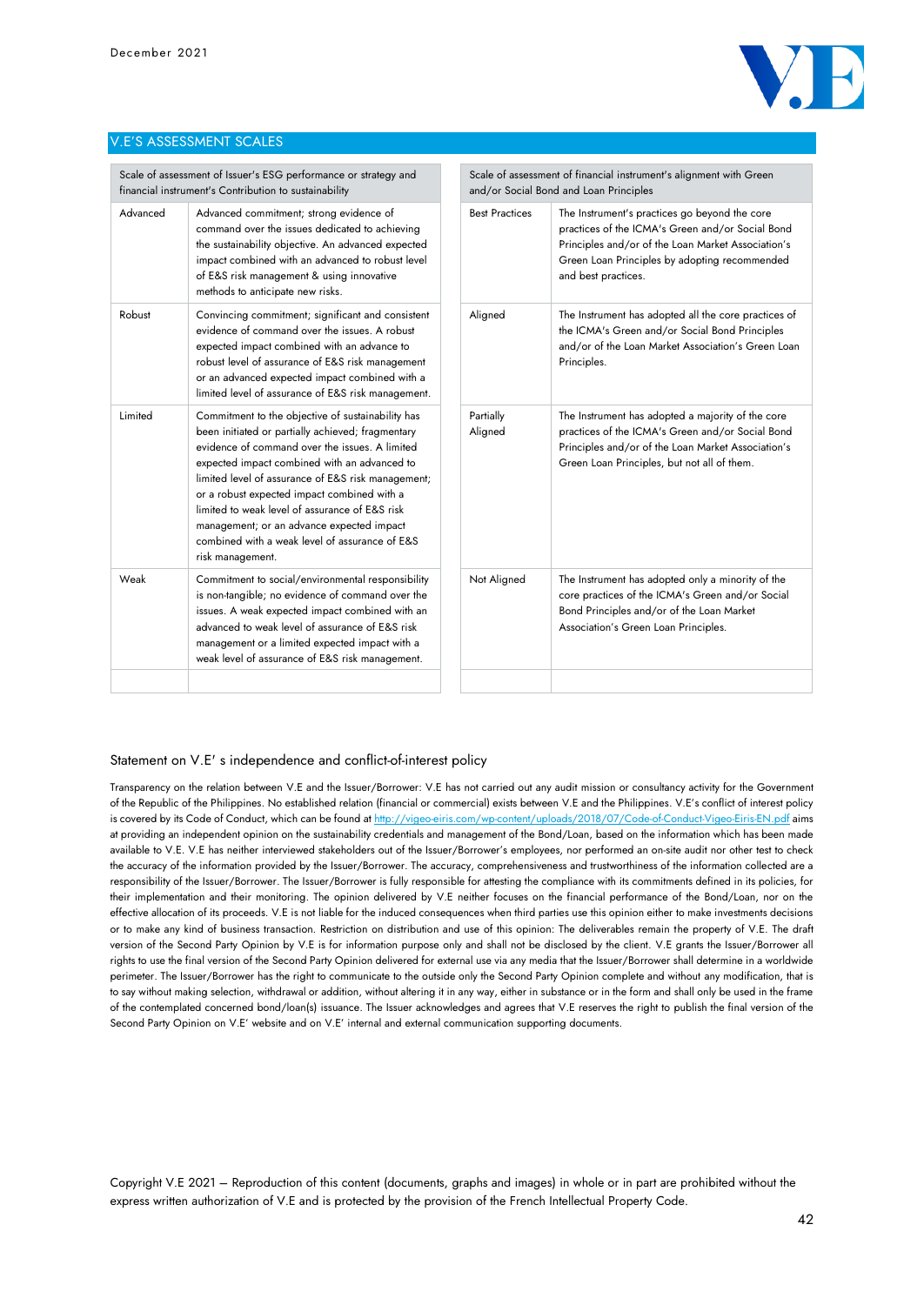

# DISCI AIMFR

© 2021 Vigeo SAS and/or its licensors and subsidiaries (collectively, "V.E"). All rights reserved.

V.E provides its customers with data, information, research, analyses, reports, quantitative model-based scores, assessments and/or other opinions (collectively, "Research") with respect to the environmental, social and/or governance ("ESG") attributes and/or performance of individual issuers or with respect to sectors, activities, regions, stakeholders, states or specific themes.

V.E'S RESEARCH DOES NOT ADDRESS NON-ESG FACTORS AND/OR RISKS, INCLUDING BUT NOT LIMITED TO: CREDIT RISK, LIQUIDITY RISK, MARKET VALUE RISK, OR PRICE VOLATILITY. V.E'S ASSESSMENTS AND OTHER OPINIONS INCLUDED IN V.E'S RESEARCH ARE NOT STATEMENTS OF CURRENT OR HISTORICAL FACT. V.E'S RESEARCH: (i) DOES NOT CONSTITUTE OR PROVIDE CREDIT RATINGS OR INVESTMENT OR FINANCIAL ADVICE; (ii) IS NOT AND DOES NOT PROVIDE RECOMMENDATIONS TO PURCHASE, SELL, OR HOLD PARTICULAR SECURITIES; AND (iii) DOES NOT COMMENT ON THE SUITABILITY OF AN INVESTMENT FOR ANY PARTICULAR INVESTOR. V.E ISSUES ITS RESEARCH WITH THE EXPECTATION AND UNDERSTANDING THAT EACH INVESTOR WILL, WITH DUE CARE, MAKE ITS OWN STUDY AND EVALUATION OF EACH SECURITY THAT IS UNDER CONSIDERATION FOR PURCHASE, HOLDING, OR SALE.

V.E'S RESEARCH IS NOT INTENDED FOR USE BY RETAIL INVESTORS AND IT WOULD BE RECKLESS AND INAPPROPRIATE FOR RETAIL INVESTORS TO USE V.E'S RESEARCH WHEN MAKING AN INVESTMENT DECISION. IF IN DOUBT YOU SHOULD CONTACT YOUR FINANCIAL OR OTHER PROFESSIONAL ADVISER. V.E'S RESEARCH IS NOT INTENDED FOR USE BY ANY PERSON AS A BENCHMARK AS THAT TERM IS DEFINED FOR REGULATORY PURPOSES AND MUST NOT BE USED IN ANY WAY THAT COULD RESULT IN THEM BEING CONSIDERED A BENCHMARK.

ALL INFORMATION CONTAINED HEREIN IS PROTECTED BY LAW, INCLUDING BUT NOT LIMITED TO, COPYRIGHT LAW, AND NONE OF SUCH INFORMATION MAY BE COPIED OR OTHERWISE REPRODUCED, REPACKAGED, FURTHER TRANSMITTED, TRANSFERRED, DISSEMINATED, REDISTRIBUTED OR RESOLD, OR STORED FOR SUBSEQUENT USE FOR ANY SUCH PURPOSE, IN WHOLE OR IN PART, IN ANY FORM OR MANNER OR BY ANY MEANS WHATSOEVER, BY ANY PERSON WITHOUT V.E'S PRIOR WRITTEN CONSENT.

ALL INFORMATION CONTAINED HEREIN IS OBTAINED BY V.E FROM SOURCES BELIEVED BY IT TO BE ACCURATE AND RELIABLE. BECAUSE OF THE POSSIBILITY OF HUMAN OR MECHANICAL ERROR AS WELL AS OTHER FACTORS, HOWEVER, ALL INFORMATION CONTAINED HEREIN IS PROVIDED "AS IS" WITHOUT WARRANTY, EXPRESS OR IMPLIED, OF ANY KIND, INCLUDING AS TO THE ACCURACY, TIMELINESS, COMPLETENESS, MERCHANTABILITY OR FITNESS FOR ANY PARTICULAR PURPOSE. V.E IS NOT AN AUDITOR AND CANNOT IN EVERY INSTANCE INDEPENDENTLY VERIFY OR VALIDATE INFORMATION IT RECEIVES.

To the extent permitted by law, V.E and its directors, officers, employees, agents, representatives, licensors and suppliers (together, "V.E Parties") disclaim liability to any person or entity for any (a) indirect, special, consequential, or incidental losses or damages, and (b) direct or compensatory losses or damages caused to any person or entity, including but not limited to by any negligence (but excluding fraud, willful misconduct or any other type of liability that, for the avoidance of doubt, by law cannot be excluded); on the part of, or any contingency within or beyond the control of any V.E Party, arising from or in connection with the information contained herein or the use of or inability to use any such information.

Additional terms For PRC only: Any Second Party Opinion, Climate Bond Initiative (CBI) Verification Report or other opinion issued by V.E: (1) does not constitute a PRC Green Bond Assessment as defined under any relevant PRC laws or regulations; (2) cannot be included in any registration statement, offering circular, prospectus or any other documents submitted to the PRC regulatory authorities or otherwise used to satisfy any PRC regulatory disclosure requirement; and (3) cannot be used within the PRC for any regulatory purpose or for any other purpose which is not permitted under relevant PRC laws or regulations. For the purposes of this disclaimer, "PRC" refers to the mainland of the People's Republic of China, excluding Hong Kong, Macau and Taiwan.

Additional terms for Hong Kong only: Any Second Party Opinion or other opinion that falls within the definition of "advising on securities" under the Hong Kong Securities and Futures Ordinance ("SFO") is issued by Vigeo Eiris Hong Kong Limited, a company licensed by the Hong Kong Securities and Futures Commission to carry out the regulated activity of advising on securities in Hong Kong. This Second Party Opinion or other opinion that falls within the definition of "advising on securities" under the SFO is intended for distribution only to "professional investors" as defined in the SFO and the Hong Kong Securities and Futures (Professional Investors) Rules. This Second Party Opinion or other opinion must not be distributed to or used by persons who are not professional investors.